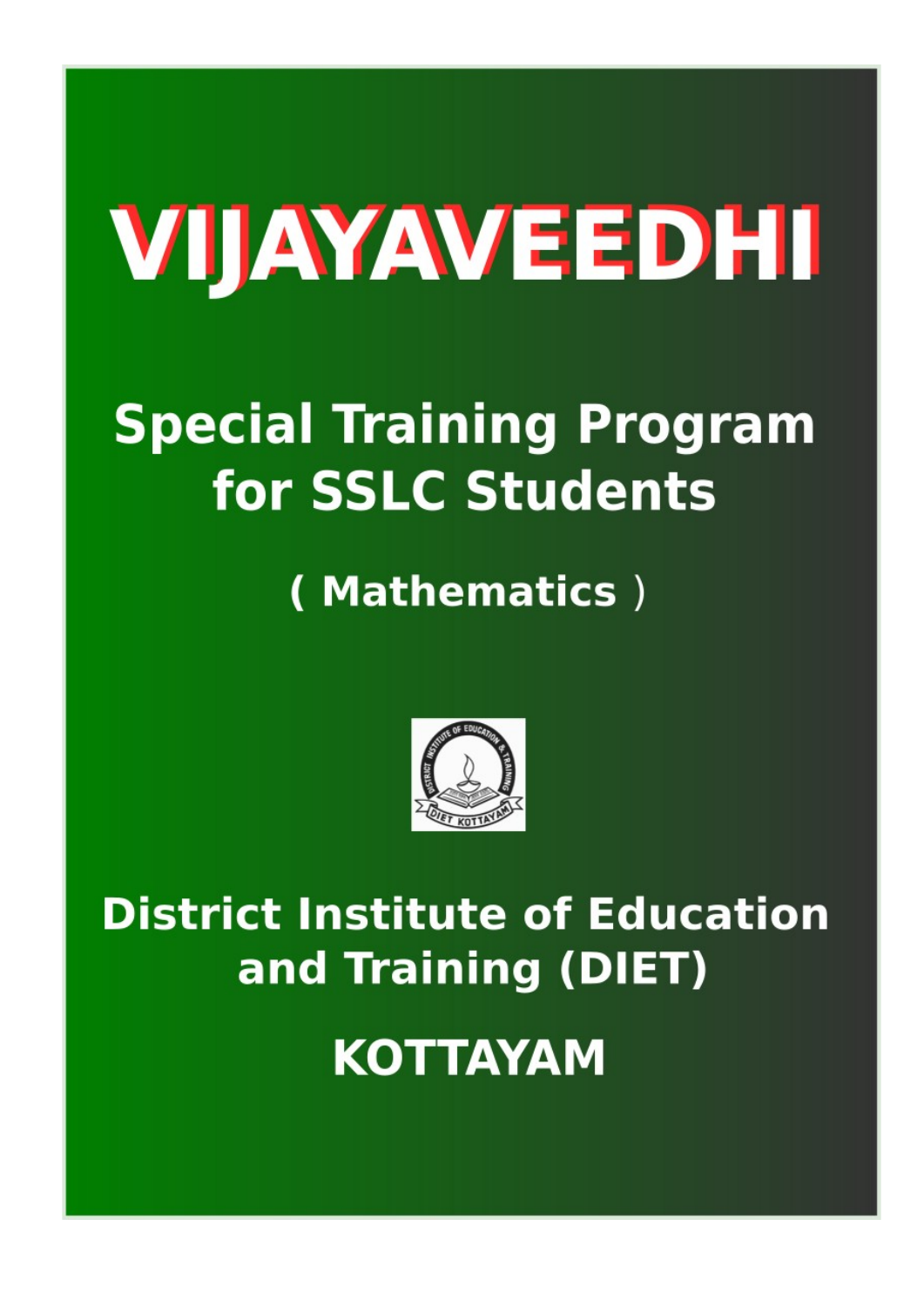#### **Members participated in the workshop**

| 1.          | Sri. Anish P R                  |
|-------------|---------------------------------|
|             | GHSS Chengalam                  |
| 2.          | Sri. Manoj Mathew               |
|             | <b>GBHSS Puthuppally</b>        |
| 3.          | Sri. Sunil Jacob                |
|             | St. Dominic's HSS Kanjirappally |
| 4.          | Sri. Joby Joseph                |
|             | GVHSS for Girls Peruva          |
| 5.          | Sri. Thymon K Jose              |
|             | GVHSS Thrikkothamangalam        |
| 6.          | Sri. Santhosh Thomas            |
|             | Alphonsa GHS Vakakkad           |
| 7.          | Sri. Reji Zackarias             |
|             | St. Micheal's HSS Pravithanam   |
| 8.          | Sri. Anilkumar A R              |
|             | SRV NSS VHSS Chirakkadav        |
| 9.          | Smt. Christo Deepa M J          |
|             | AJJMGGHSS Thalayolapparambu     |
| 10.         | Sri. Thomas P John              |
|             | CMS HS Kanam                    |
| 11.         | Smt. Rajimol P D                |
|             | <b>GHSS Puthuveli</b>           |
| 12.         | Smt. Jyothy R Nair              |
|             | HS Ayamkudy                     |
| 13.         | Smt. K B Manjula                |
|             | <b>SMSN HS Vaikom</b>           |
| 14.         | <b>Smt. Thress Mary Jose</b>    |
|             | St. Mary's GHS Bharananganam    |
| 15.         | Smt. Beena G                    |
|             | GHS Vadavathoor                 |
| Coordinator |                                 |
|             | <b>Smt. Kavitha Pious</b>       |
|             | Lecturer (CMDE) , DIET Kottayam |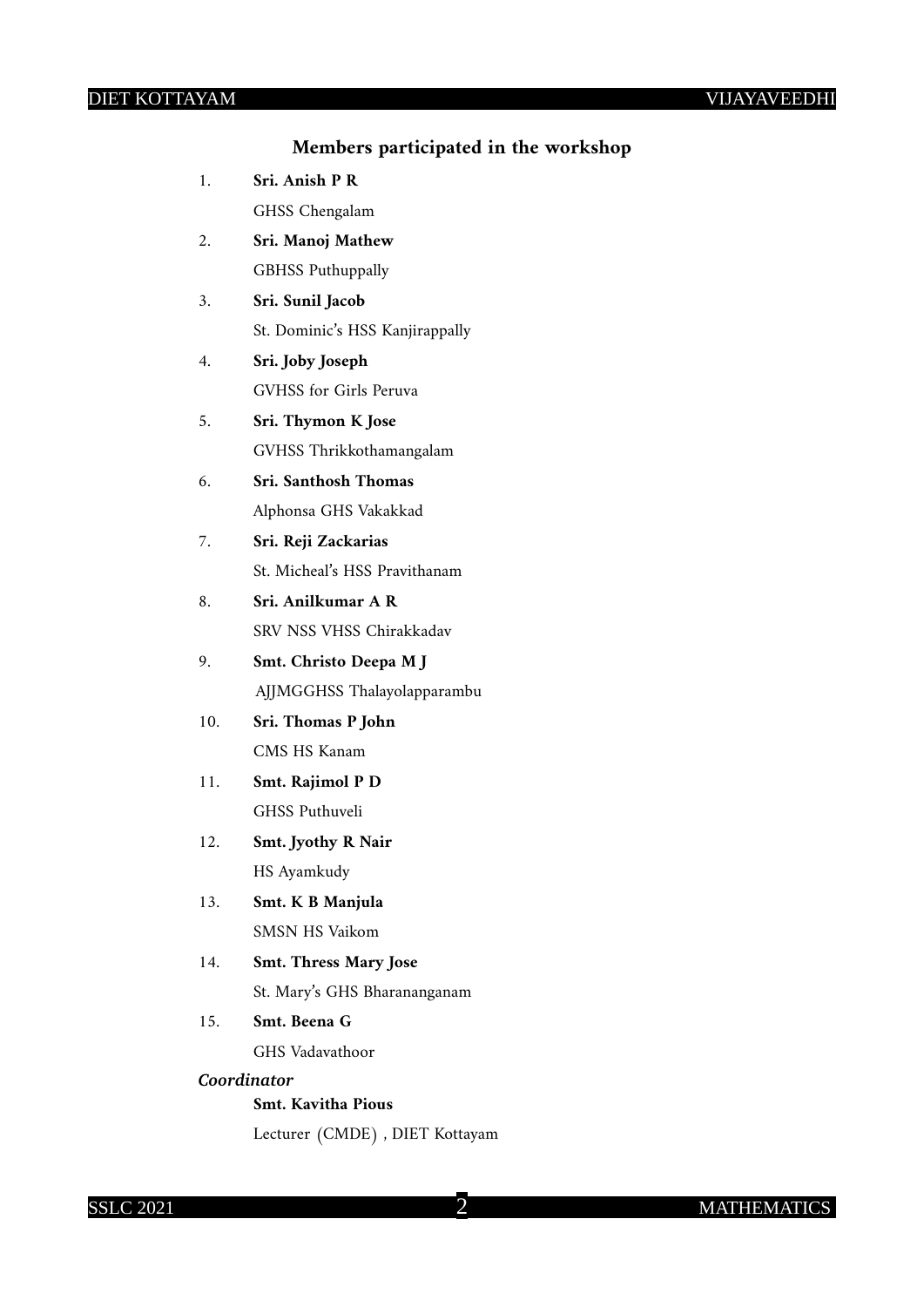$\overline{1}$ 

 $\overline{\phantom{0}}$ 

| Unit           | Unit Name               | Focus Area                                                                                                                                                                                                                                 |  |  |
|----------------|-------------------------|--------------------------------------------------------------------------------------------------------------------------------------------------------------------------------------------------------------------------------------------|--|--|
| 1              | Arithmetic Sequence     | Concept arithmetic sequence<br>Position and term<br>Algebra of arithmetic sequences<br>Sum of first n Natural numbers<br>Sum of terms (Except algebraic form)                                                                              |  |  |
| 2              | Circles                 | Angles in a semicircle<br>Central angle of an arc and angle in the alternate arc<br>cyclic quadrlateral<br>Two chords AB and CD intersect at P then<br>$PA x PB = PC x PD$<br>$PA \times PB = PC^2$<br>Square with equal area of rectangle |  |  |
| $\mathfrak{Z}$ | Mathematics of Chance   | Define chance mathematically                                                                                                                                                                                                               |  |  |
| $\overline{4}$ | Second Degree Equations | Formation of second degree equation<br>Squaring problems related area and perimeter of rectangles<br>Solution of second degree equqtion (square completion<br>method)                                                                      |  |  |
| 5              | Trigonometry            | Triangles with angles 30°, 60°, 90° and 45°, 45°, 90°<br>٠<br>New measure of angles (sine, cosine)<br>Distance and heights (problems related to angles $30^{\circ}$ , $60^{\circ}$ ,<br>90° and 45°, 45°, 90° only)                        |  |  |
| 6              | Coordinates             | Coordinates and axes of coordinates<br>Defining position of points using pair of numbers<br>Coordinates of vertices of rectangle whose sides are parallel<br>to the axis.<br>Distance between points                                       |  |  |
| 7              | Tangents                | Concept tangents<br>Tangent through a point on a circle<br>Chord and tangent<br>Tangents from a point outside the circle                                                                                                                   |  |  |

#### **FOCUS AREA**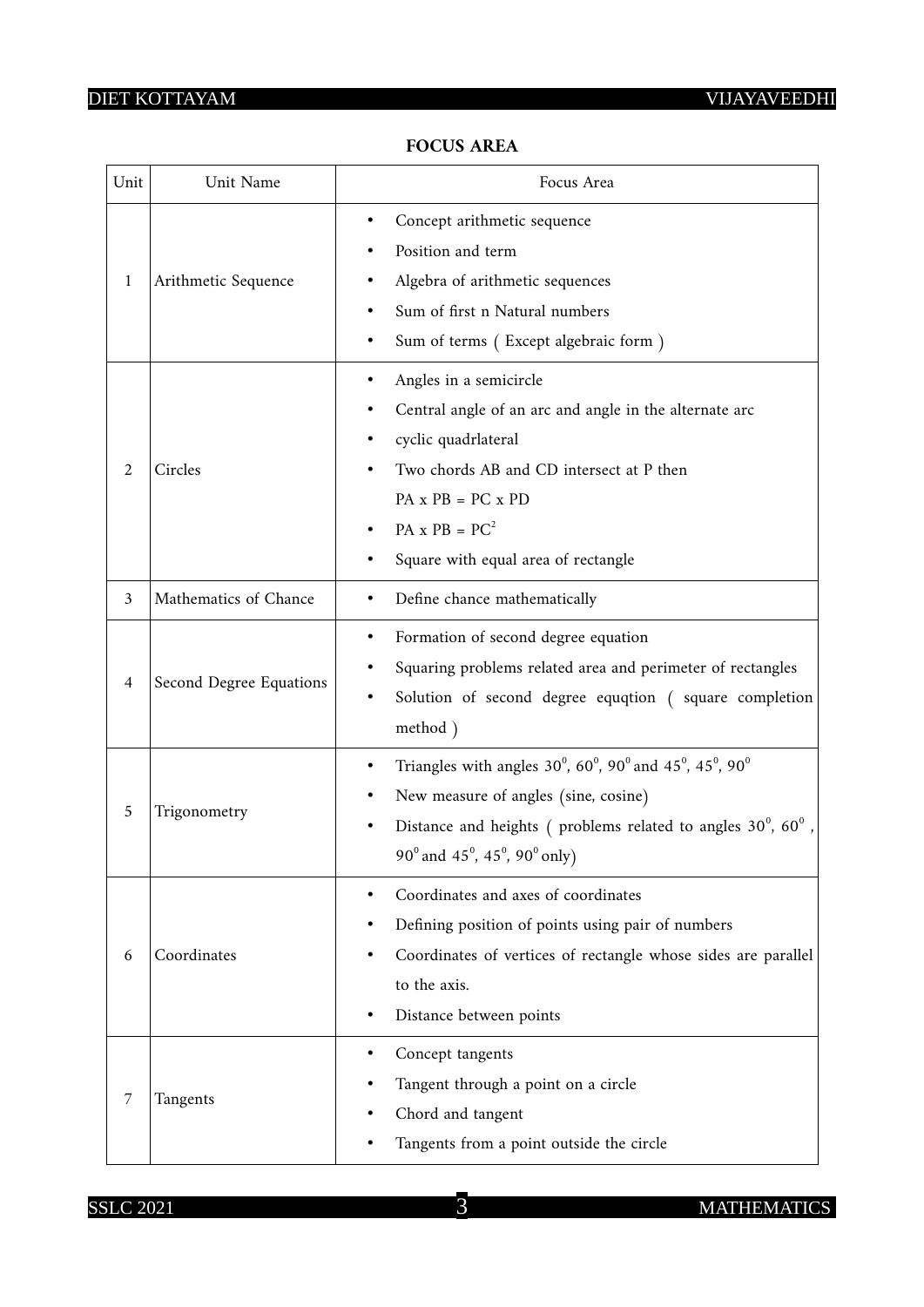| 8  | Solids               | Cone<br>٠                                                                                                                           |
|----|----------------------|-------------------------------------------------------------------------------------------------------------------------------------|
| 9  | Geometry and Algebra | Coordinates of midpoints<br>$\bullet$<br>slope of a line<br>$\bullet$                                                               |
| 10 | Polynomials          | • If $p(x) = q(x) \times r(x)$ then $q(x)$ and $r(x)$ are the factors of<br>p(x)<br>$(x-a)$ is a factor of $p(x)-p(a)$<br>$\bullet$ |
| 11 | <b>Statistics</b>    | Mean and median of ungrouped data<br>$\bullet$                                                                                      |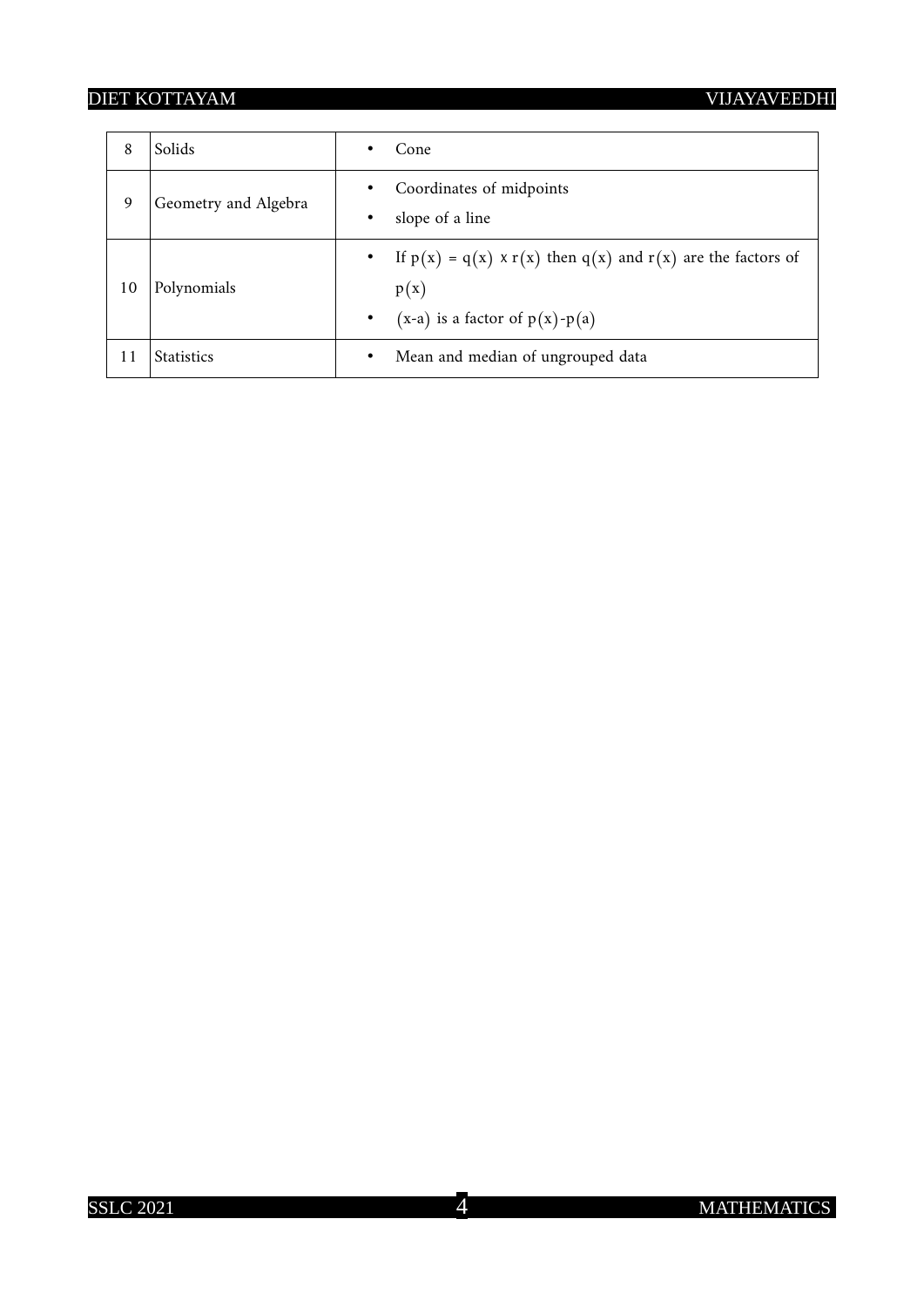#### **INDEX**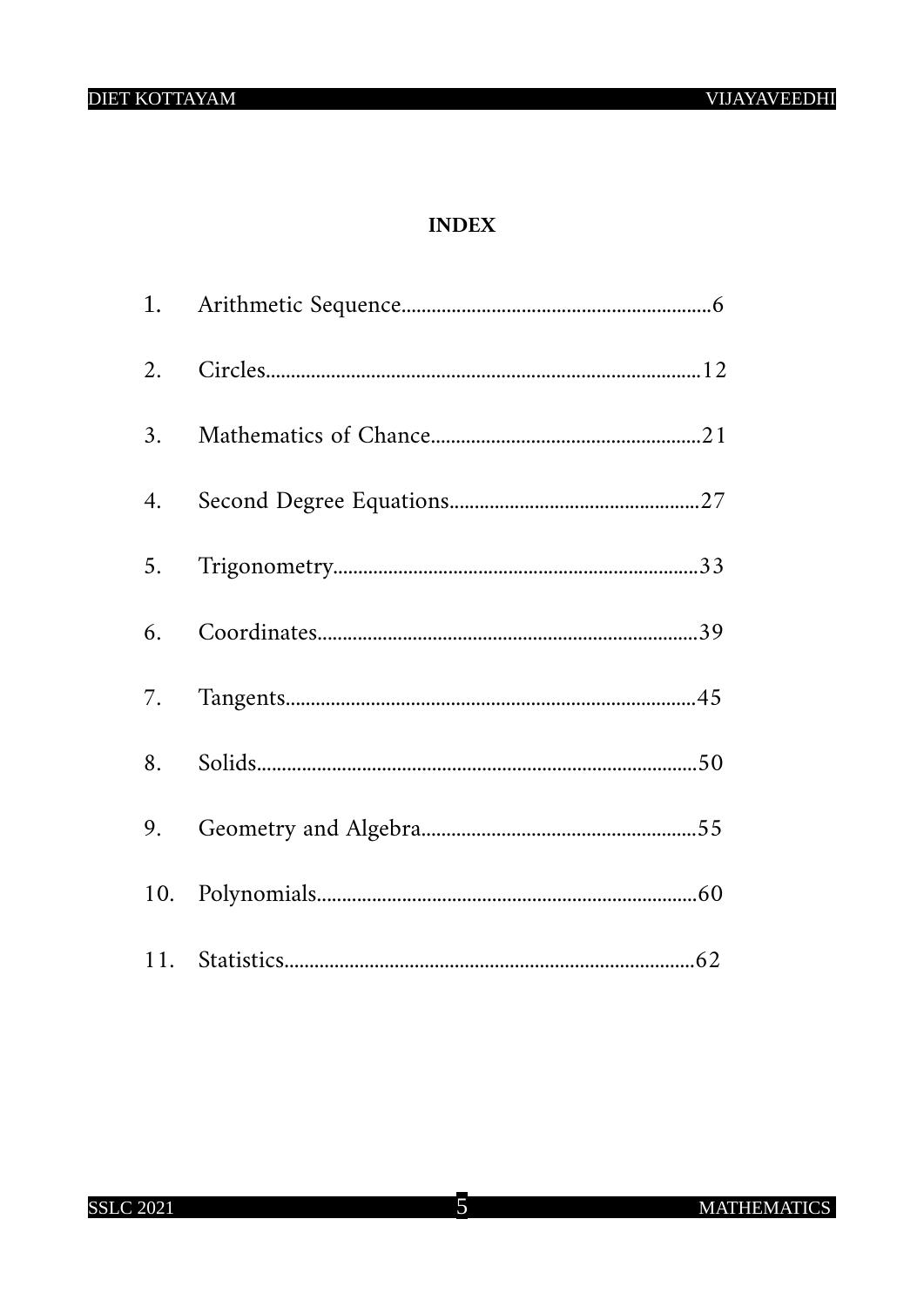## **1**

#### **ARITHMETIC SEQUENCE**

#### **FOCUS AREA**

- **1) Concept of Arithmetic sequence**
- **2) Position And term**
- **3) Algebraic form of arithmetic sequence**
- **4) Sum of first n natural numbers**
- **5) Sum of Arithmetic Sequence (Except algebraic form)**

#### **Common difference (d) =**  $x_2$ **<b>-x**<sup>1</sup>

- 1) Check whether each of the sequences given below is an arithmetic sequence.
	- a) 16, 20, 24.....
	- b) 1, 5, 10……
	- c) 2, 3, 5, 7....
	- d) 1, 4, 9......
	- e) 5, 8,11......
	- f) 50, 44, 38..…
- 2) Find out the missing terms
	- a) 3, 6, 9, ..., 15,...
	- b) 10, 15, ...,....,30
	- c) 5,...,11, 14,...
	- d) 8,...,16,...,14
- 3) a) Write an arithmetic sequence with common difference 4

b) Write another sequence by multiplying 3 and adding 2 to each terms of the above sequence.

- 4) Consider the sequence 150,-145,-140...............
	- a) Find the common difference?
	- b) Write the next term.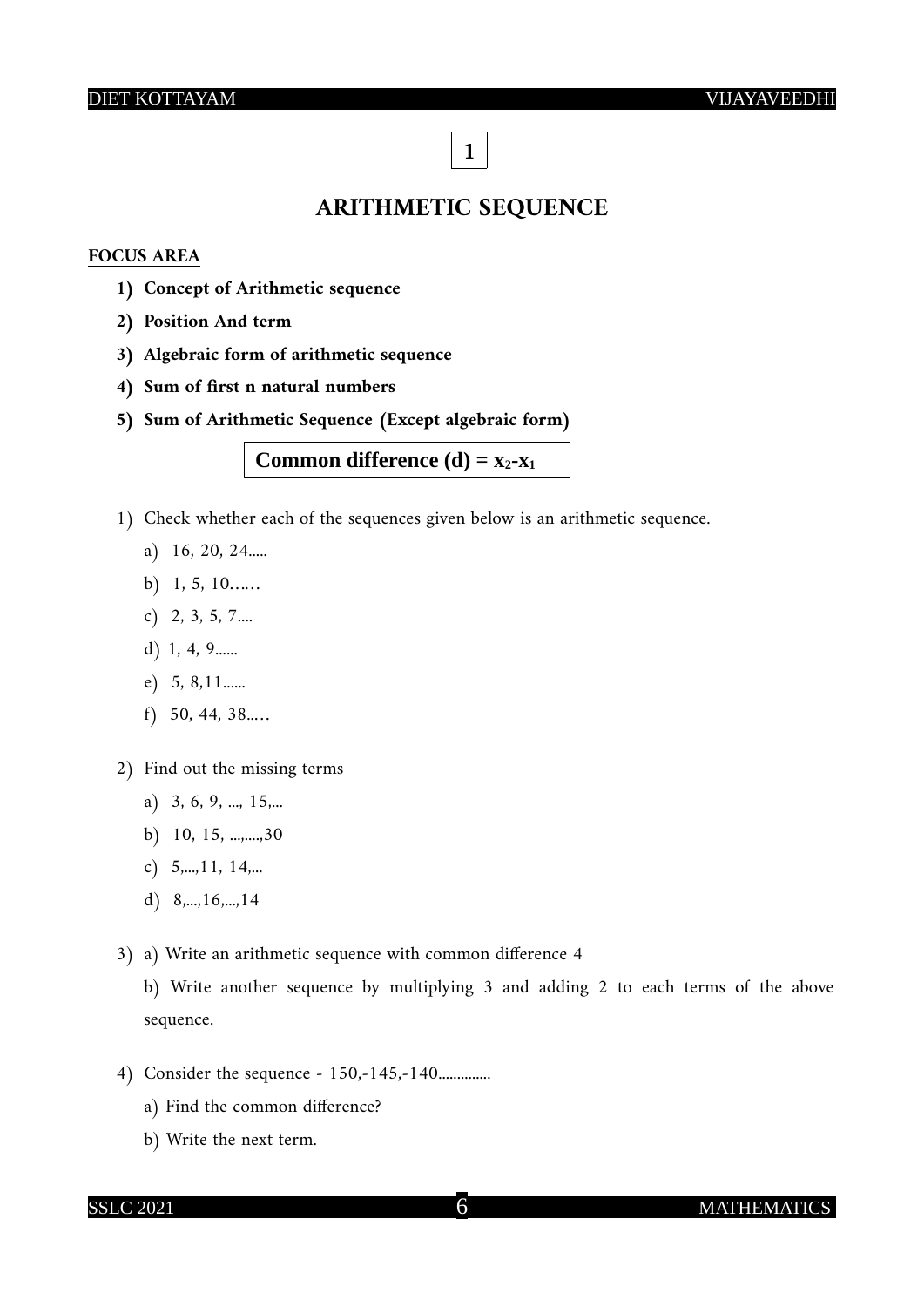- 5)  $8<sup>th</sup>$  term of an arithmetic sequence is 53, and the  $15<sup>th</sup>$  term is 102
	- a) Find the common difference?
	- b) Find the first term?
	- c) Write the sequence?

#### **Work sheet -1**

| Term             | Term          | Common Difference First Term | Write the sequence |
|------------------|---------------|------------------------------|--------------------|
| $X_2 = 10$       | $X_{7} = 22$  |                              |                    |
| $X_5 = 23$       | $X_{10} = 43$ |                              |                    |
| $X_{\rm s} = 42$ | $X_{12} = ?$  |                              |                    |

**Algebraic expression of arithmetic sequence is Xn = dn+ (f-d)**

**If Xn=dn + b then common difference = d and First term = d+b**

- 6) First term of an arithmetic sequence is 5 and the common difference is 3. Write the algebraic expression of the sequence.
- 7) The algebraic expression of an arithmetic sequence is Xn=4n+3
	- a) Write the first term
	- b) Find the common difference

#### **Work sheet – 2**

| First Term | Common Difference        | Algebraic Expression |
|------------|--------------------------|----------------------|
| $-3$       |                          |                      |
| - 7        | $\overline{\phantom{a}}$ |                      |
|            |                          | $5n+2$               |
|            |                          | $4n-3$               |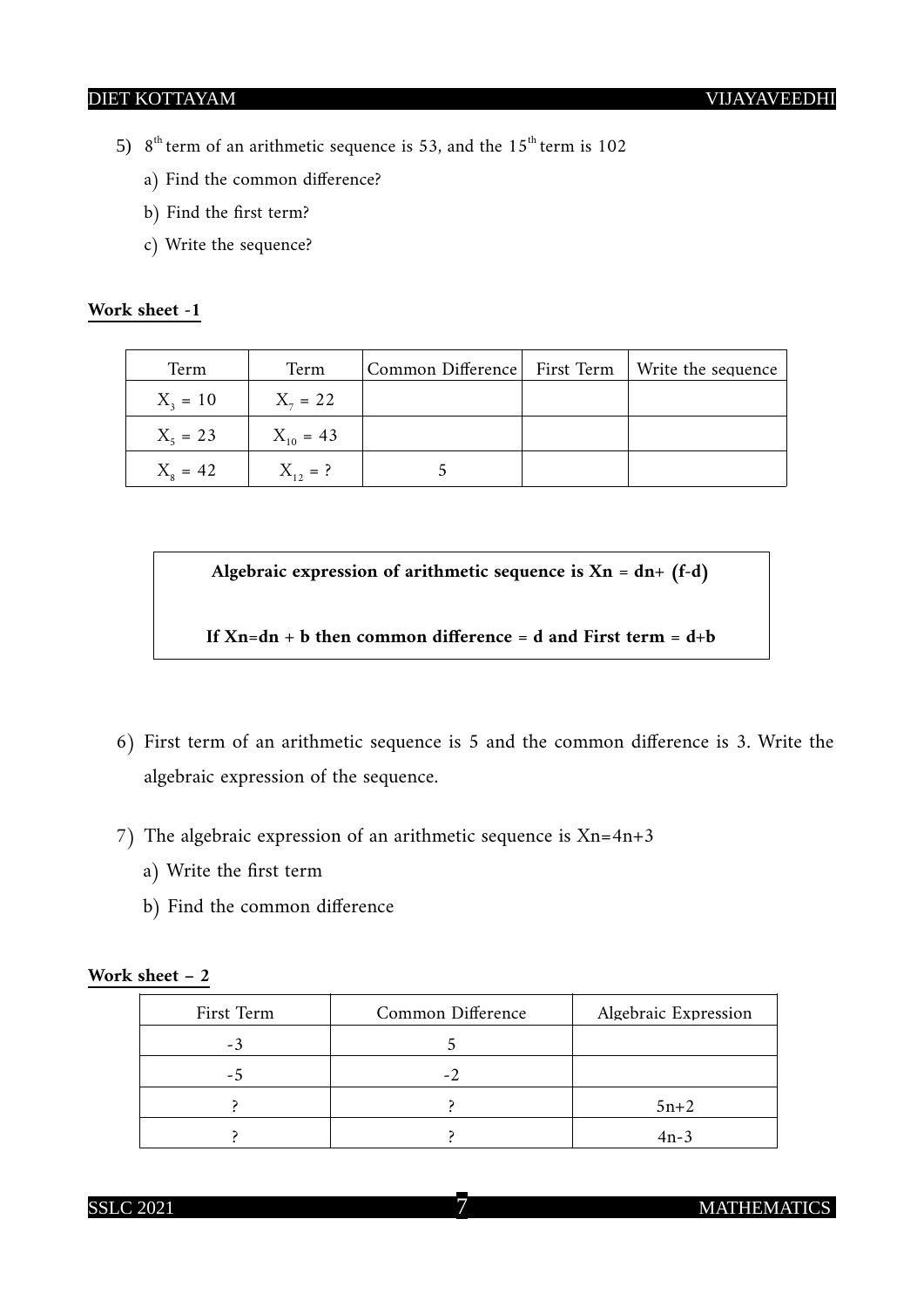- 8) The algebraic expression of an arithmetic sequence is Xn=3n+2
	- a) Find the first term
	- b) What is the remainder when the terms are divided by 3?
	- c) Is 100 a term of this sequence?
- 9) If Xn=3n-2
	- a) Find the first term?
	- b) What is the remainder when the terms are divided by 3?
- 10) 2x+1, 4x-1, 5x+1 are the three consecutive terms of an arithmetic sequence
	- a) What is the value of x?
	- b) Write the terms
- 11) The sum of three consecutive terms of an arithmetic sequence is 15 and their product is

105

- a) Find the first term?
- b) Find the common difference?
- c) Write the sequence.

 **In an arithmetic sequence, if the sums of positions of two pairs of terms are equal then, the sums of the pairs of the terms are also equal.** 

- **If the number of terms is an odd number then Sum = number of terms** *×* **middle term**
- ◆ Sum of first n natural numbers =  $\frac{n(n+1)}{2}$
- $\div$  Sum of first n odd numbers =  $n^2$
- $\bullet$  Sum of first n even numbers =  $n(n+1)$
- **In an arithmetic sequence the difference between the sum of first "n" terms and the**  next "n" terms  $=$  dn<sup>2</sup>
- ◆ If  $f_1$  and  $f_2$  are first terms of two arithmetic sequences with same common difference , then the difference between the sum of their first n terms is  $(f_2 - f_1)$  n,  $f_2 > f_1$

• number of terms 'n' = 
$$
\frac{x_n - x_1}{d} + 1
$$

◆ Sum of first n terms =  $\frac{n}{2}$ ( 2f + (n – 1)d) OR S<sub>n</sub> =  $\frac{n}{2}$  $\frac{n}{2}$ (**x**<sub>1</sub> +**x**<sub>n</sub>)

- 12) Find the sum of first 20 natural numbers.
- 13) Find the sum of 2+4+6+8...................+200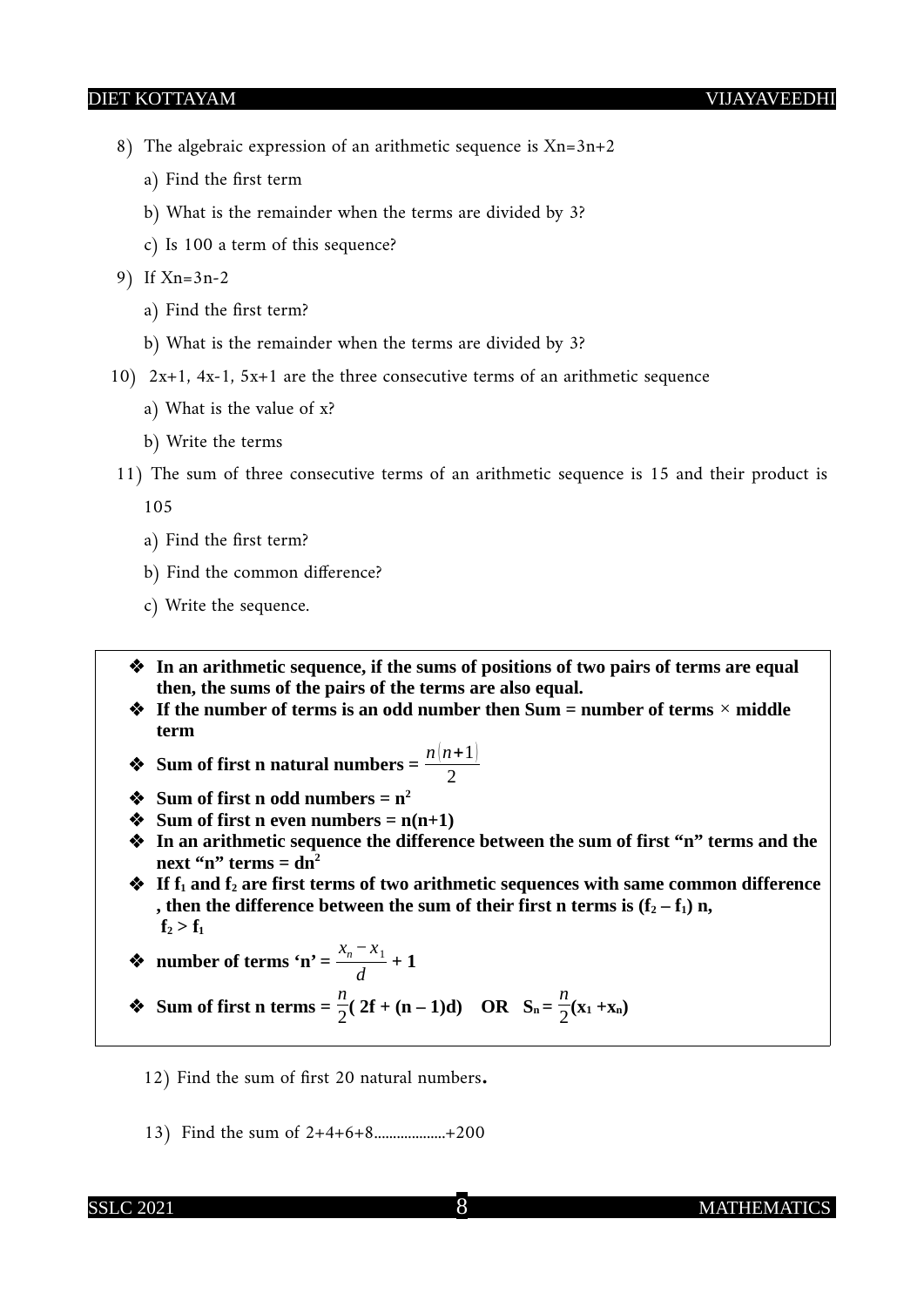- 14) Consider the sequence 1,3,5,7....
	- a) Find the common difference?
	- b) Find the sum of first 50 terms?
- 15) The sum of first 5 terms of an arithmetic sequence is 60
	- a) Find the middle term
	- b) Write three arithmetic sequences whose sum of first five terms is 60.
- 16) Consider the sequence 6, 10, 14.....
	- a) Write the first term?
	- b) Find the common difference?
	- c) Write the difference between the sum of the first 10 terms and the next 10 terms?
- 17)  $8<sup>th</sup>$  term of an arithmetic sequence is 56. Find the sum of first 15 terms.
- 18) Sum of first 25 terms of an arithmetic sequence is 250
	- a) Find the middle term?
	- b) Find the  $13<sup>th</sup>$  term?
- 19)Consider the sequences 6, 10, 14.....and 15, 19, 23… Write the difference between the sums of first 20 terms of these sequences.
- 20) In an arithmetic sequence the  $8<sup>th</sup>$  term is 67 and the 18<sup>th</sup> term is 147
	- a) Find the common difference?
	- b) Find the sum of first and  $25<sup>th</sup>$  terms?
	- c) Find the  $13<sup>th</sup>$  term?
	- d) Find the sum of the first 25 terms of this sequence?

21) The algebraic expression of an arithmetic sequence is  $X_n=3n+2$ . Find the sum of first 24 terms?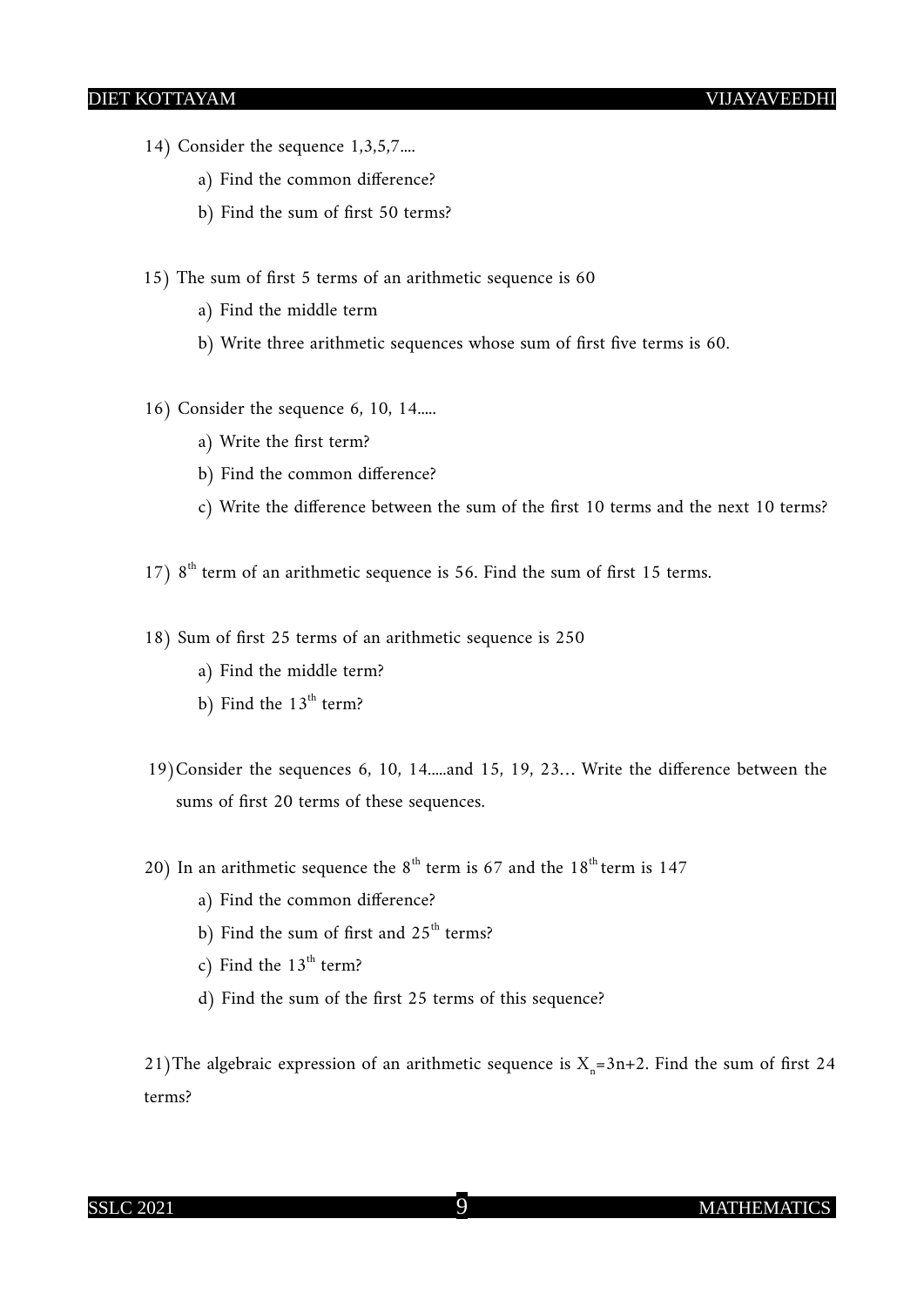- 22) Consider the sequence of multiples of 7 between 200 and 500
	- a) Find the first term and the last term?
	- b) How many terms are there in this sequence?
	- c) Find the sum of the terms in this sequence
- 23) Study the pattern and answer the questions given below



- a) Write the next 2 lines
- b) Find the first term in the  $15<sup>th</sup>$  line? And what is the last term in this line?
- c) Find the sum of the terms in the  $15<sup>th</sup>$  line
- d) Find the sum of all terms of the first 15 lines?

#### More Questions

- 1) The  $n<sup>th</sup>$  term of an arithmetic sequence is "m" and the m<sup>th</sup> term is "n"
	- a) Find the common difference?
	- b) Find the  $(m + n)$ <sup>th</sup> term
- 2) Consider the sequence 4,7,10.....prove that the squares of all terms of this sequence are also the terms of this sequence.
- 3) From the following arithmetic sequences, find the position of the terms in which the terms are equal.
	- 63, 65, 67, ...... 3, 10, 17.....…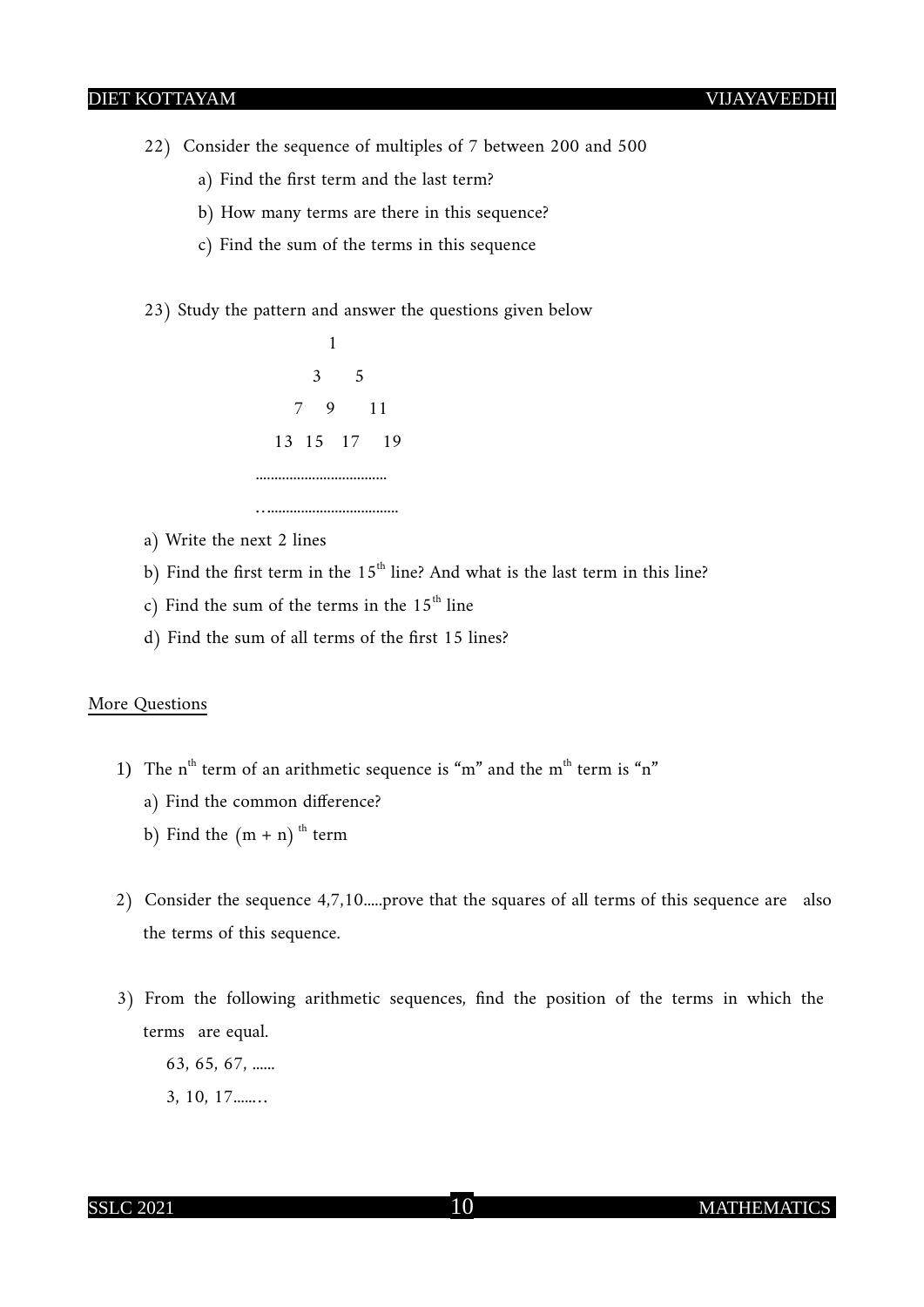- 4) The angles of a right angled triangle are in arithmetic sequence .Find the angles.
- 5) The algebraic expression of an arithmetic sequence is  $X_n$ = 3n-2 Find the sum of first 24 terms?
- 6) The sum of an arithmetic sequence is  $S_n = 3n^2 + 2n$ 
	- a) Find the common difference?
	- b) Find the first term?
	- c) Write the algebraic expression of the arithmetic sequence
	- d) Find the sum of first 10 terms.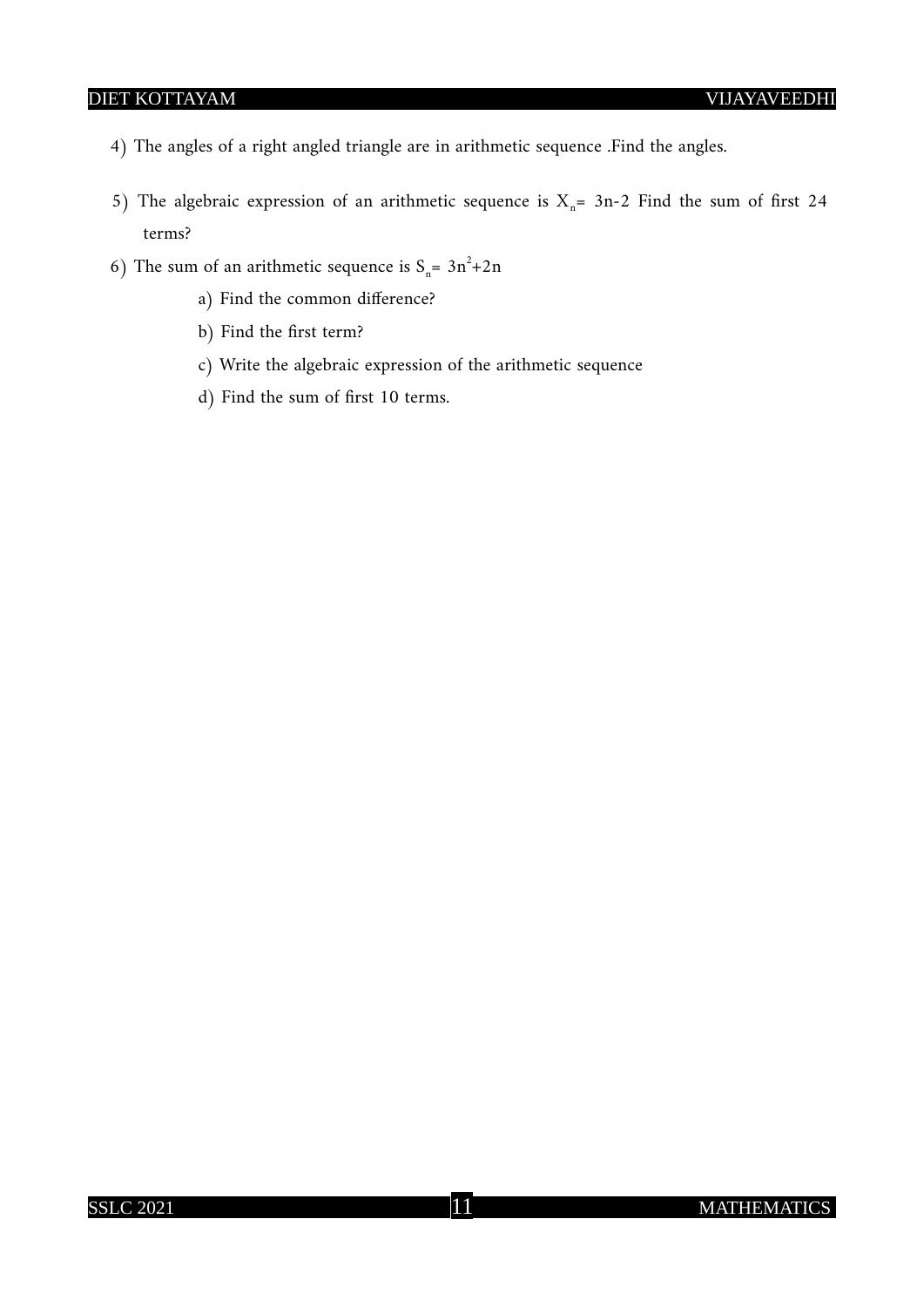**2**

#### **CIRCLES**

#### **Concepts – I**

- **\* Angle in a semi circle is 90<sup>0</sup>**
- **\* Angle inside the semi circle is greater than 90<sup>0</sup>**
- **\* Angle outside the semi circle is less than 90<sup>0</sup>**
- 1) A circle is drawn with diameter AB. C is a point inside the circle. After drawing *∆ ABC* , Remya measured < C as  $70^{\circ}$ . But Reena measured it as  $110^{\circ}$ . Which is the correct measurement of <C? Why?
- 2) In *∆ABP A=30<sup>°</sup>*, *B=70<sup>°</sup>*. If we draw a circle with *AB* as diameter where is the position of the point P? Why?
- 3) In the figure if we draw a circle with PQ as diameter find which of the points among A, B and C lies inside the circle, outside the circle or on the circle?



- 4) One of the angles of a triangle is  $130^{\circ}$ . If we draw a circle with diameter as side opposite to this angle, where is the position of the vertex of this angle? Why?
- 5) In∆ *ABC*, <A=30<sup>°</sup>, <B=60<sup>°</sup>. If we draw a circle with AB as diameter find whether it will pass through C or not? Why?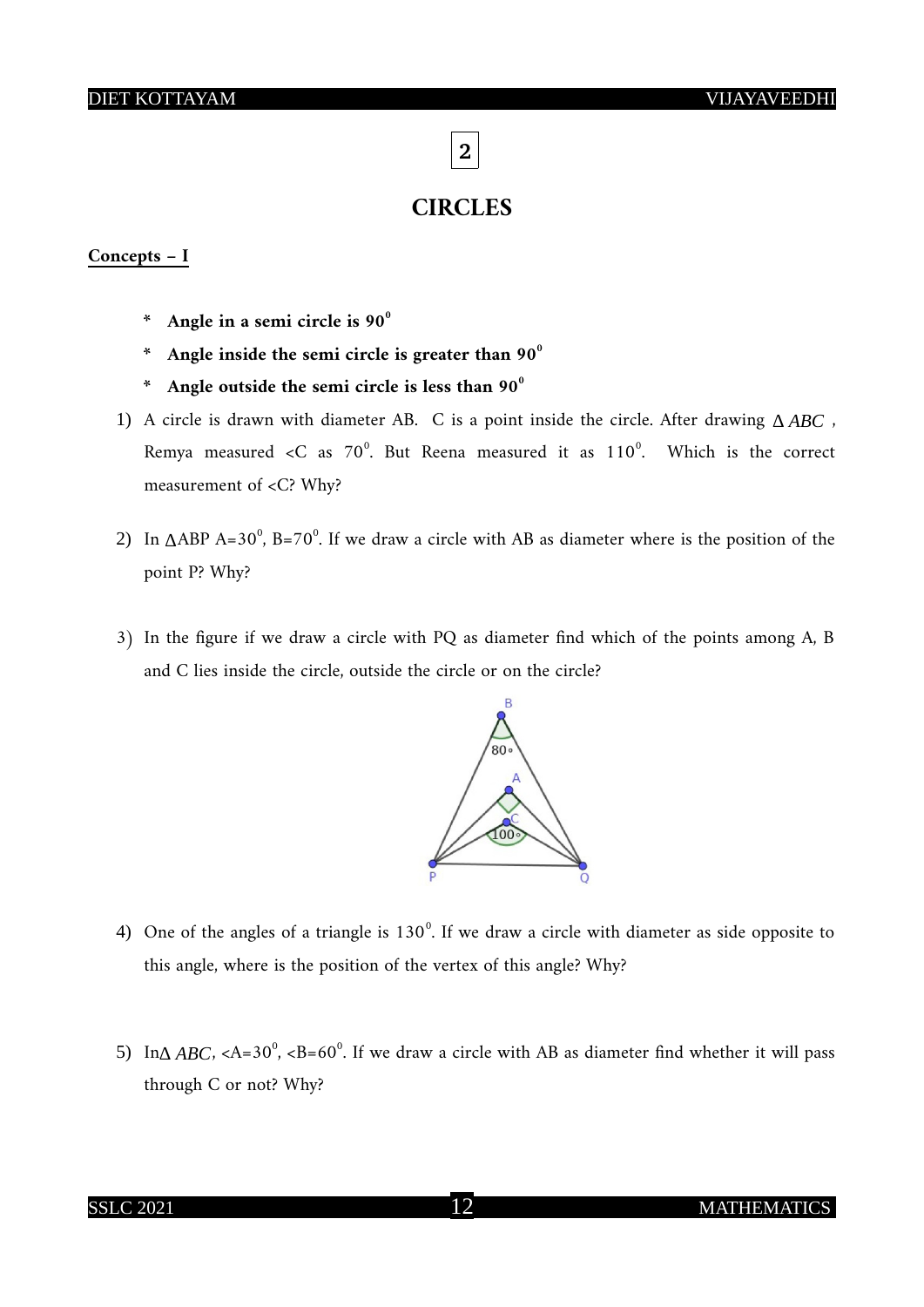6) AB is the diameter of the circle. D is a point on the circle.  $\langle ACB+ \langle ADB + \langle AEB = 270^\circ A \rangle$ . Measure of one among <ACB, <ADB, <AEB is  $110^{\circ}$ . Find the measures of <ACB, <ADB and <AEB. F



- 7) In *∆*ABC, AB=BC=AC
	- a) What are the measurements of each angle of *∆*ABC?
	- b) If we draw a circle with AB as diameter, where is the position of C?
- 8) In quadrilateral ABCD, <A=  $80^{\circ}$ , < C=70 $^{\circ}$ , <D=120 $^{\circ}$ . If we draw a circle with AC as diameter where is the position of B?
- 9) If we draw a circle with AB as diameter check whether the vertices D and E are inside, outside or on the circle?



#### **Concepts - II**

- **\* The angle made by an arc at the centre of the circle is double the angle at the alternate arc of a circle.**
- **\* All angles made by an arc on the alternate arc are equal; and a pair of angles on an arc and its alternate arc are supplementary.**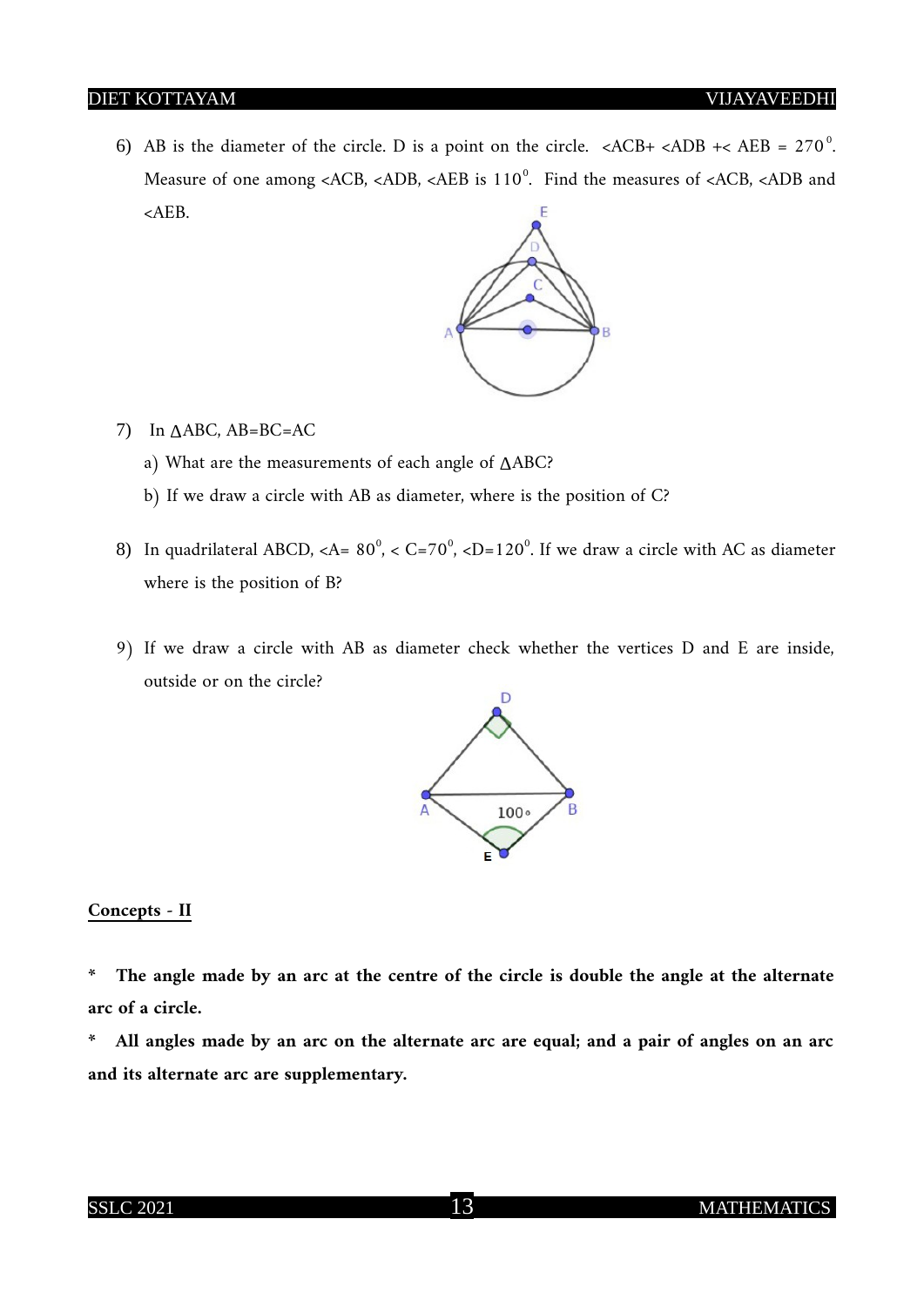1) In the figure O is the centre of the circle,  $\langle AOC = 80^\circ$ 

 $a$  < ABC = ?

b)  $\langle ADC = ?$ 



2) In figure O is the centre of the circle. A, B, C, D and E are points on the circle.  $\epsilon$ EAB=120<sup>0</sup>, ,  $\epsilon$ EPD = 100<sup>°</sup> .Find  $\epsilon$  EDB,  $\epsilon$ ECB and  $\epsilon$ DBC.



3) In figure O is the centre of the circle and  $\langle AXB= 130^\circ$ . Find  $\langle AYB \rangle$  and  $\langle AOB \rangle$ .



- 4) In the figure C is the centre of the circle and  $\langle ABD = 30^\circ$ 
	- a) Find <ACD?
	- b) If <ABD =<CAB and AB=6cm. Find the radius of the circle?

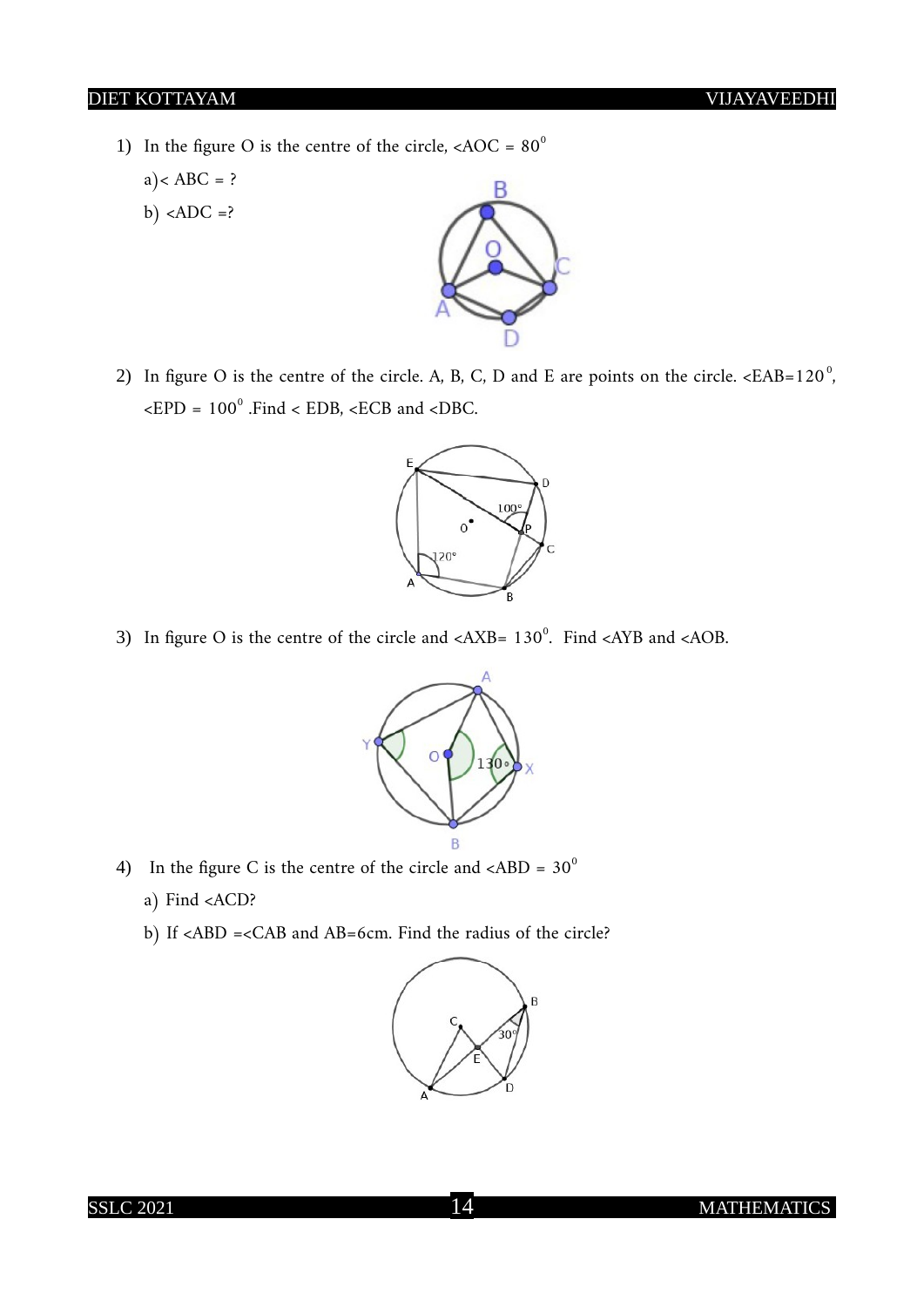5) In the figure O is the centre of the circle. *∆*ABC is an isosceles triangle and *∆*OBC is an equilateral triangle. Find <A and <ABO.



- 6) In the figure AD is the diameter of the circle. C and D are points on the circle.  $\langle C = 30^\circ$ .
	- a) <D =............…
	- b) <ABD =...............



- 7) A, B, C and D are the points on the circle with centre O. If  $>B=110^{\circ}$ .
	- a) Fnd  $<$ D?
	- b) What is the measure of <AOC?



- 8) In the figure O is the centre of the circle and A, B, C are the points on the circle. If  $<$ OBA=50<sup>°</sup>.
	- a) Find <ACB?
	- b) If we moves the point C along the circle in such a way that

 $\epsilon$ ACB increases by 100 $^{\circ}$  where is the new position of C?



#### SSLC 2021 15 MATHEMATICS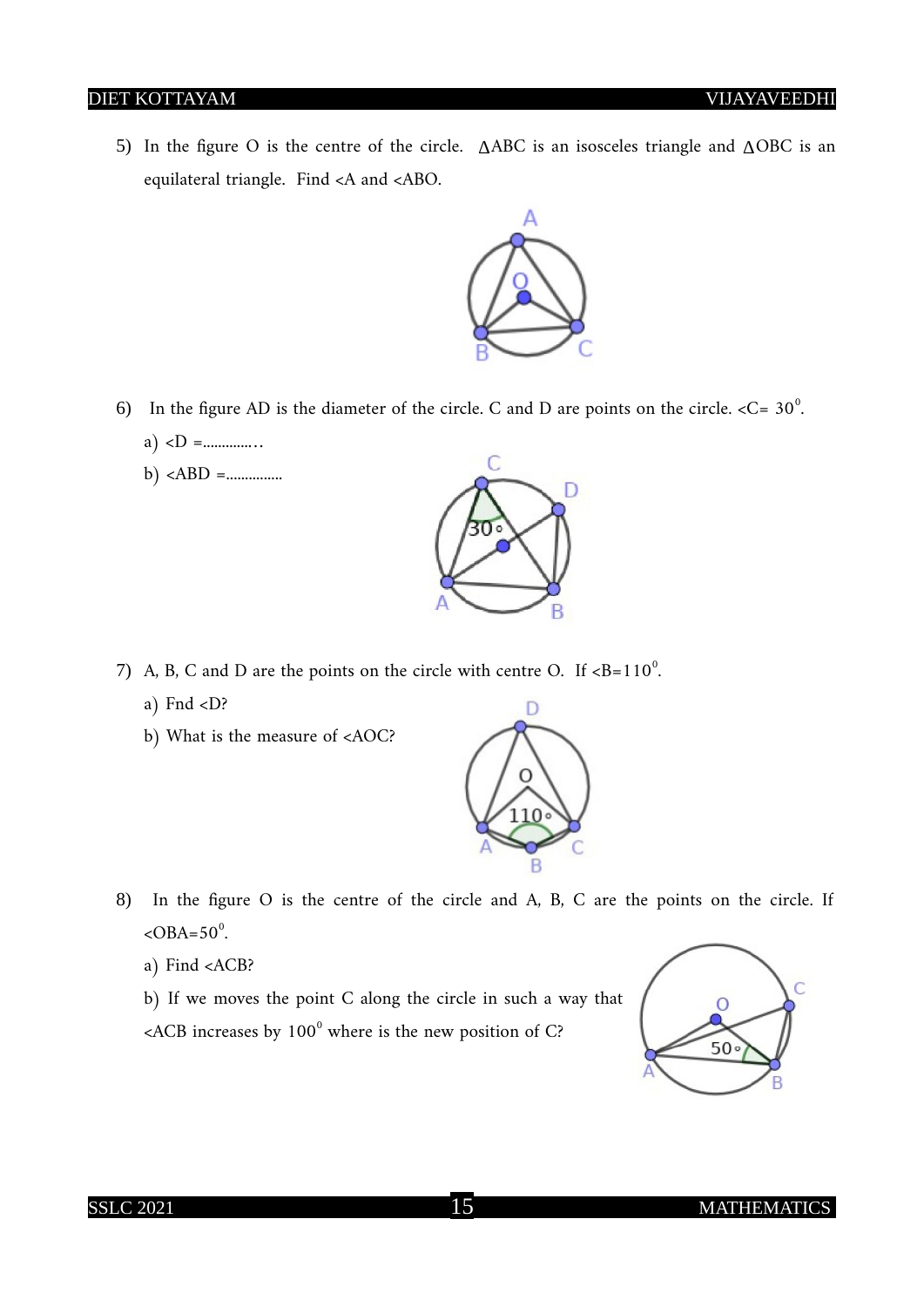9) In the figure O is the centre of the circle and P, Q, R are the points on the circle. <OQR=40<sup>0</sup> ,<ORP=30<sup>0</sup> . Find all angles of *∆* PQR.



10) In the figure O is the centre of the circle and A, B, C are the points on the circle. Prove that  $<$ ABC +  $<$ OAC=90<sup>0</sup>



#### Constructions

- 1) Draw a circle of radius 4cm. Draw a triangle ABC in which the vertices A, B, C are all on this circle and  $\langle A = 60^\circ, \langle B = 50^\circ \rangle$ .
- 2) Circum radius of a triangle is 4cm and two of the angles are  $30^{\circ}$ and  $110^{\circ}$ . Draw the triangle.

#### More Questions

- 1) a) Draw a circle with centre O and radius 4cm
	- b) Mark the points A, B on the circle such that  $\langle AOB = 60^\circ$
	- c) Without using protractor draw angles which measures 30 $^{\rm o}$  and 150 $^{\rm o}$  in this picture.
- 2) a) Circum radius of a triangle is 4.5 cm and two of the angles are  $37\frac{1}{2}$ <sup>0</sup> and  $112\frac{1}{2}$  $\degree$ . Draw the triangle.
	- b) Measure the longest side of this triangle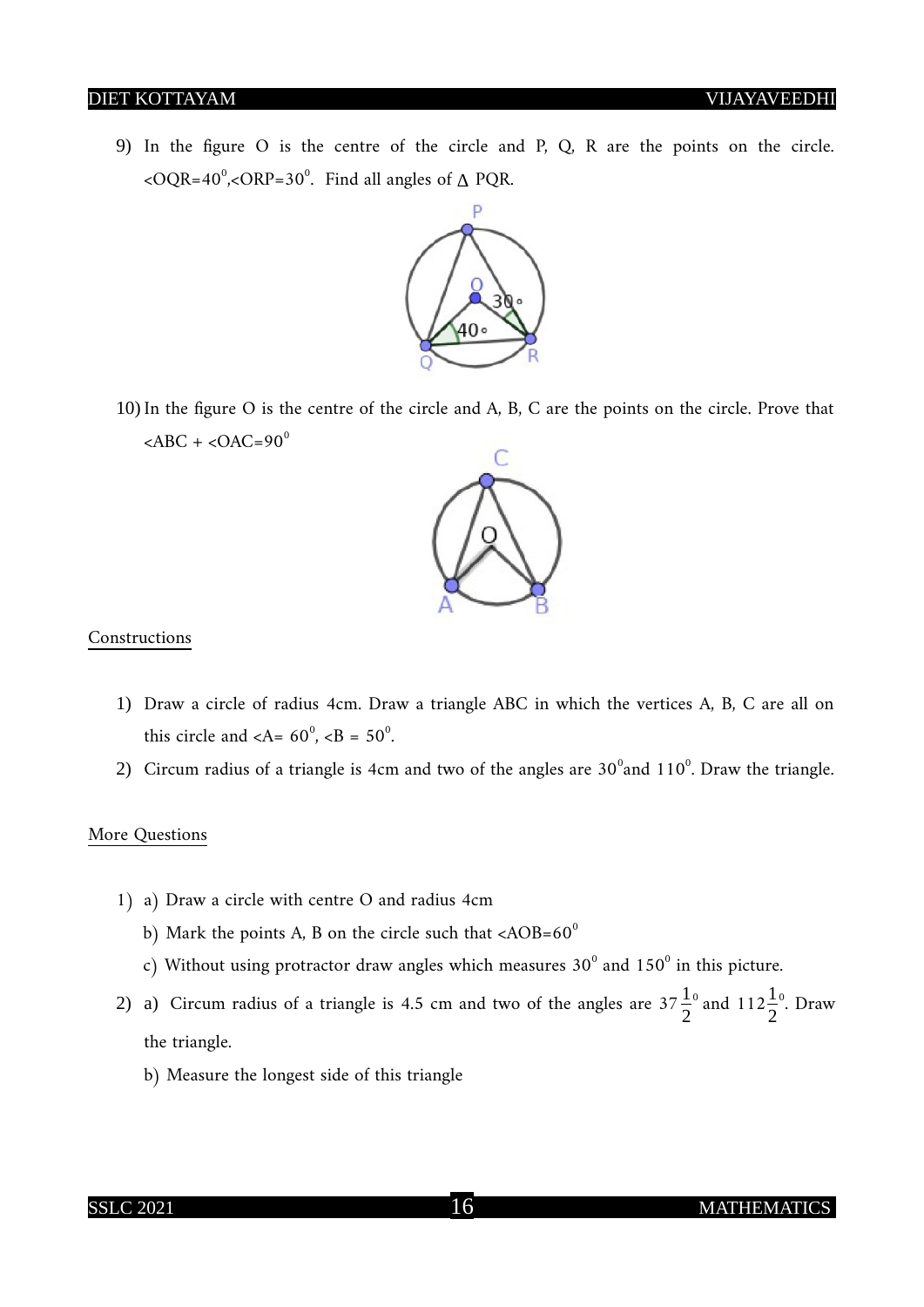Concept – III

- **\* The sum of opposite angles of a cyclic quadrilateral is 180<sup>0</sup>**
- **\* If the sum of opposite angles of a quadrilateral is 180<sup>0</sup> then it is known as cyclic quadrilateral**
	- 1) In  $\triangle$ ABC, <BAC=70<sup>0</sup>
		- a) Find <BDC.
		- b) How many cyclic quadrilaterals are there in this figure? Which are they?
		- c) Find <BEC.



- 2) A, B, C, D are the points on the circle with centre O. If  $\langle D=40^\circ$ 
	- a) Find <AOC
	- b) Find < ABC



3) ABCD is a cyclic quadrilateral. AB is the diameter of the circle. AD=CD and If <ADC=110<sup>0</sup>

 $10<sup>°</sup>$ 

C

B

- a) Find <ACB
- b) Find <ABC
- c) Find< DCB
- d) Find <BAD

4) C and D are the points on the circle with diameter AB. If  $\langle BAD=80^\circ \text{ and } \rangle$  $DBC=20^{\circ}$ 

- a) Find <BCD
- b) Find <CDB
- c) Find <ADC
- d) Find <ABD

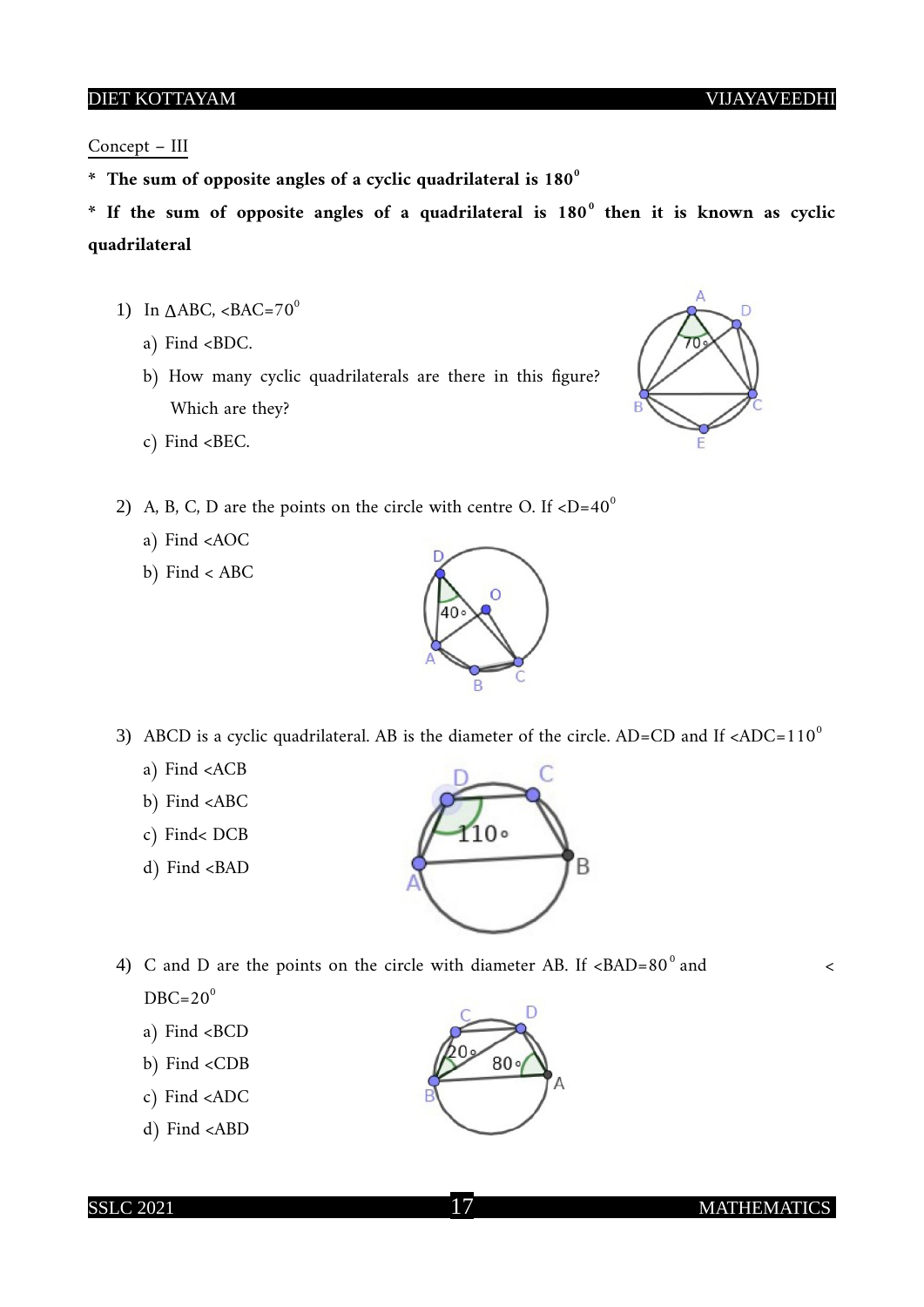- 5) In the figure O is the centre of the circle and BD=CD If  $\langle DBC=35^\circ$ 
	- a) Find <BDC
	- b) Find <BAC
	- c) Find <EBC

#### **Concept - IV**

- **\* If the chords AB and CD intersects inside the circle at P then PA x PB = PC x PD**
- **\* If the chords intersects outside the circle then also PA x PB=PC x PD**

**\* From these intersected chords one chord is the diameter and the other is perpendicular to** the diameter then  $PA \times PB = PC^2$ 

- 1) In the figure the chords AB and CD are intersect at the point P. If PD=3cm and CD=2cm
	- a) Find the length of PC
	- b) Find the value of PA x PB?



- a) Find the length of PD?
- b) Find the length of AD?
- c) Which is the angle equal to <A?



- 3) In the figure the chords AB, CD and XY intersect at P. AP=9 cm, AB=13 cm, PD=12cm
	- a) What is the length of CD?
	- b) If PX=PY find XY?



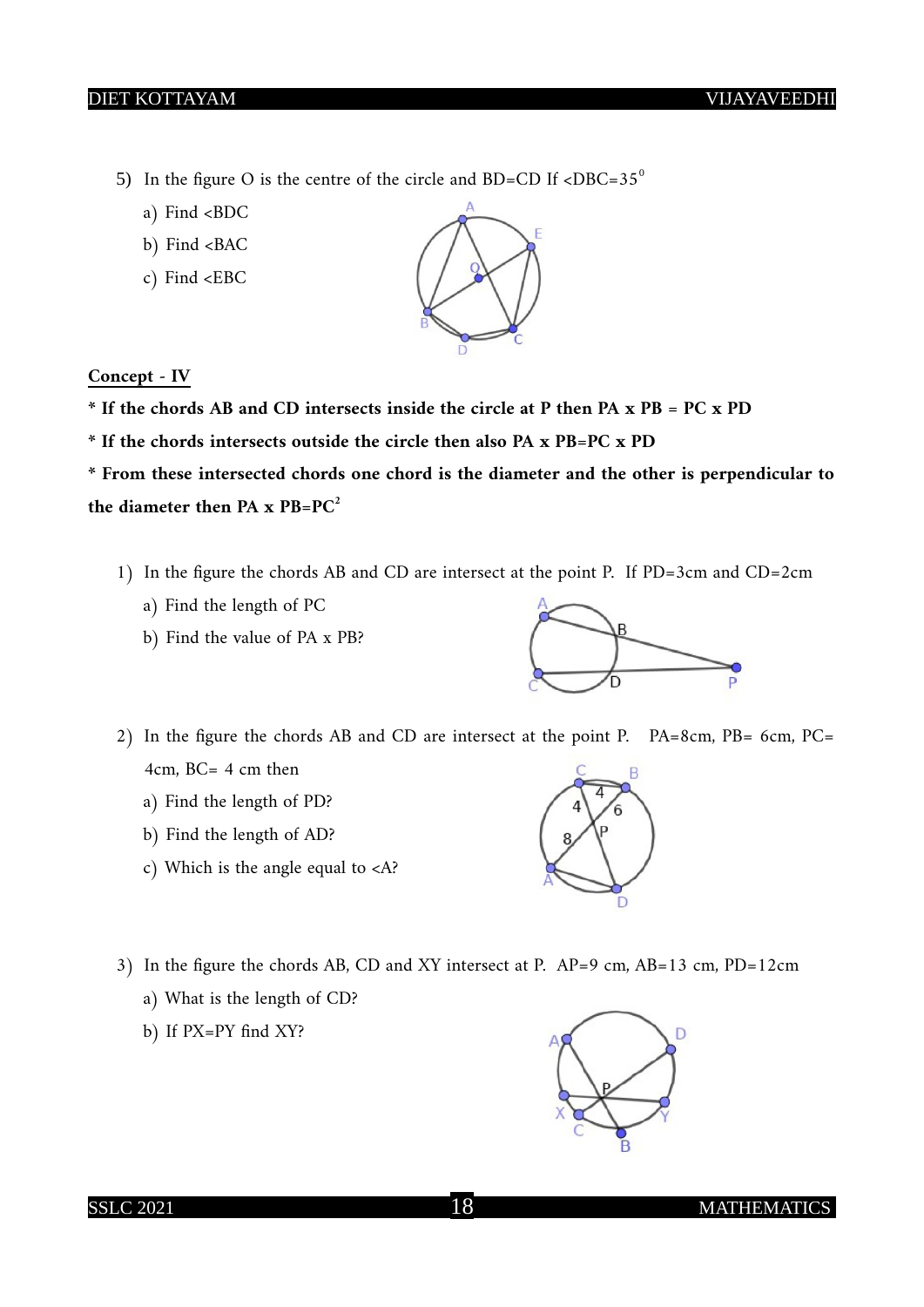- 4) In the figure the chords AB and CD extended outside to meet at the point P.
	- a) Prove that PA x PB=PC x PD
	- b) If PA=PC then prove that AB=CD



5) In the figure AB is the diameter and PC is perpendicular to AB. PA=8cm, PB= 3cm Find PC?



- 6) In figure AB is the diameter and PC is perpendicular to AB. PA=9cm, PC= 6cm then
	- a) What is the length of PB?
	- b) Find the radius of the circle



- 7) Draw a rectangle of sides 4cm and 3cm.Draw a square having same area.
- 8) Draw a square of area  $15 \text{ cm}^2$ .
- 9) In the figure length of the chord AB is 8cm. OA=5cm
	- a) Find the length of OB?
	- b) Find the relation between OA, OB, OC and OD
	- c) If OC=2.5 cm then find the length of OD?

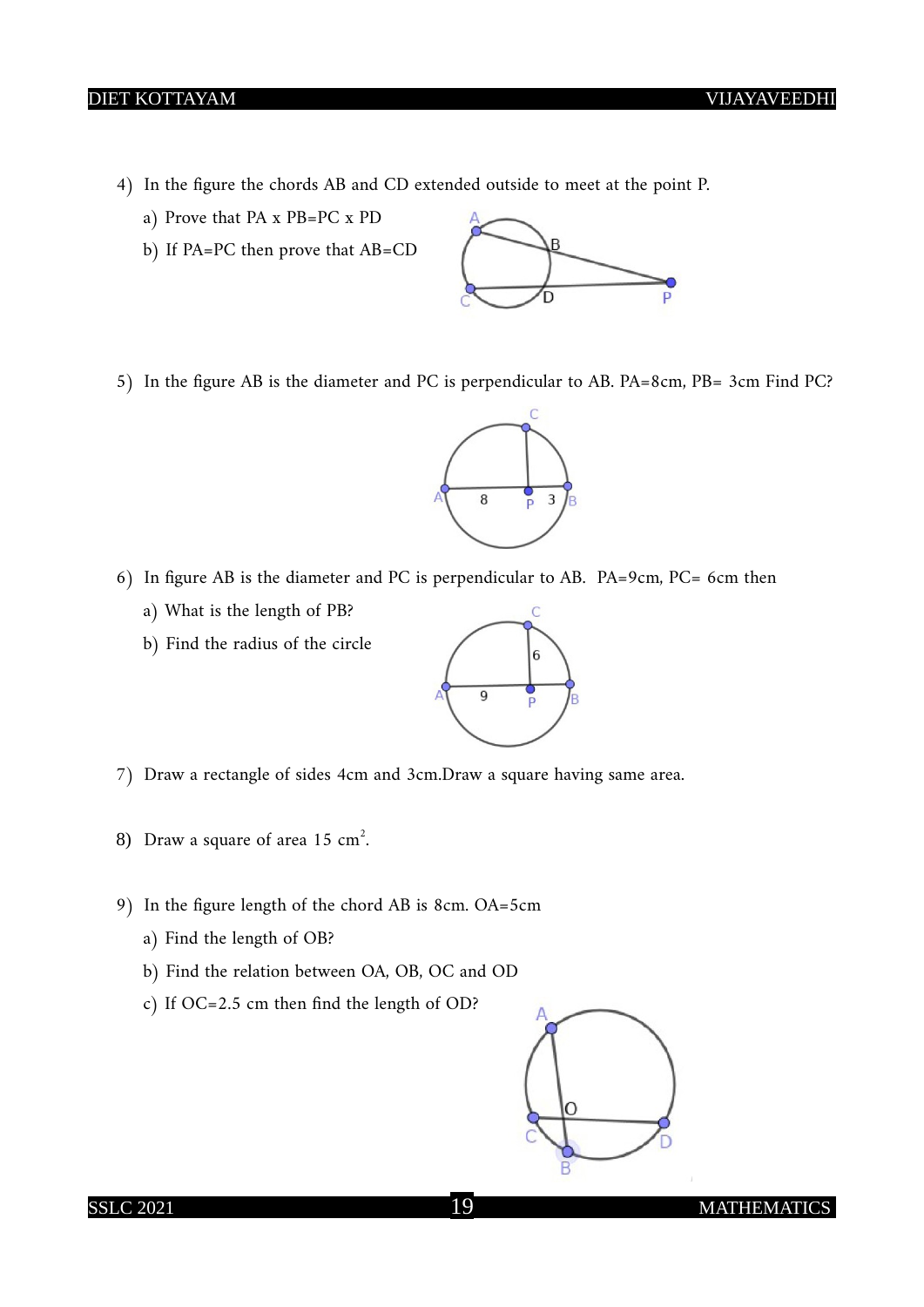- 10) In the figure AB is the diameter and PC is perpendicular to AB. PA: PB=2:1 and PC=6cm
	- a) What is the relation between PA, PB and PC?
	- b) Find the length of PA and PB.
	- c) What is the radius of the circle?

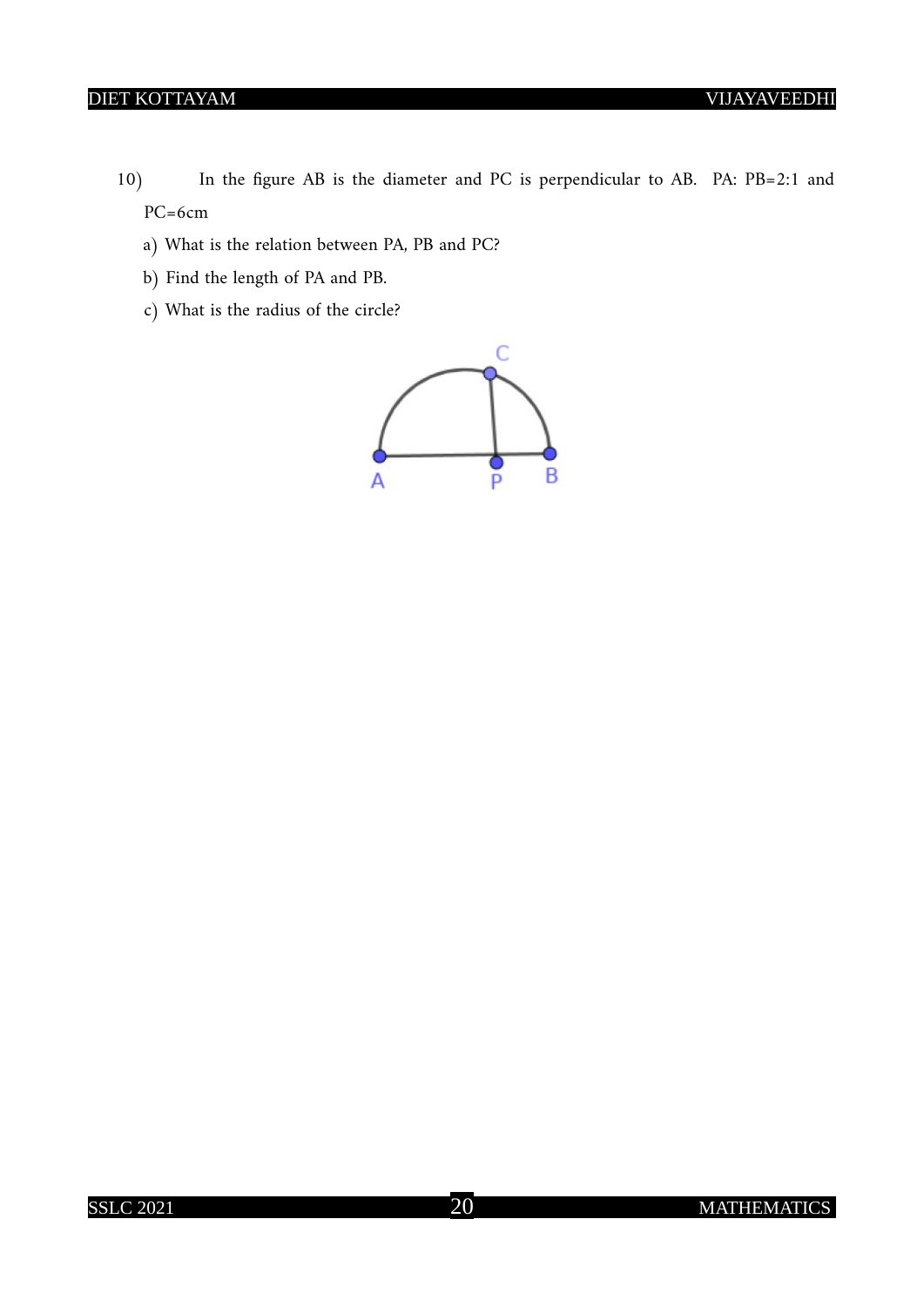**3**

## **MATHEMATICS OF CHANCE**

#### **Focus point**

#### **Defining chance mathematically**

- 1) There are 5 blue beads and 7 black beads In a box. If one bead is taken without looking,
	- a) What is the probability of getting a blue bead?
	- b) What is the probability of a black bead?
- 2) Each letter of the word 'MALAYALAM' is written on paper slips and put in a box. If one slip is taken, what is the probability of, a)getting the letter M b)getting the letter A
- 3) A person is asked to say a number between 1 and 10. What is the probability of, a)The number is a multiple of 3 b)The number is a perfect square
- 4) Ramu is asked to say a 2-digit number.
	- a) How many numbers could Ramu say?
	- b) What is the probability of the number to be a perfect square?
	- c) What is the probability of getting the digits of the number equal?
- 5) The numbers from 1 to 20 are written on different paper slips and put in a box.If a slip is chosen without looking,
	- a) What is the probability of the number is a multiple of 5
	- b) It is an even number
	- c) It is a prime number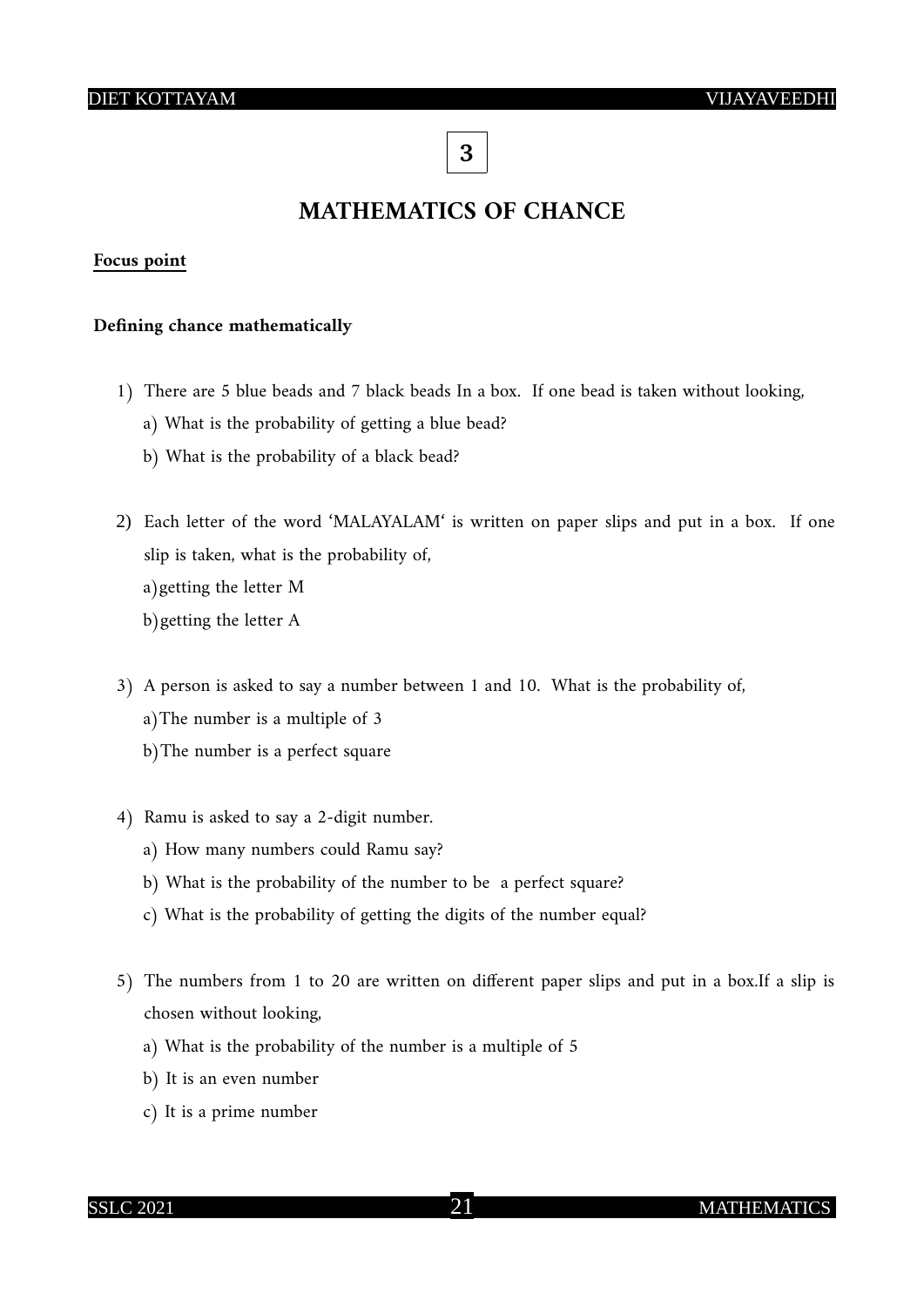- 6) a)How many two digit numbers could be written using the digits 1,2 and 3? b)If a person is asked to say a number among these numbers,what is the probability of it is a number with same digits?
- 7) A person is asked to say a number from 1 to 10.
	- a) What is the probability of saying a prime number?
	- b) What s the probability of saying an even number?
- 8) There are 12 balls in a box.Out of them 5 are blue and the rest are red.If a ball is taken without looking,what is the probability of,
	- a) getting a blue ball
	- b) getting a red ball

c) If one more ball of each colour is again put in the box,will the probability of getting blue ball increase or decrease?

4

- 9) There are 20 balls in a box. Some of them are white and the others are black. The probability of getting a black ball,when taken,is  $\frac{1}{2}$  .
	- a) What is the number of black balls?
	- b) What is the number of white balls?
	- c) What is the probability of getting a white ball?
- 10) What is the probability of getting 5, when a dice is thrown?
- 11) What is the probability of 53 Sundays in a leap year?
- 12) There are five black beads and 7 white beads In a box.Also there are 6 black beads and 8 white beads in another box. Which box is better for getting a black bead?
- 13) Numbers 1 to 25 are written on cards and put in a box.If one card is taken, what is the probability of,
	- a)getting a multiple of 4
	- b)getting a perfect square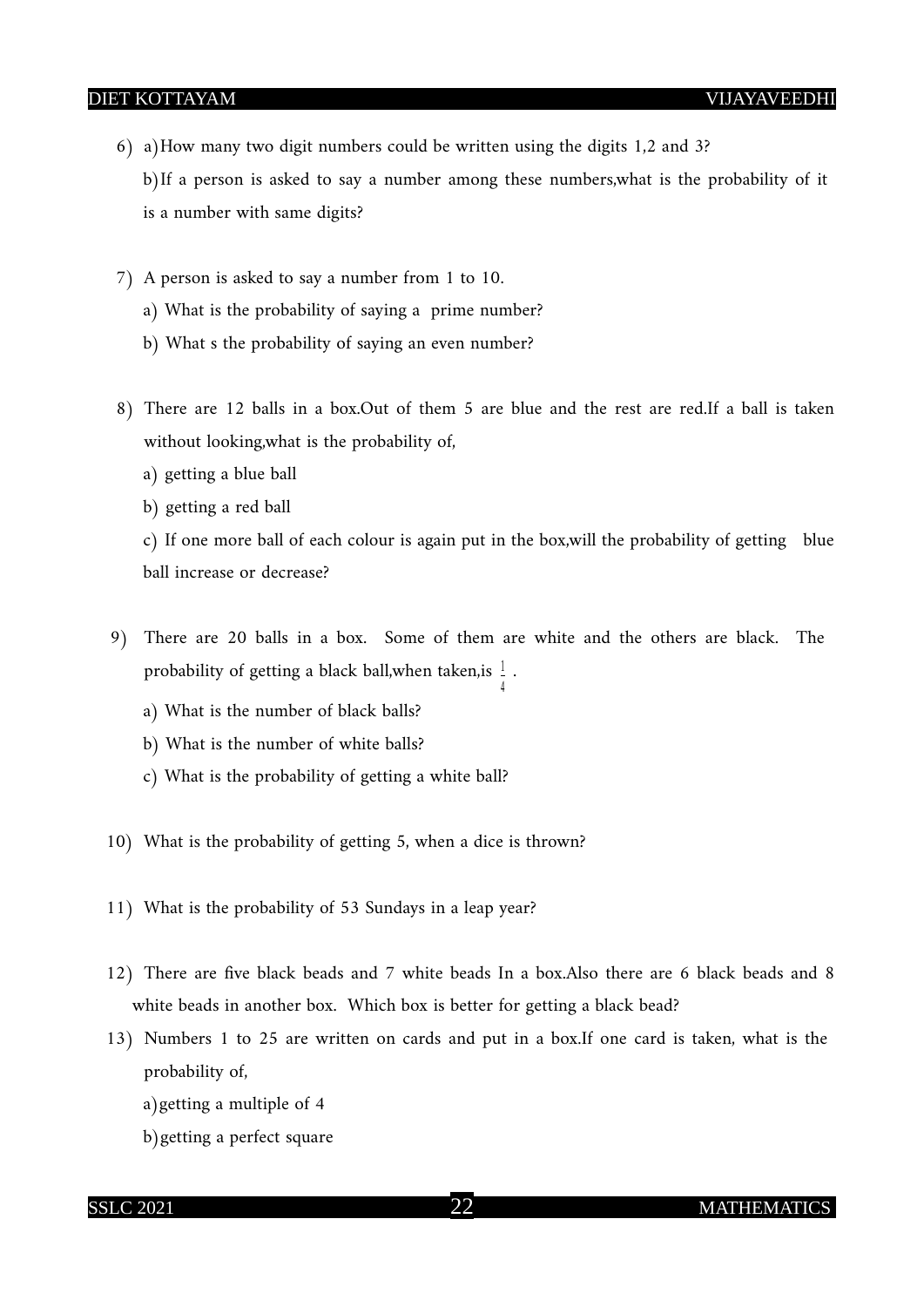- 14) A man says that the probability of an egg is rotten, out of his 400 eggs is 0.035. Then what will be the total number of rotten eggs?
- 15) How many 3 digit numbers can be written using 1,2 and 3? What is the probability of the numbers with same digits?
- 16) There are 4 paper slips written 1,2,3 and 4 in a box. Also 3 paper slips written 1,2 and 3 in another box. If one paper slip from each box is taken at a time, what is the probability of the sum of those two numbers is a multiple of 3? What about it is a multiple of 2?
- 17) There are 2 boxes. Each box contains 10 paper slips written numbers from 1 to 10.If one paper slip each from each box is taken, what is the probability of both are prime numbers?
- 18) 10 even numbers and 15 odd numbers are written each on each paper slips and put in a box. like this 20 even numbers and 30 odd numbers are written and put in another box. If one paper slip each from each box is taken, what is the probability of, a)both are odd numbers b)atleast one is odd
- 19) If 2 dice are thrown simultaneously, what is the probability of the sum of both fallen numbers is 5? What is the probability of sum to be a multiple of 3?
- 20) What is the probability of 5 Sundays in December.
- 21) In a class, out of 50 students,30 are boys.In other class out of 40 students 25 are boys. If one student each from each class are chosen,
	- a)What is the total number of pairs?
	- b)What is the total number of pairs which are both boys
	- c)What is the total number of pairs which are both girls
	- d)What is the total number of pairs in which one is a boy and the other is a girl?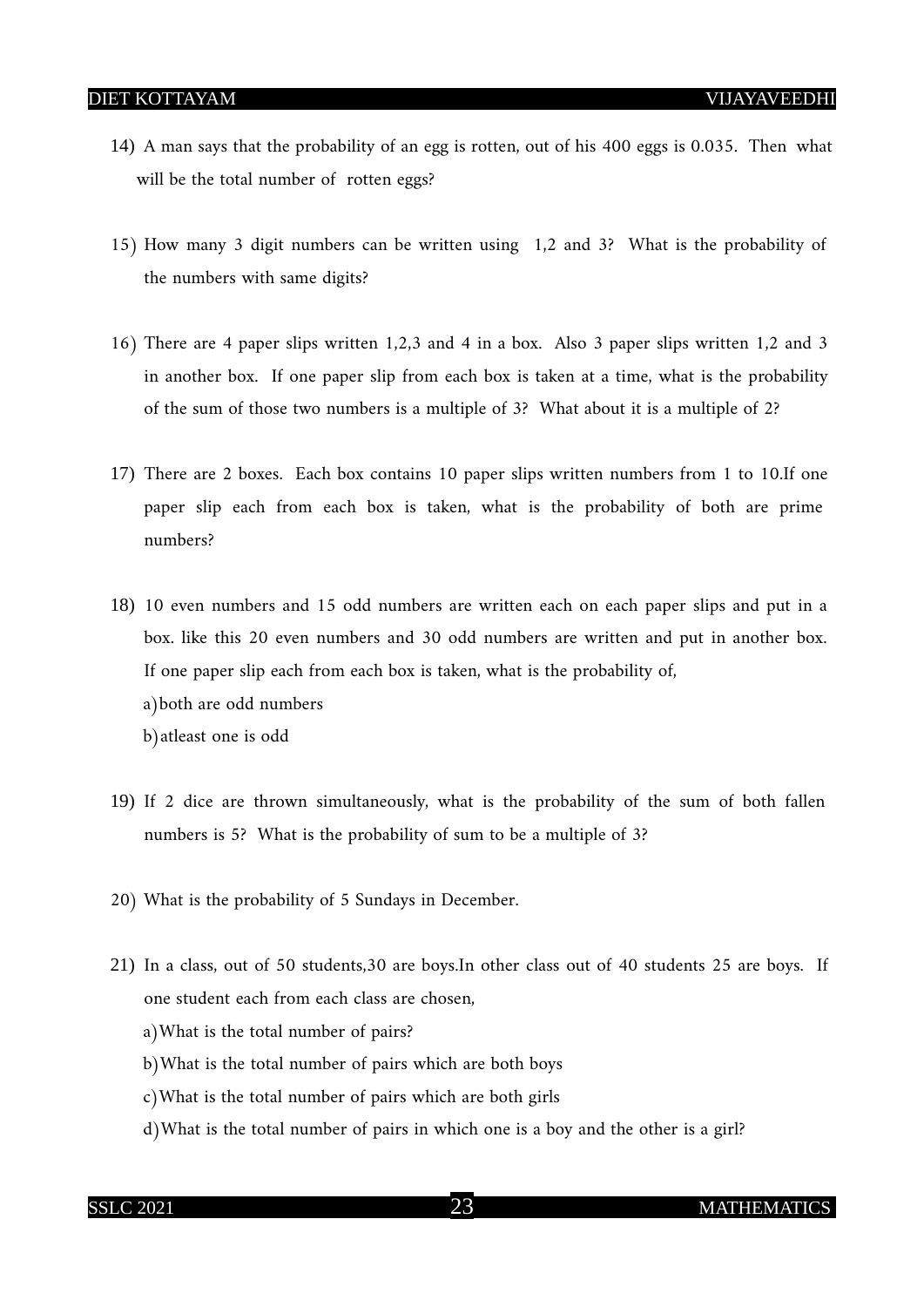22) There are 60 students in a class. Out of it 30 are boys. There are 50 students in another class and out of it 25 are boys. If one student each from each class is chosen, what is the probability of,

a)both are girls?

b)Atleast one girl?

23) If a coin is thrown, what is the probability of,

a)getting head?

b)getting tail?

24) Numbers 1,2,3,4,5,6 are marked each on each phase on a cube and it is put down.

a)What could be the possible outcomes?

b)What is the probability of getting an even number?

c)What is the probability of it is to be a multiple of 3?

d)What is the probability of it is to be a prime number?

e)What is the probability of it is to be an odd number?

f)What is the probability of it is neither a prime number nor a composite number?

25) There are 3 black balls and 4 white balls in a box. If one ball is taken from it what is the probability of,

a)It is a black ball?

b)It is a white ball?

26) There are 2 boxes. The first box contains 6 black beads and 8 white beads. In the second box 8 are black and 6 are white.

a)If one bead is taken, which box has more probability of getting a black bead?

b)If all the beads are put in one box and one bead is taken, which bead has more probability?

27) Numbers 1 to 20 are written on paper slips and put in a box.If one slip is chosen,what is the probability of,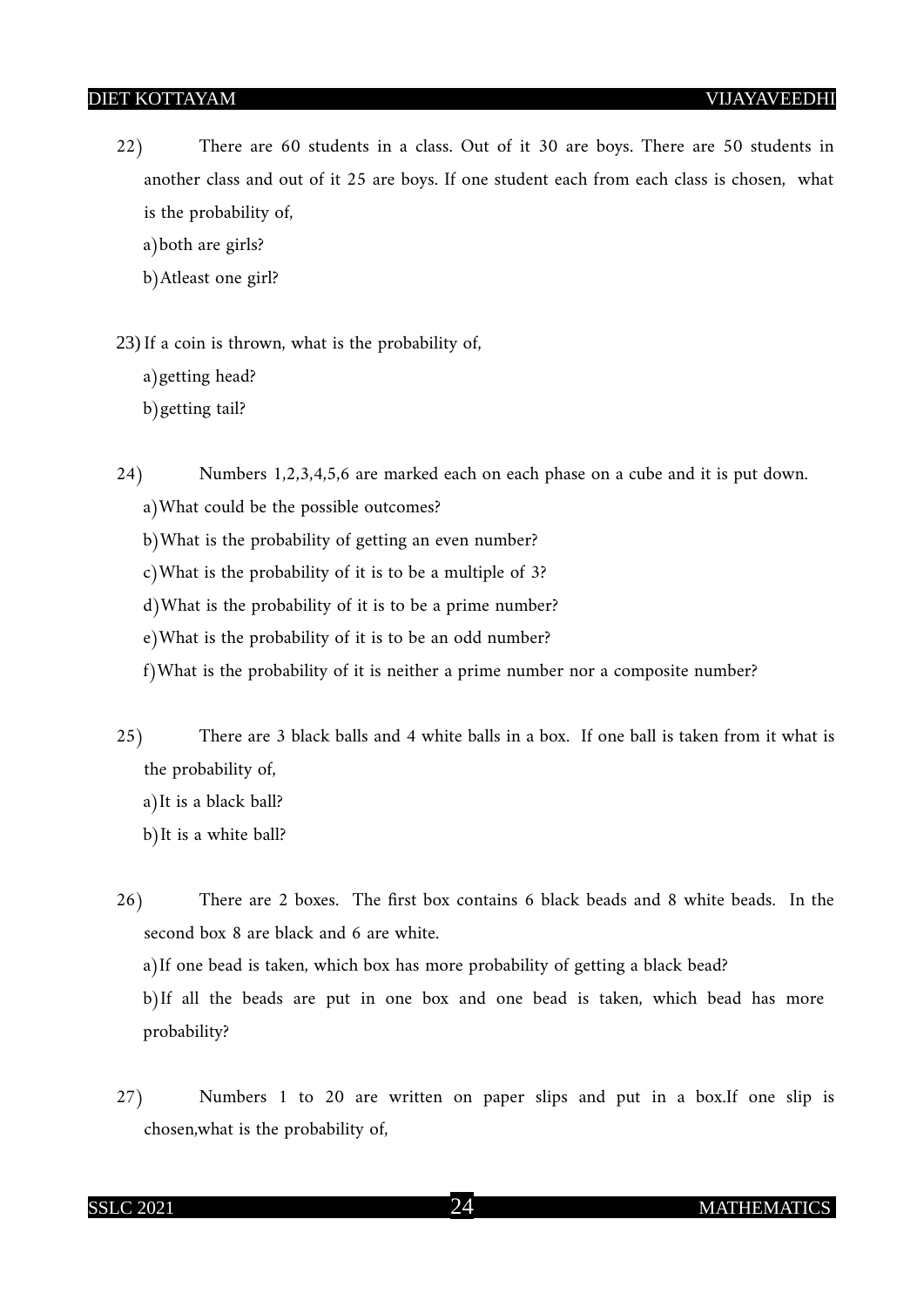- a)it is an odd number?
- b)It is an even number?
- c)It is a perfect square?
- d)It is a multiple of 3?
- e)It is a multiple of 10?
- 28) There are 8 black beads and 5 white beads in a box. Also there are 6 black beads and 10 white beads in another box. If each bead is taken from each box,
	- a)what is the total number of pairs?
	- b)what is the probability of both are white?
	- c)what is the probability of both are black?
	- d)what is the probability of one black and one white?
	- e)what is the probability of atleast one white?
- 29) a)How many 3 digit numbers could be written using the digits 2,4,7,without repeating?
	- b)what is the probability of the written 3 digit numbers is an odd number?
	- c)what is the probability of it is to be an even number?
- 30) Counting numbers 1 to 4 are written on each paper slips and put in a box. Also counting numbers from 2 to 4 are written on each paper slips and put in another box. If one paper slip each from each box is taken without looking,
	- a)what is the total number of pairs?
	- b)what is the probability of both numbers are same?
	- c)what is the probability of the sum of the numbers is 8?
	- d)What is the probability of the sum is 5?
	- e)what is the probability of one number is double that of the other?
- 31) There are 20 boys and 25 girls in 10 A class. And in 10 B,25 boys and 15 girls. One student each from each class are chosen.
	- a)what is the total number of pairs?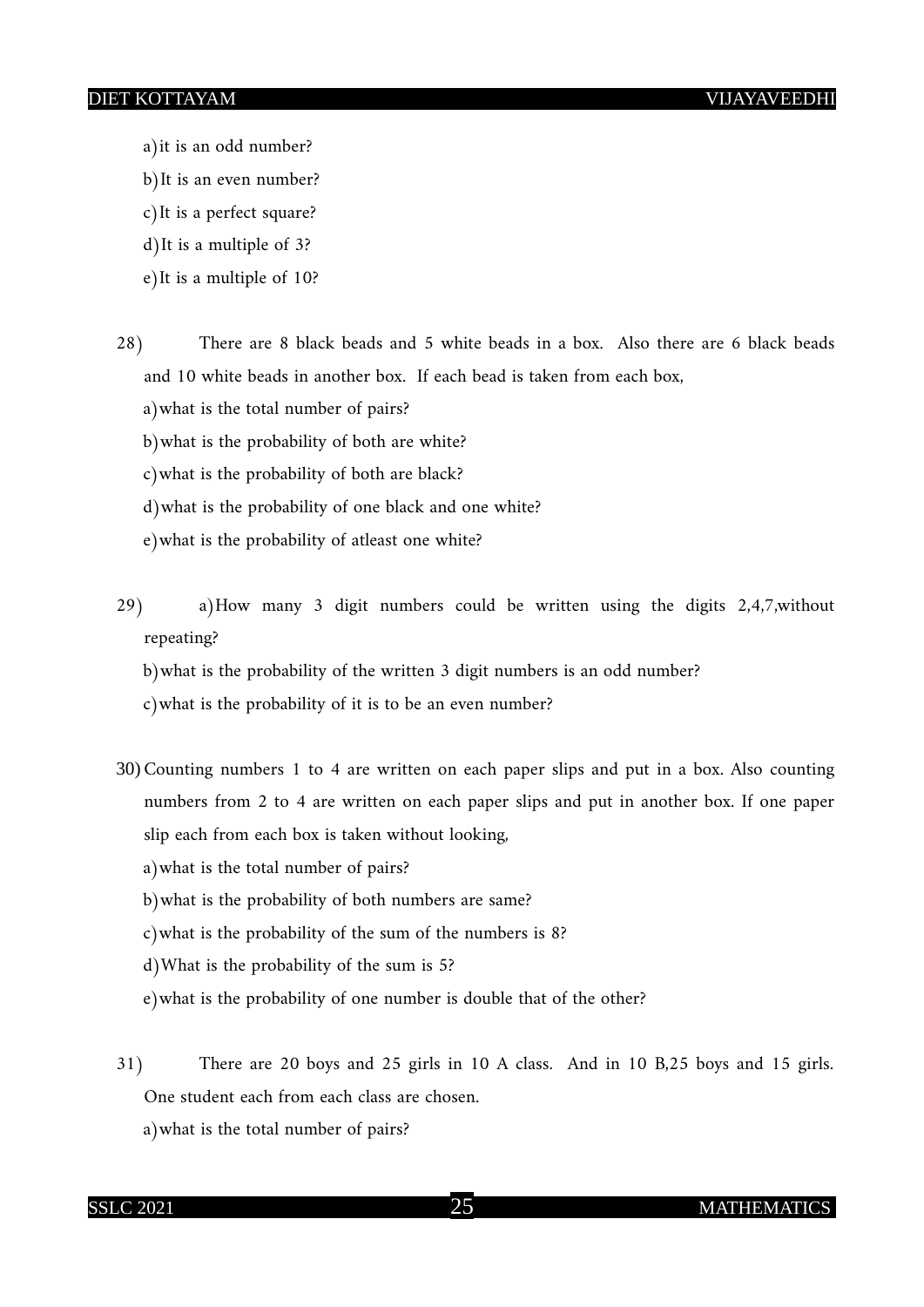b)what is the probability of both are boys?

c)what is the probability of both are girls?

d)what is the probability of one boy and one girl?

e)what is the probability of atleast 1 girl?

32) Some green balls and some blue balls are there in a box.10 red balls are added to it. If one ball is taken, the probability of it is to be a red ball is  $\frac{10}{33}$  and that of a blue ball is  $\frac{1}{3}$ .

a)what is the total number of balls in the box?

b)what is the number of blue balls?

c)If one ball is taken from the box, what is the probability of it is to be a green ball?

d)If one ball is taken, what is the probability of it is to be a blue ball or a red ball?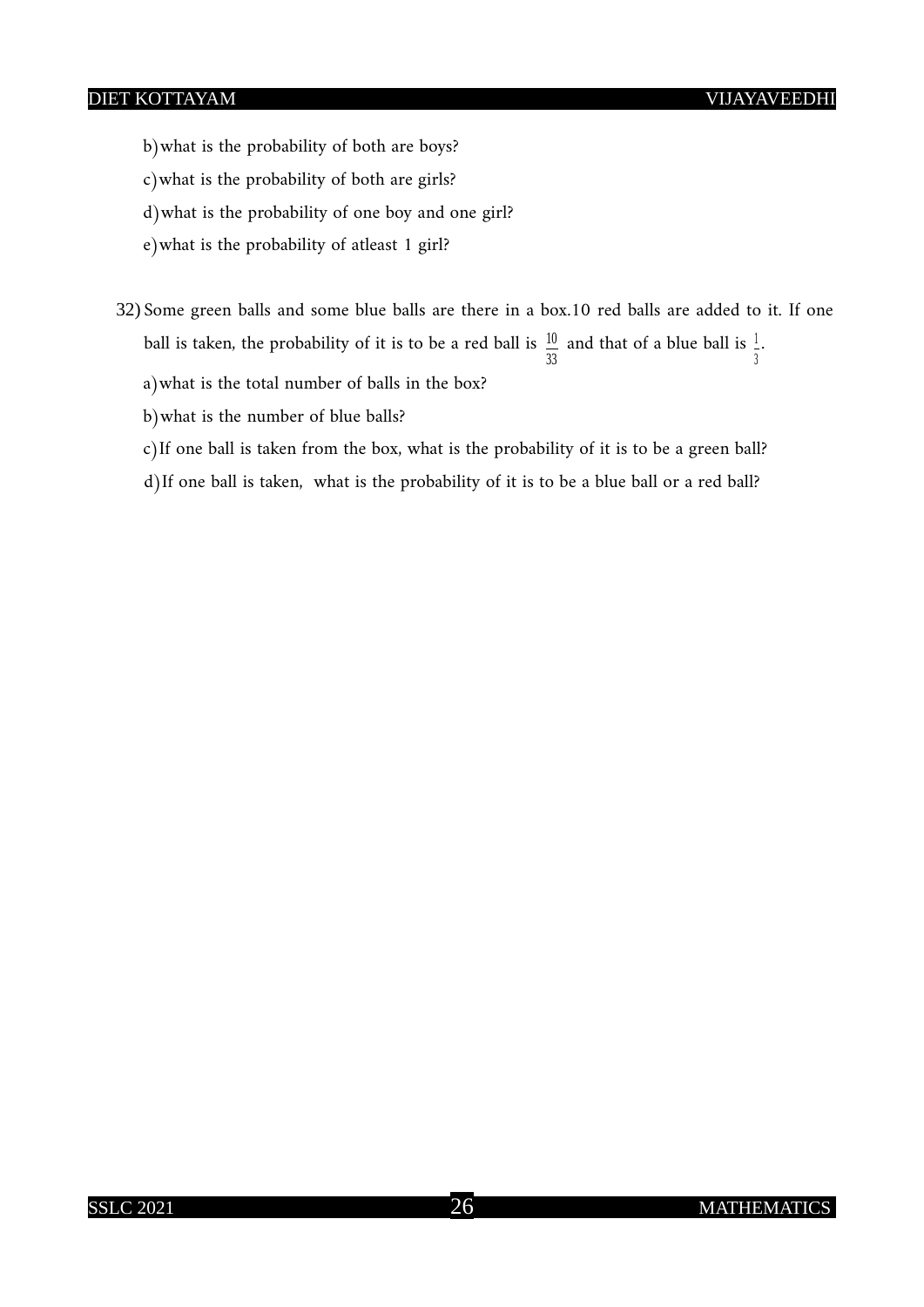## **4**

## **SECOND DEGREE EQUATIONS**

#### **WORKSHEET – 1**

#### **Make Algebriac Equations**

- 1. The square of a number is 16.
- 2. If 7 is added with the square of a number gives 16.
- 3. If a number is added with the square of that number gives 12.
- 4. If four times a number is added with the square of that number gives 16.
- 5. The sum of a number and its square is 30.
- 6. The sum of a number and its square is 7 times the number.
- 7. The sum of a number and its reciprocal is  $\frac{5}{2}$ .

#### **WORKSHEET – 2**

- 1) Sum of 2 numbers is 11 and their product is 30.
	- a) If one number is x, then the other number =……………
	- b) Frame the equation.
- 2) Perimeter of a rectangle= $2$ (.....+.....). Half of the perimeter of the rectangle =............
- 3) The perimeter of a rectangle is 24 cm and its area is 20 sq.cm.
	- a) Half of the perimeter =……….
	- b) If  $\bf{x}$  is the breadth, length =.........
	- c) What is the equation for finding the area of the rectangle?
- 4) If the perimeter of a rectangle is 34cm and its area is 60 sq.cm, the equation to denote the area of the rectangle is …………….
- 5) The length of a rectangle is 4cm more than its breadth.Its area is 140sq.cm.
	- a) If x is the breadth, length  $=$ .............
	- b) Frame the equation of the area.
- 6) The length of a rectangle is 6cm more than its breadth.If its area is 160 sq.cm, write the equation representing the area.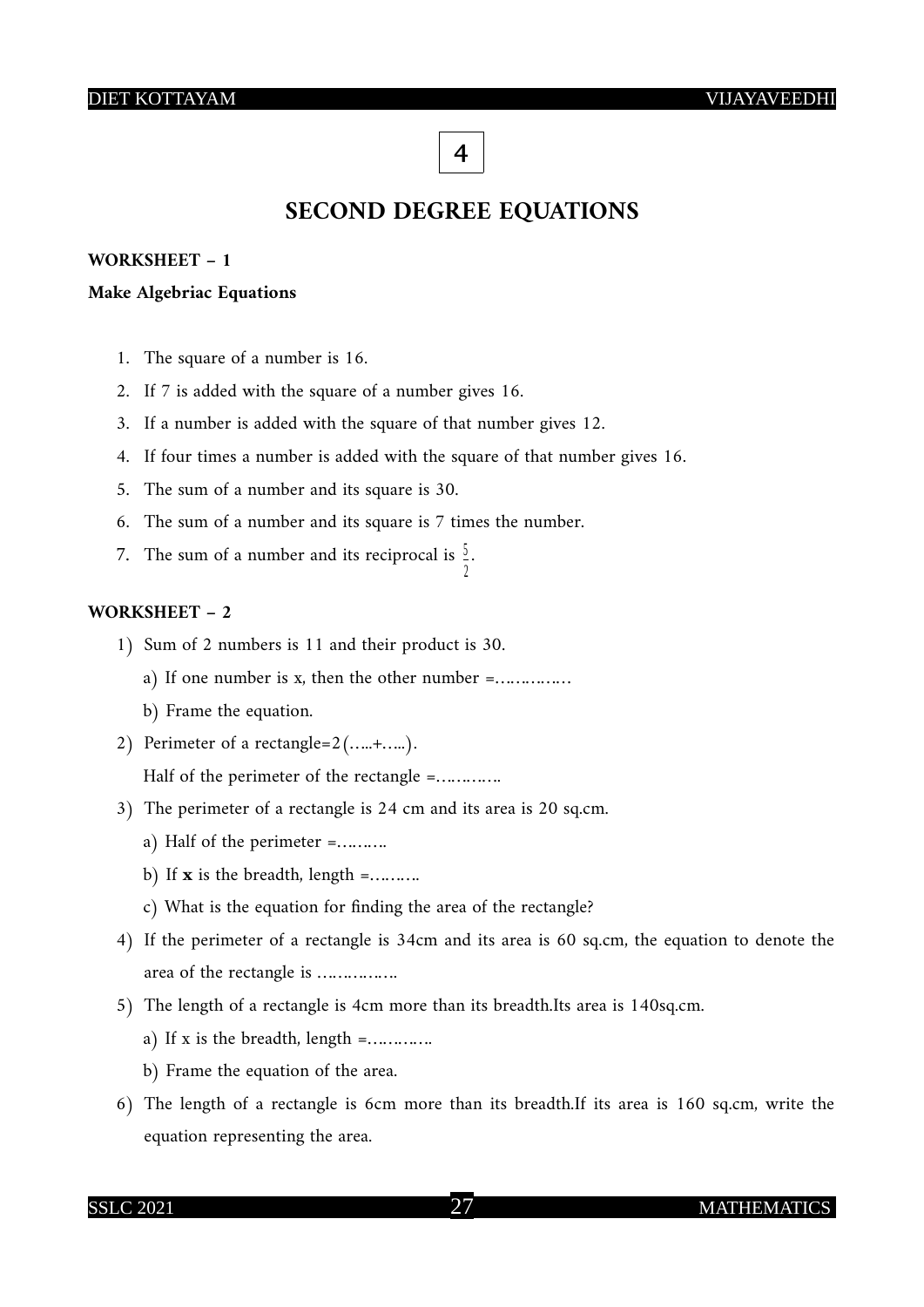#### **WORKSHEET – 3**

- 1) If the sides of a square are increased by 1cm, the area becomes 49 sq.cm. a)If the side is taken as **x**, the side of the new square =……………. b)Write the equation representing the area.
- 2) The product of 2 consecutive natural numbers is 156. a)If one number is taken as **x**, the other number =………………… b)Frame the equation.
- 3) The product of 2 consecutive even numbers is 168. a) If one number is taken as **x**, the other number =…………..
- 4) The product of 2 consecutive numbers of an arithmetic sequence with common difference 6 is 280.
	- a)If one number is taken as **x**, the other number =…………..
	- b) Frame the equation.
- 5) The sum of the squares of 3 consecutive natural numbers is 110.
	- a) If one number is taken as **x**, the other numbers are ………………..
	- b) Frame the equation.

#### **Completing the Square**

For every numbers **x** and **a**, **x**²+**2ax+a²=(x+a)²**  $(\frac{a}{2})^2$  should be added to  $x^2$ +ax, to get a perect square. 2  $x^2$ +**ax**+( $\frac{a}{2}$ 2  $)^{2} = (x + \frac{a}{x})$ 2 **)²**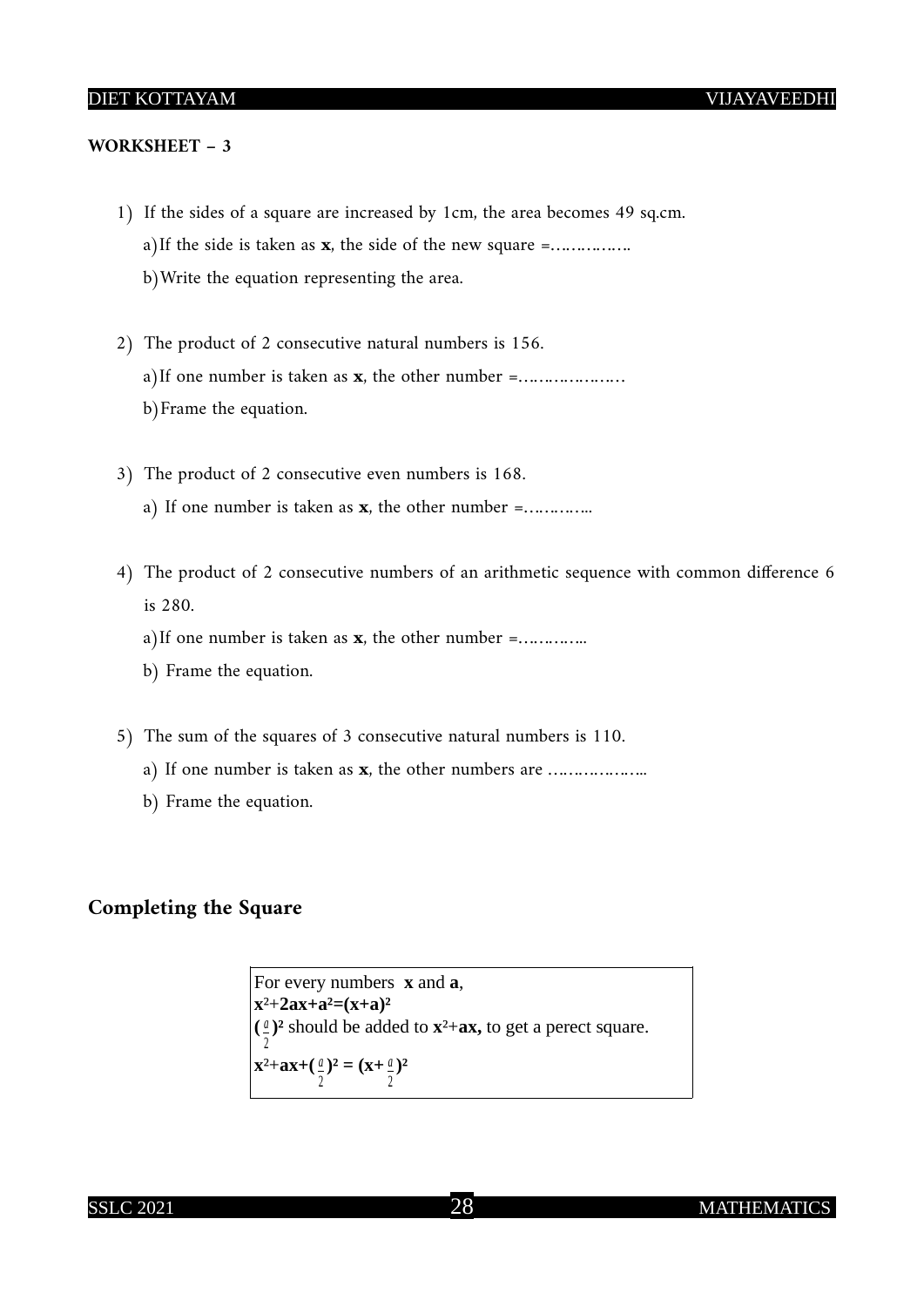#### **Worksheet-4**

| Sl.                     | <b>Algebraic Expression</b> | No. to be added to get a               |                            |
|-------------------------|-----------------------------|----------------------------------------|----------------------------|
| No.                     |                             | <b>Perfect Square</b>                  | Write as perfect square    |
| $\mathbf{1}$            | $X^2$ +4 $X$                | $(\frac{4}{2})^2$ = 2 <sup>2</sup> = 4 | $X^2$ + 4x + 4 = $(X+2)^2$ |
| $\overline{c}$          | $x^2 + 6x$                  |                                        |                            |
| $\overline{\mathbf{3}}$ | $x^2 + 2x$                  |                                        |                            |
| $\overline{4}$          | $x^2 + 8x$                  |                                        |                            |
| 5                       | $x^2 + 5x$                  |                                        |                            |
| $\sqrt{6}$              | $X^2$ +7x                   |                                        |                            |
| $\overline{7}$          | $x^2 + 10x$                 |                                        |                            |
| 8                       | $x^2$ +15x                  |                                        |                            |
| 9                       | $X^2 + X$                   |                                        |                            |
| 10                      | $x^2$ +12x                  |                                        |                            |

#### **Worksheet-5**

**Fill up the blanks in the following:**

1)  $x^2 + 4x = 21$  $x^2$  + 4x + ------- = 21 + --------- $(x +--)^2 = --- --- -- X =$  ---------

- 2)  $x^2 + 10x = 75$  $x^2$  + 10x + ------- = 75 + --------- $(x +--)^2 = --- --- - x =$  ---------
- 3)  $x^2 + 6x = 27$  $x^2$  + 6x + ------- = 27 + --------- $(x +--)^2 = --- --- - x =$  ---------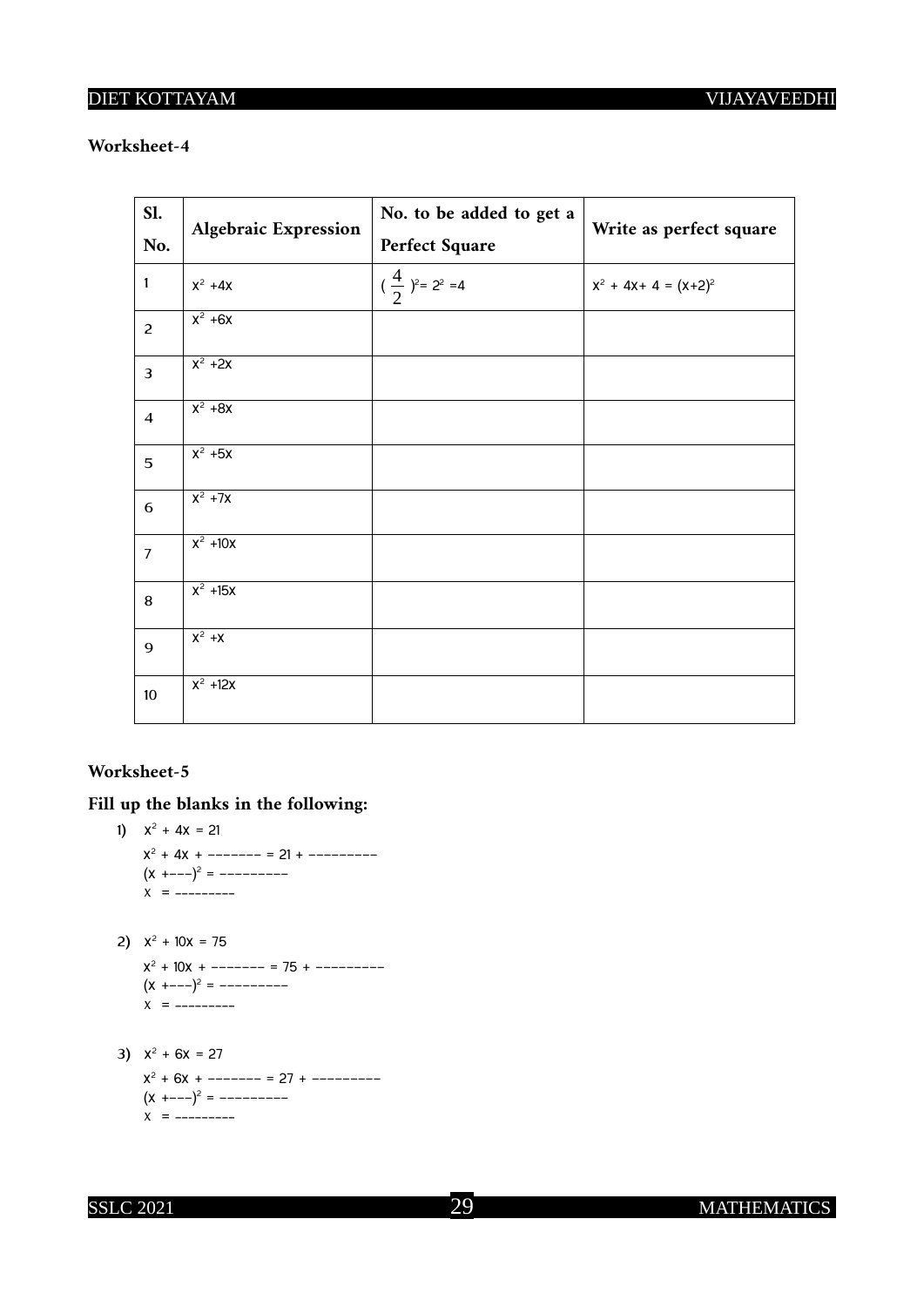4)  $x^2 - 8x = 65$  $x^2 - 8x + \_ \_ \_ \_ \$  = 65 +  $\_ \_ \_ \_ \_ \_$  $(x - \frac{1}{2})^2 = \frac{1}{2}$  $x =$  \_\_\_\_\_\_\_\_ 5)  $x^2 - 12x = 108$  $x^2 - 12x + \underbrace{\qquad \qquad}_{\qquad \qquad} = 108 + \underbrace{\qquad \qquad}_{\qquad \qquad}$  $(x - \frac{1}{2})^2 = \frac{1}{2}$  $x =$  \_\_\_\_\_\_\_\_

#### **Worksheet-6**

#### **Find the solution of the following using square completion method**

- 1) If '**x'** is a counting number
	- a) Write the square of the number
	- b) What is 4 times the number?

c) If 4 times the number is added with the square of the number gives 140,what is the number

- 2) If '**x'** is the present age of Vinu,
	- a) What is his age after 6 years?
	- b) Write the product of his present age and his age after 6 years in the algebraic form
	- c) If this product is 91, what is his present age?
- 3) If '**x'** is a natural number,
	- a)What is the next natural number?
	- b)Write the sum of the squares of these two numbers in the algebraic form
	- c)If the sum of the squares of these two numbers is 85,find the numbers
- 4) In the figure  $AB = 10$  cm,  $PD = 8$  cm,
	- $CD = 4 cm$ ,  $PD = x$
	- a)  $PA =$  ……...
	- b)  $PC =$  ……...

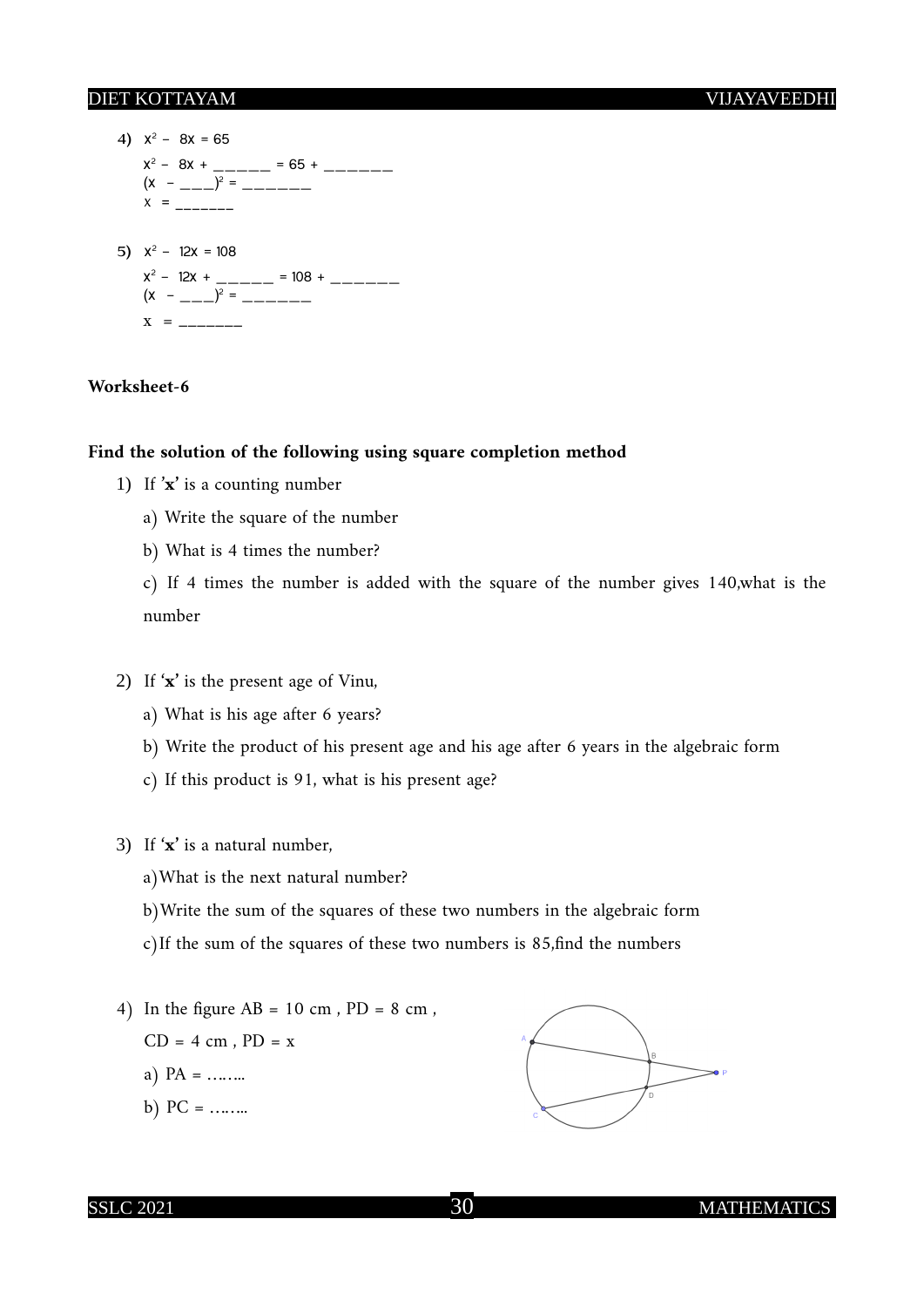- 5) Consider the arithmetic sequence 4,7,10……….
	- a)What is the first term and common difference?
	- b)Write the algebraic form of the sequence
	- c)Which term's square is 4900?
- 6) One side of a square is **'x'** cm. Consider another square of side 4cm less than the first square. What is,
	- a)One side of the new square?
	- b)area of the new square?
	- c)If the area of the second square is  $64 \text{cm}^2$ , What is the length of a side of the first square
- 7) There is a uniform path of width 2m around a square field. If the side of the field is '**x**'m, a)What is the length of a side of the field with the path
	- b)What is the area of the field including the path
	- c)If the area of the field and the path together is 2500cm²,what is the length of a side of the field only

#### **Focus Area :**



#### **Worksheet-7**

1) We have to construct a rectangle of perimeter 100m and area 600sq.m

a)If the breadth is taken as **x,**what will be the length?

b)Write the area of this rectangle as an algebraic equation

c)Find the length and breadth of the rectangle using this algebraic equation

- 2) The length of a rectangular plot is 4m more than its breadth. Its area is 320sq.m a)If the breadth is taken as x, what will be the length?
	- b)Write the area of this rectangle as an algebraic equation
	- c)Find the length and breadth of the plot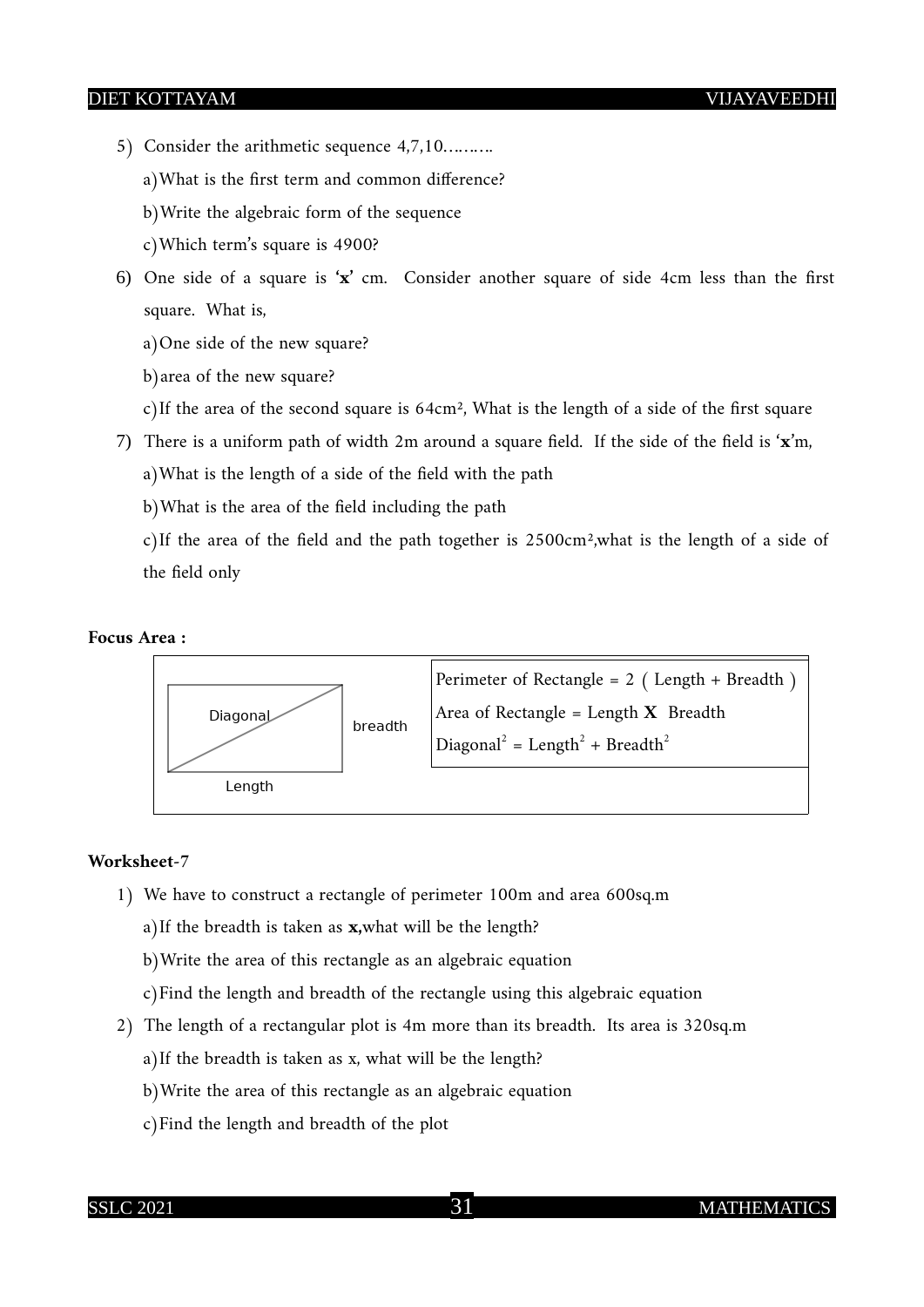3) An iron rod 28cm long is to be bent to make a rectangle. The area of that rectangle should be 192sq.cm.

a)What is the sum of its length and breadth?

- b)Write the area of the rectangle in the algebraic form by taking the breadth as '**x'**
- c)Find the length and breadth of the rectangle
- 4) A piece of breadth 2cm is cut off from a square sheet of paper. The area of the remaining portion is 120sq.cm

a)If '**x**' is the side of the square,how can we represent the length and breadth of the remaining rectangle

b)Frame the algebraic equation to find the area of the rectangle

c)What is the length of a side of the square?

5) The length of a rectangle is 7cm more than its breadth.

a)If the breadth is taken as '**x**', What will be the length

b)If the diagonal of the rectangle is 13cm, find its length and breadth?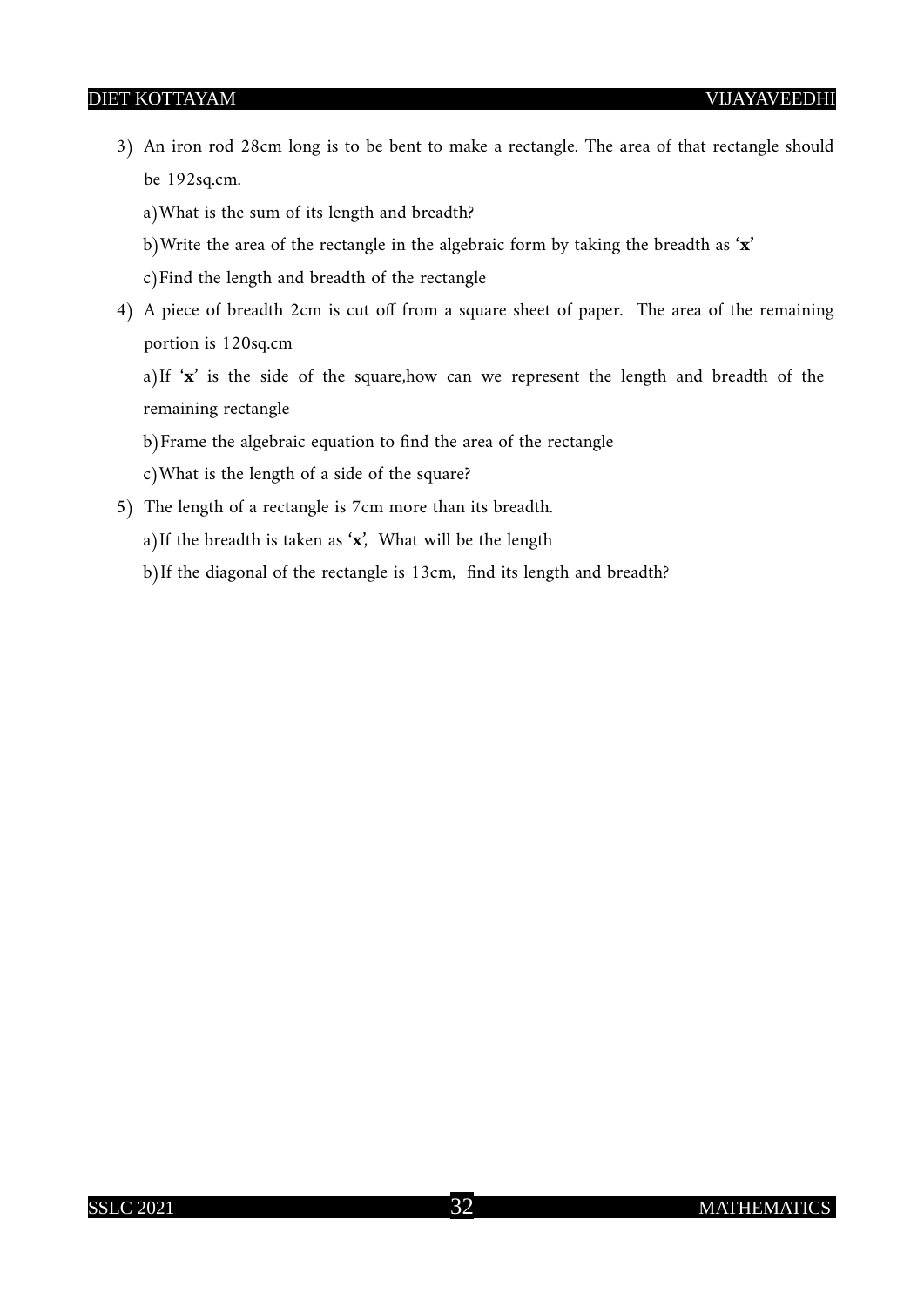**5**

## **TRIGONOMETRY**

#### **Focus Area**

- **Triangles with angles 45°,45°,90° & 30°,60°,90°.**
- **New measure of angles(sin,cos).**
- **Distance and heights(questions related to 45°,45°,90° & 30°,60°,90° only)**

**Ratio of sides of a 30°,60°,90° right triangle = 1:√3:2 Ratio of sides of a 45°,45°,90° right triangle = 1:1:** $\sqrt{2}$ 

#### **Worksheet**

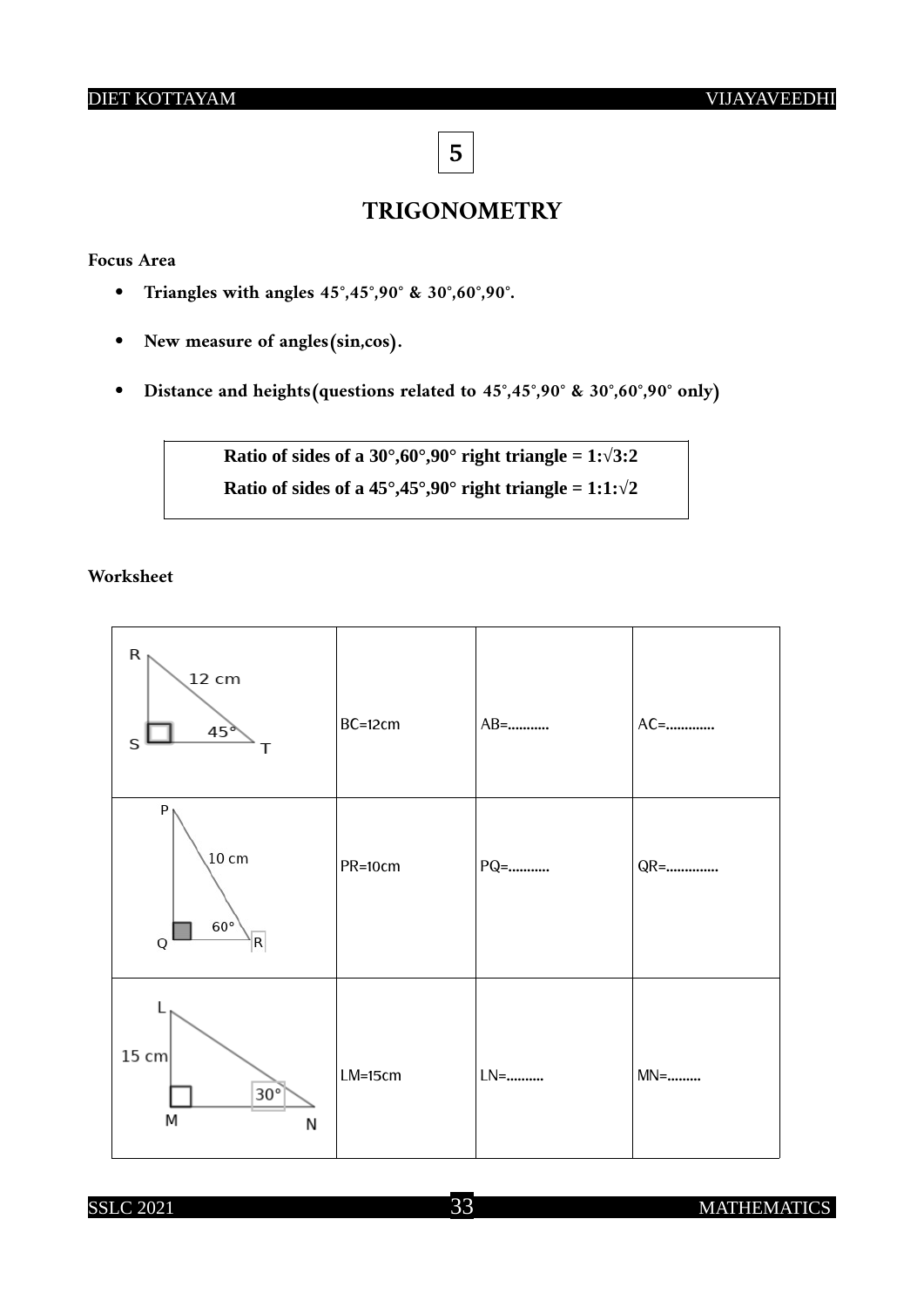

1) In the figure, find the length of all sides of quadrilateral ABCD



2) In the figure,O is the centre of the circle.OA=2cm,<AOB=120°.What is the length of chord

AB?

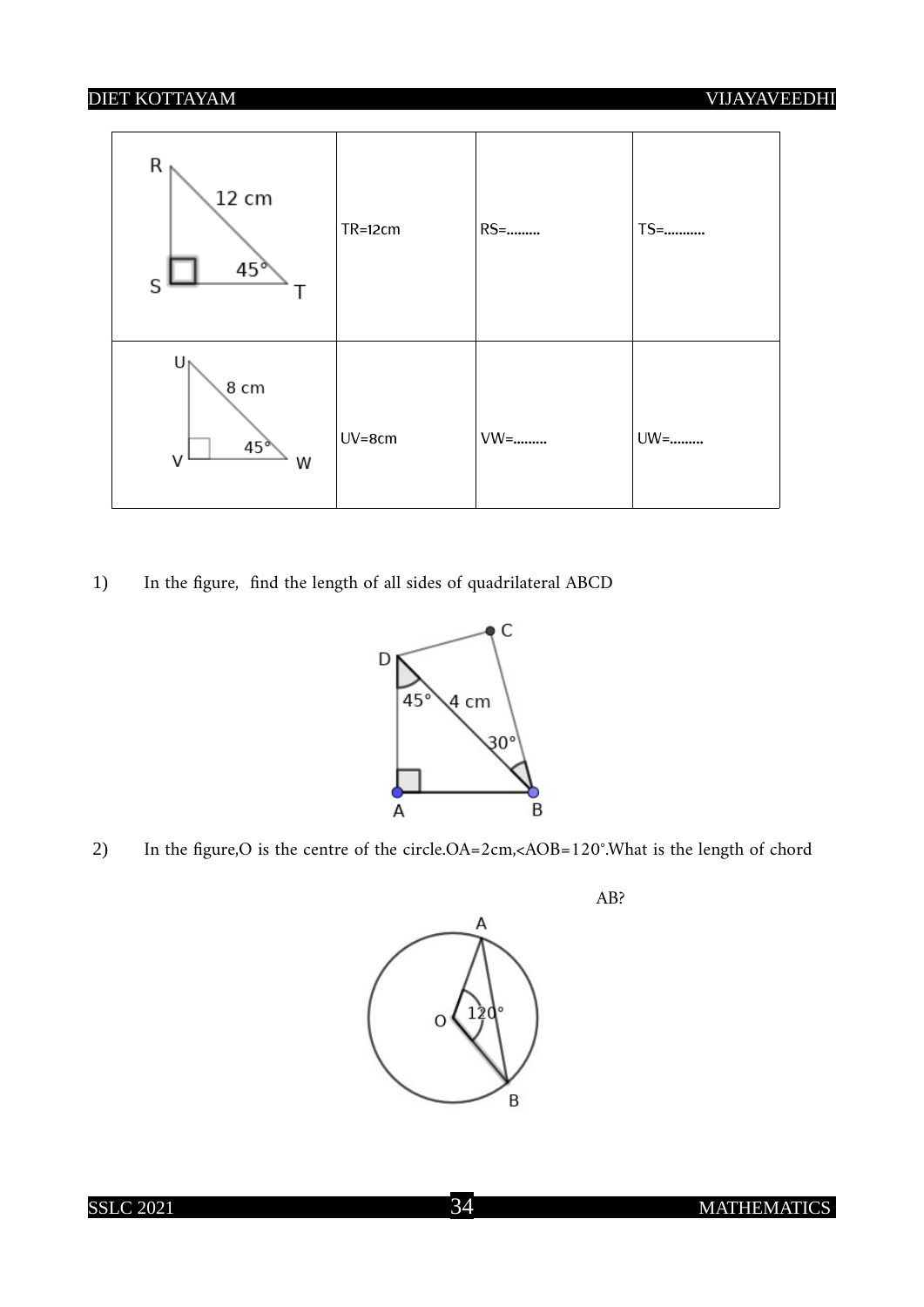3) In the figure, angles of  $\triangle$ ABC are equal. OB = 3 cm. Find the sides of the triangle?



- 4) The length of the diagonal of a square is 20cm. what is:
	- a) the length of one side of the square?
	- b) the perimeter of the square?
	- c) area of the square?
- 5) The shortest distance between the opposite vertices of a rectangular field is 30m. This length makes 30**°** with one side.
	- a) Find the length and breadth of the field.
	- b) What is the perimeter of the field.
	- c) What is the area of the field.

If the opposite side of an acute angle of a right triangle is divided with the hypotenuse, the 'sin' of that angle is obtained.

$$
\sin A = \frac{Opposite \text{ of } A}{hypotenuse}
$$

If the adjacent side of an acute angle of a right triangle is divided with the hypotenuse, the 'cos' of that angle is obtained.

$$
Cos A = \frac{Adjacent \space of \space A}{hypotenuse}
$$

If the opposite side of an acute angle of a right triangle is divided with the adjacent side, the 'tan' of that angle is obtained.

$$
Tan A = \frac{Opposite \quad of \quad A}{Adjacent \quad of \quad A}
$$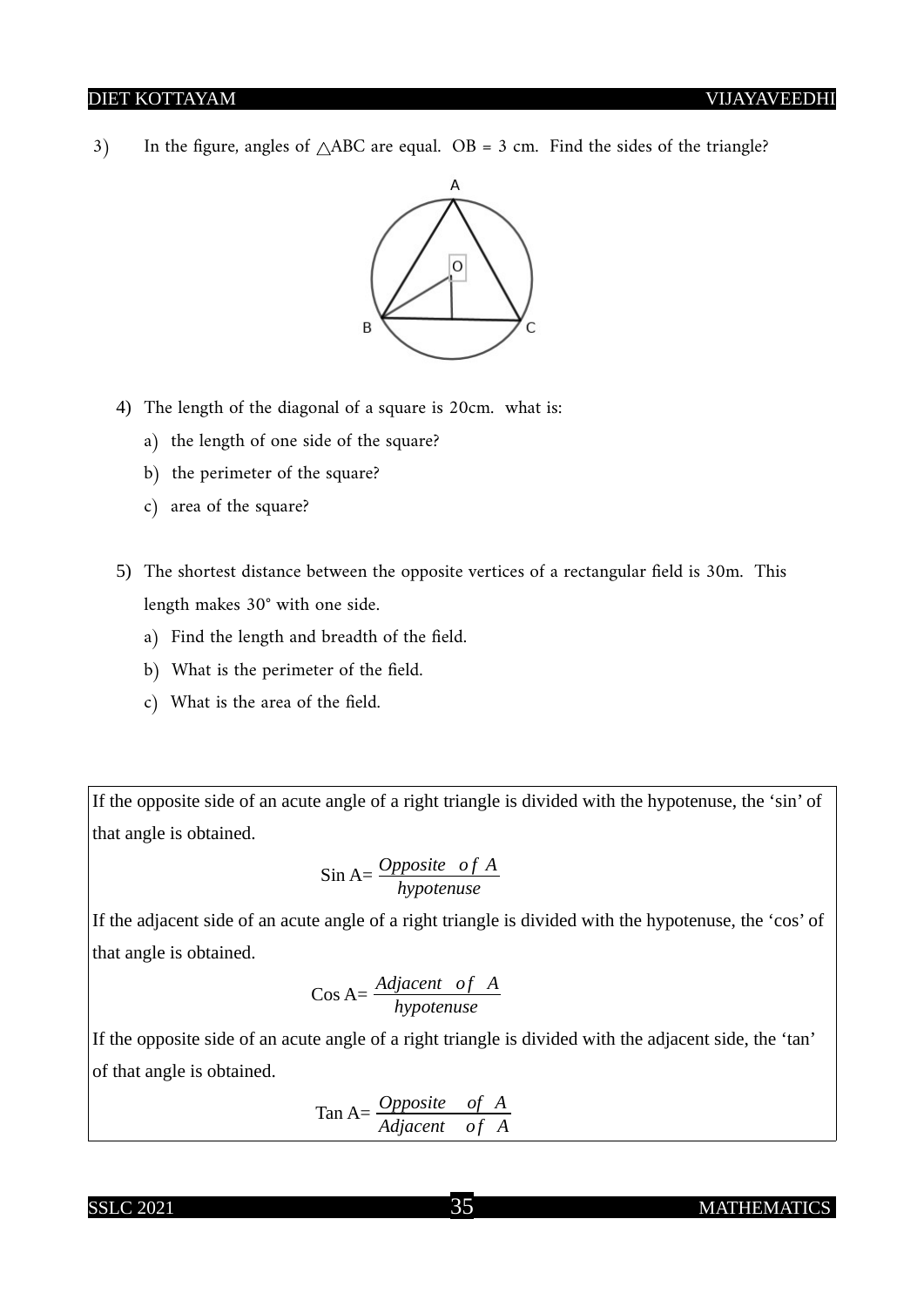If two sides of a triangle are **a** and **b** and the angle between these two sides is **C,**

- 1) The height from opposite vertex to the side **a** is, **h=b SinC**
- 2) The height from opposite vertex to the side **b** is **h=a SinC**
- 3) Area of the triangle= $\frac{1}{2}$  **abSinC**

**Sin 30°=Cos 60°=** $\frac{1}{2}$ 2  **Cos 30°=Sin 60°**= $\frac{\sqrt{3}}{2}$ 2 **Sin 45°=Cos 45°=** $\frac{1}{2}$ *√* 2 **Tan 30°** =  $\frac{1}{\sqrt{3}}$ Tan  $45^{\circ} = 1$  Tan  $60^{\circ} = \sqrt{3}$ 

- 6) One side of an equilateral triangle is 6cm.
	- a) What is the measure of one angle?
	- b) What is the circum radius?
- 7) Two sides of a triangle are 8cm, 9cm and the angle between these two sides is 60**°,**what is the area of the triangle?
- 8) In ABC, AB=AC=10cm. <B=50**°.**
	- a) What is the measure of <A?
	- b) What is the perpendicular distance from C to AB?
	- c) What is the area of  $\triangle$ ABC?

 $(\sin 80 = 0.98, \cos 80 = 0.17, \sin 50 = 0.77, \cos 50 = 0.64)$ 

- 9) In ABC, AB=5cm, <A=50**°,** <B=65**°**
	- a) What is <C?
	- b) What is the speciality of  $\triangle ABC$ ?
	- c) What is the perpendicular distance from C to the side AB?
	- d) What is the area of  $\triangle$ ABC?  $(\sin 50=0.77, \cos 50=0.64, \tan 50=1.19)$

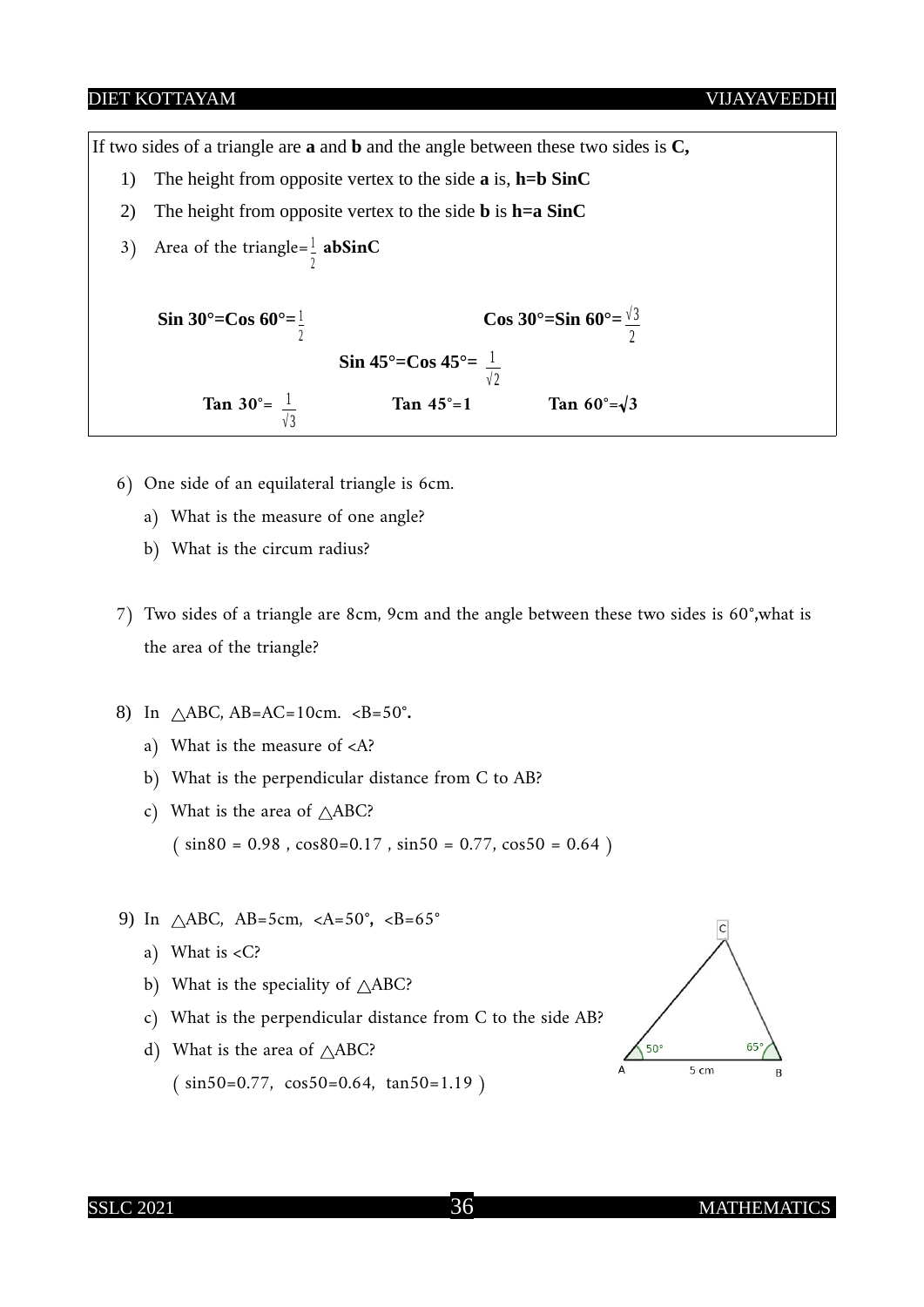

- 10) A boy standing 50m away from the foot of a tower, on the ground, sees the top of the tower at an angle of elevation 30**°.**
	- a) Draw a rough figure.
	- b) What is the height of the tower?
- 11) A boy standing on the bank of a river sees the top of a tree on the other bank at an elevation of 60**°.**Stepping 40m back, he sees it at an elevation of 30**°**
	- a) Draw a rough figure.
	- b) What is the height of the tree
	- c) What is the width of the river
- 12) A boy standing at the foot of a building,40m away from the foot of a tower sees the top of a tower at an angle of elevation 60**°.**On climbing to the top of the building, he sees the top of the tower at an angle of elevation 30**°.**
	- a) Draw a rough figure.
	- b) What is the height of the tower?
	- c) What is the height of the building?
- 13) Two buildings in a plane ground are 30m apart.From the top of the smaller building,a boy sees the base of the larger building at an angle of depression 45**°** and its top at an angle of elevation 30**°**.
	- a) Draw a rough figure
	- b) find the heights of both buildings?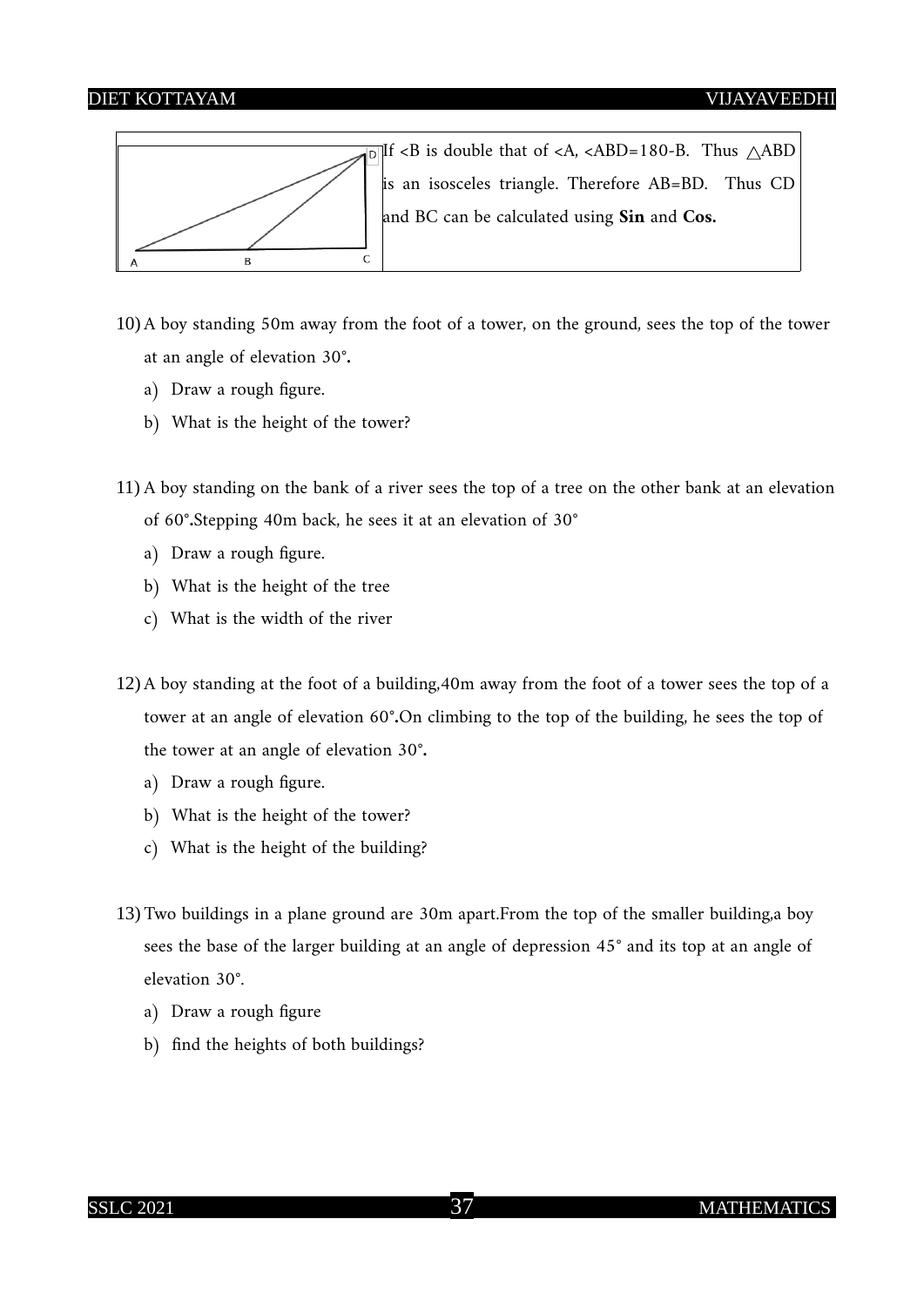#### MORE QUESTIONS

- 1) A flag post is placed vertically in a river of width 100 m. Two boys are standing on either banks of the river, so that they are in a straight line with the flag post. One boy sees the top of the post at an angle of elevation 30 $^{\circ}$ and the other one sees the same at an elevation 60 $^{\circ}$ .
	- a) Draw a rough figure.
	- b) Find the height of the flag post above the river.
- 2) A boy saw the top of a building under construction at an angle of elevation 30**°**.The completed building was 12m higher and the boy saw its top at an angle of elevation 60**°**  from the same spot.
	- a) Draw a rough figure
	- b) what is the heiht of the building?
	- c) What is te distance between boy the and the building?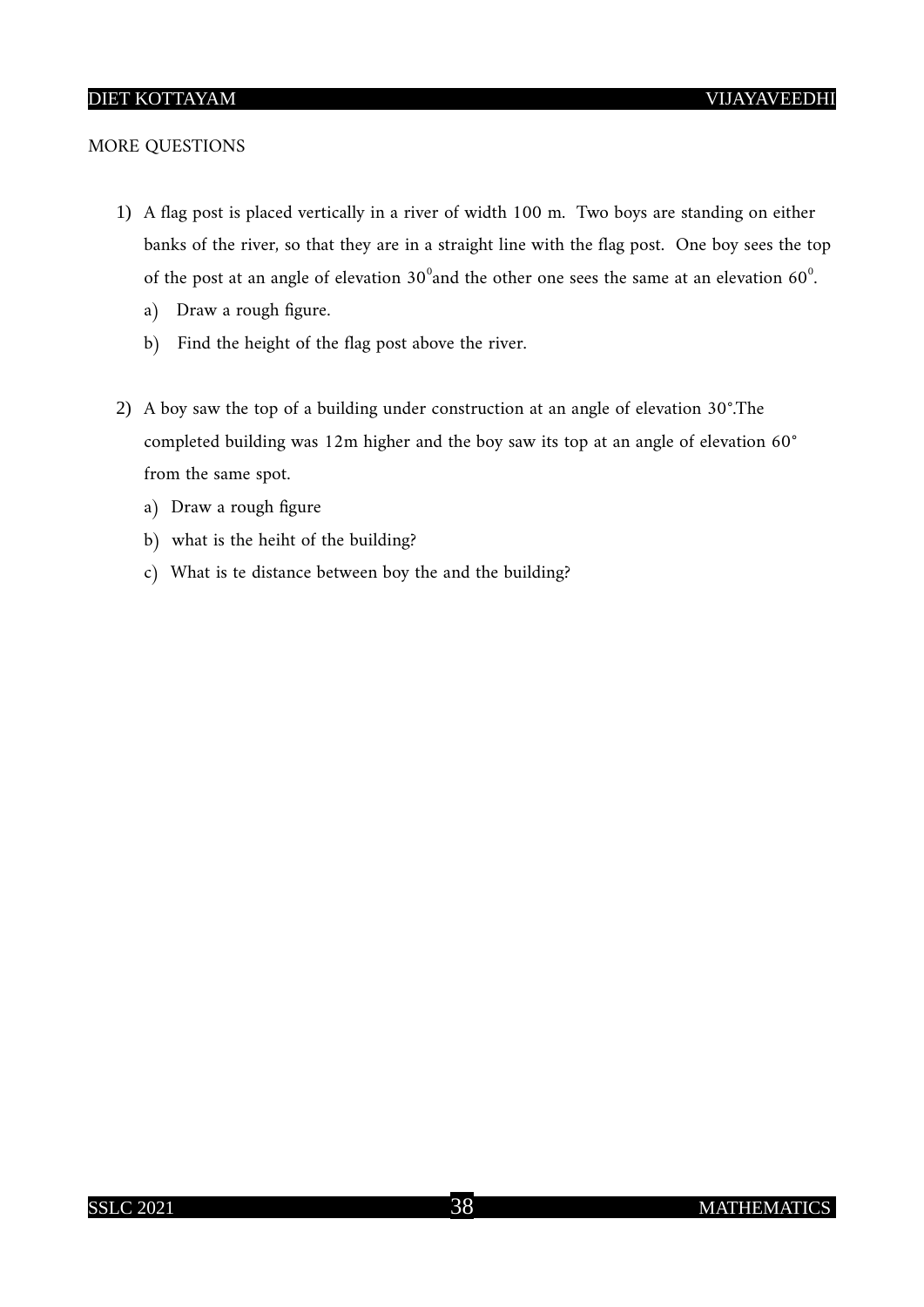## **6**

#### **COORDINATES**

#### **Focus area**

#### **Concepts related to coordinate axes, coordinate numbers**

#### **Defining position of points using coordinate numbers**

- 1) Draw the co-ordinate axes and plot the points A(2,3), B(1,5), C(-2,3), D(-3,-3), E(3,-4)  $F(0,3)$  and  $G(-2,0)$ .
	- a) Find out the points which are on the X axis?
	- b) Find out the points which are on the Y axis?
- 2) Draw X, Y axis and mark the given points.  $A(2,0)$ ,  $B(0,4)$ ,  $C(3,2)$ ,  $D(5,0)$ ,  $E(5,2)$ ,  $F(3,1)$ and  $G(0,3)$ .
	- a) Find out the points which are on the X axis?
	- b) Find out the points which are on the Y axis?
	- c) Find out the points which are parallel to the X axis?
	- d) Find out the points which are parallel to the Y axis?
	- e) The \_\_\_\_\_ coordinate of all points on a line parallel to the x-axis are equal.
	- f) The \_\_\_\_\_ coordinate of all points on a line parallel to the y-axis are equal.
- 3) Draw X, Y axis and mark the points A  $(2, 3)$  and B  $(-2, 3)$ .
	- a) Find the distance from X axis to the point A?
	- b) Find the distance from Y axis to the point B?
	- c) What is the peculiarity of the line AB?
- 4) a) From the figure find the coordinates of the points A, B and C.
	- b) What type of polygon we are getting by joining the points A, B and C?

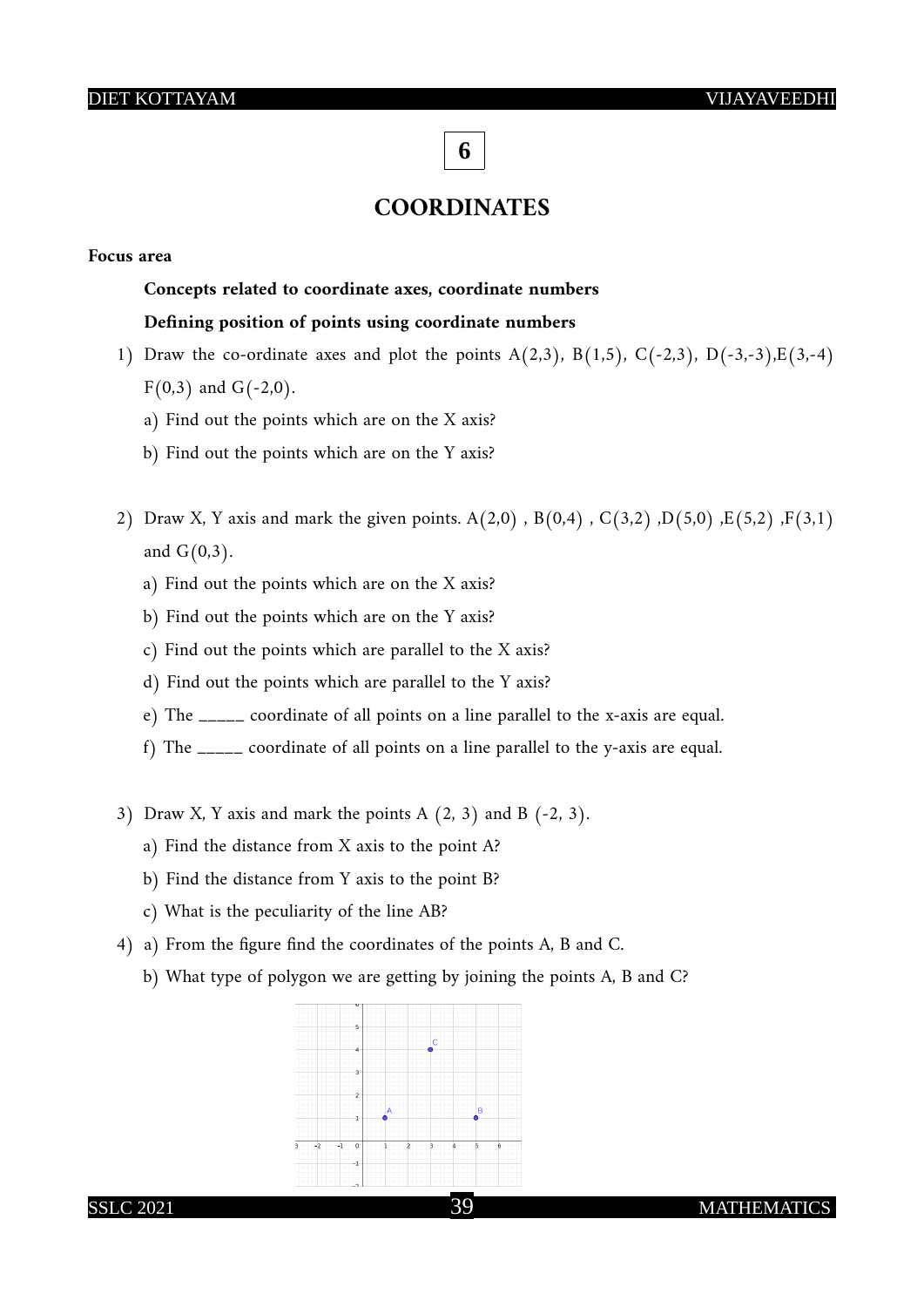- 5) The radius of a circle centered at the origin is 5 cm
	- a) Find the co-ordinate of the points at which the circle cut the X- axis?
	- b) Find the coordinate of the points at which the circle cut the Y- axis?
	- c) Write two more points on the circle.
- 6) Draw X,Y axes and plot the points  $A(2,2)$ ,  $B(5,2)$ ,  $C(5,5)$  and  $D(2,5)$ 
	- a) What type of polygon we are getting by joining the points A, B, C and D?
	- b) Find the sides which are parallel to the X- axis
	- c) Find the sides which are parallel to the Y- axis
- 7) a) AB is a line parallel to the X- axis and (2, 3) is a point on this line .Find 2 more points on this line

 b) CD is a line parallel to the Y- axis and (5, 1) is a point on the line .Find 2 more points on this line

c) Find the point of intersection of the lines AB and CD

8) In the figure 'O' is the centre of the circle A (3, 0) is a point on this circle. Find the coordinate of the points B, C and D.



**Worksheet-2**

#### **Focus area**

**Coordinates of the vertices of a rectangle in which the sides are parallel to the coordinate axes.**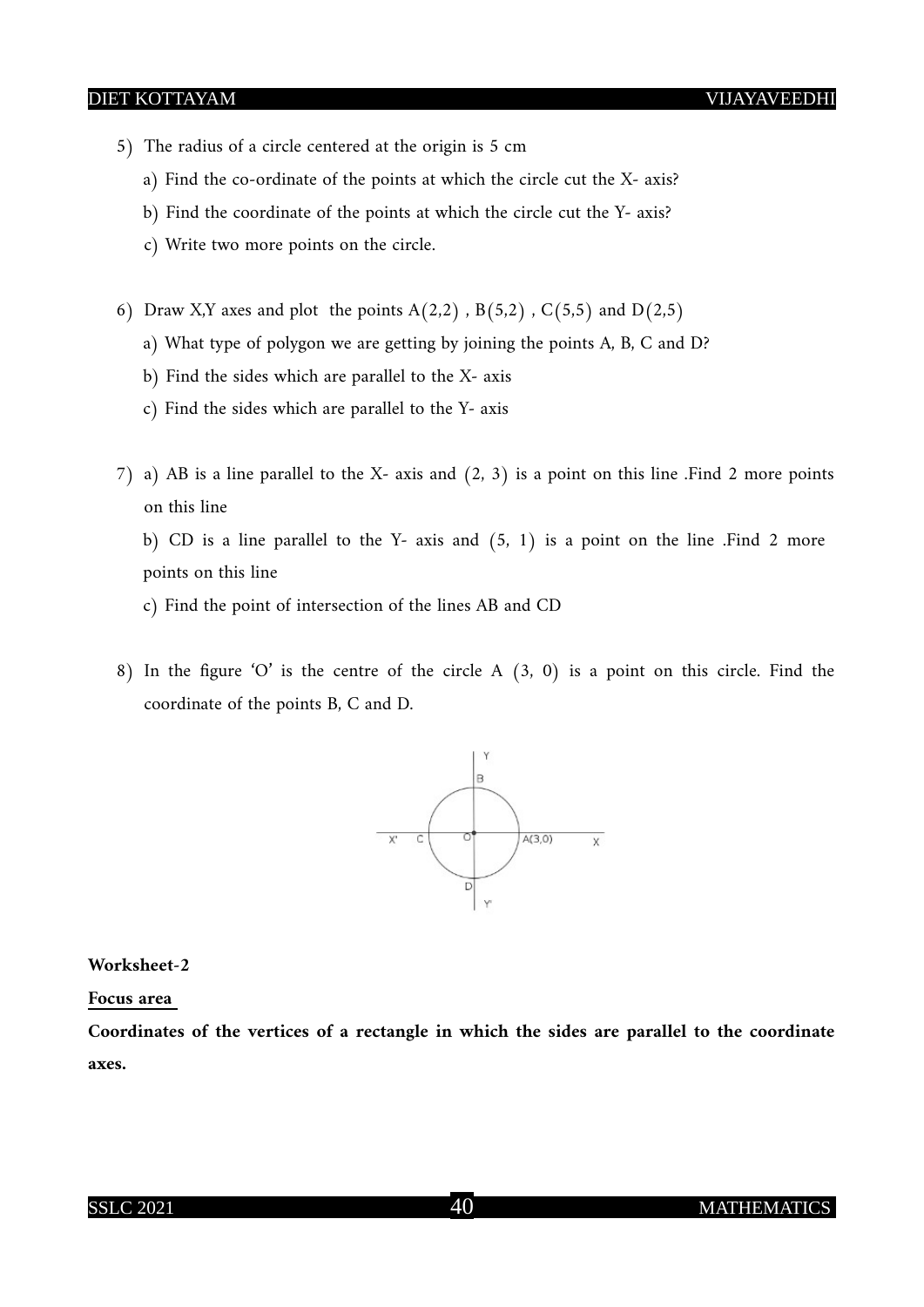1) The sides of the rectangle ABCD are parallel to the coordinate axes. Find the coordinate of the points B and D?



- 2) The sides of the rectangle ABCD are parallel to the coordinate axes. The coordinate of opposite vertices are  $(3, 5)$  and  $(7, 8)$ . Find the coordinate of the other two vertices.
- 3) In figure the sides of the rectangle ABCD are parallel to the coordinate axes. The length of the rectangle is 5 units and the breadth is 3 units.



a) What is special about the Y –coordinates of the points on the line which are parallel to the X axis.

- b) Find the coordinate of the points B, C, and D
- 4) In the figure, OABC is a rectangle. The coordinate of A is  $(2, 0)$ . Angle AOB =  $60^{\circ}$ .
	- a) Find the length of OA
	- b) Find the length of AB
	- c) Find the coordinate of the point "B".



#### SSLC 2021 41 MATHEMATICS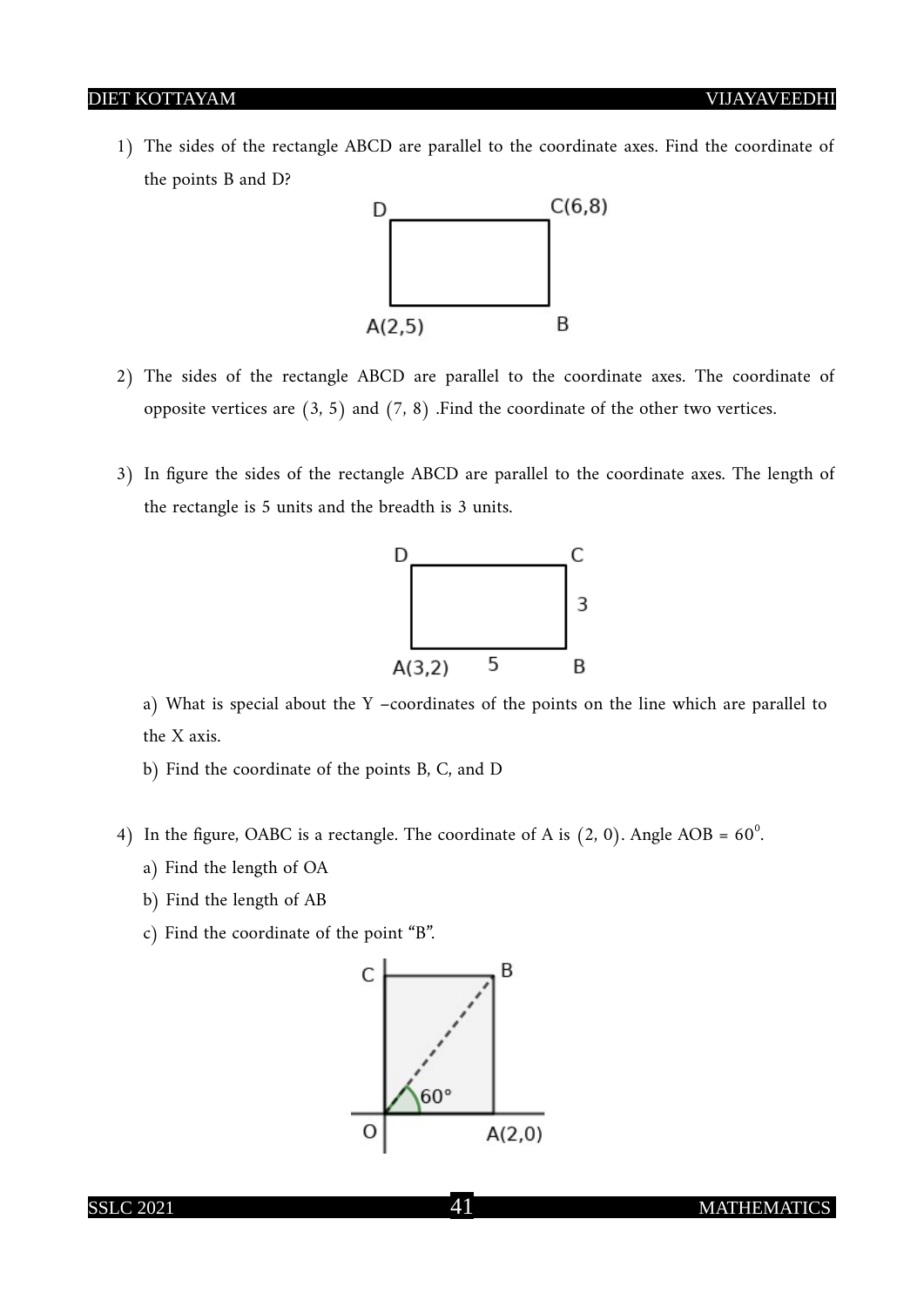5) In the figure breadth of the rectangle OABC is 3. Find the coordinate of the points B & C.



6) The sides of the given square are parallel to the coordinate axes. The origin is the midpoint of the square .One coordinate of the vertex of the square is (3, 3).Find the coordinate of any other two vertices.



#### **Focus area**

#### **Distance between the points**

| Distance between the points $(x_1,y)$ and $(x_2,y) =  x_1-x_2 $   |  |
|-------------------------------------------------------------------|--|
| Distance between the points $(x,y_1)$ and $(x,y_2) = 1y_1 - y_21$ |  |

| Points                       | Distance |
|------------------------------|----------|
| $\vert$ $(3, 0)$ , $(5, 0)$  |          |
| $(2,1)$ , $(6,1)$            |          |
| $\vert(-5, 5), (-3, 5)\vert$ |          |
| $(0, 1)$ , $(0, 4)$          |          |
| (1, 4), (1, 7)               |          |
| $(3, -5)$ , $(3, 8)$         |          |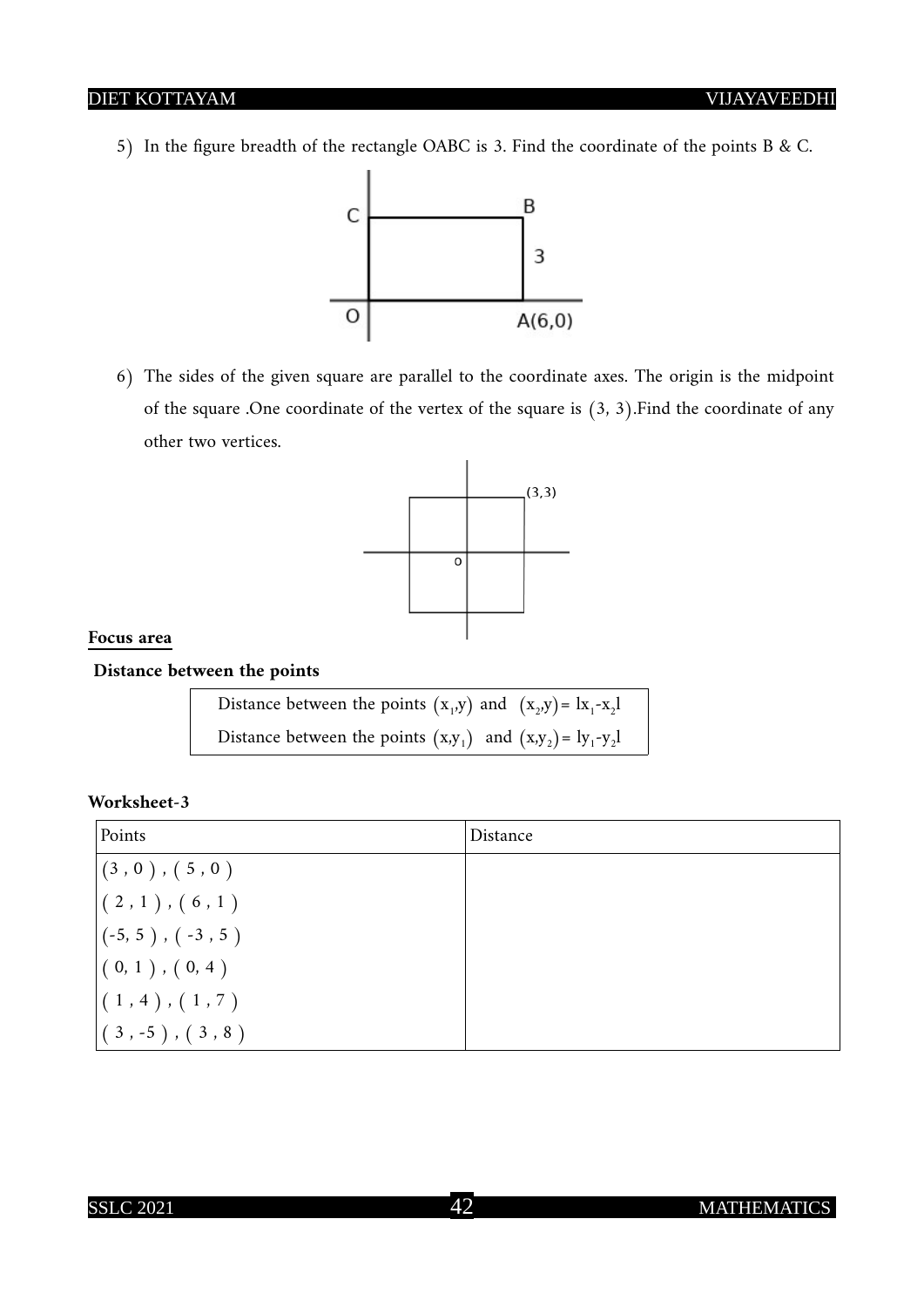- 1) a) The line joining the points (4, 3) and (7, 3) is parallel to which axis? b) Find the distance between these points?
- 2) The line joining the points  $(3, 2)$  and  $(3, 7)$  is parallel to which axis?
	- b) Find the distance between these points?

Distance between the points  $(\mathbf{x}_1, \mathbf{y}_1)$  and  $(\mathbf{x}_2, \mathbf{y}_2) = \sqrt{(x_1 - X_2)^2 + (y_1 - y_2)^2}$ 

Distance between the origin and the point  $(x, y) = \sqrt{x^2 + y^2}$ 

#### **Worksheet-4**

| Points                           | Distance |
|----------------------------------|----------|
| (6, 4), (3, 1)                   |          |
| $(6, -4), (-3, 1)$               |          |
| $\vert (-6, -4), (-3, -1) \vert$ |          |
| $( -6, 4), ( 3, 1)$              |          |
| $(4,3)$ , $(0,0)$                |          |
| $( -4, -3)$ , $( 0, 0 )$         |          |

- 1) a) Draw the coordinate axes and mark the points  $(3, 0)$ ,  $(8, 0)$ ,  $(11, 4)$  and  $(6, 4)$ . Join the points to form a quadrilateral.
	- b) Find the length of the sides of the quadrilateral.
	- c) Write the most suitable name for this quadrilateral.
- 2) a) Find the coordinates of the points on X axis which are at distance 4 units from the point  $(3, 4)$

b) Find the coordinates of the points on X axis which are at distance 5 units from the point  $(3, 4)$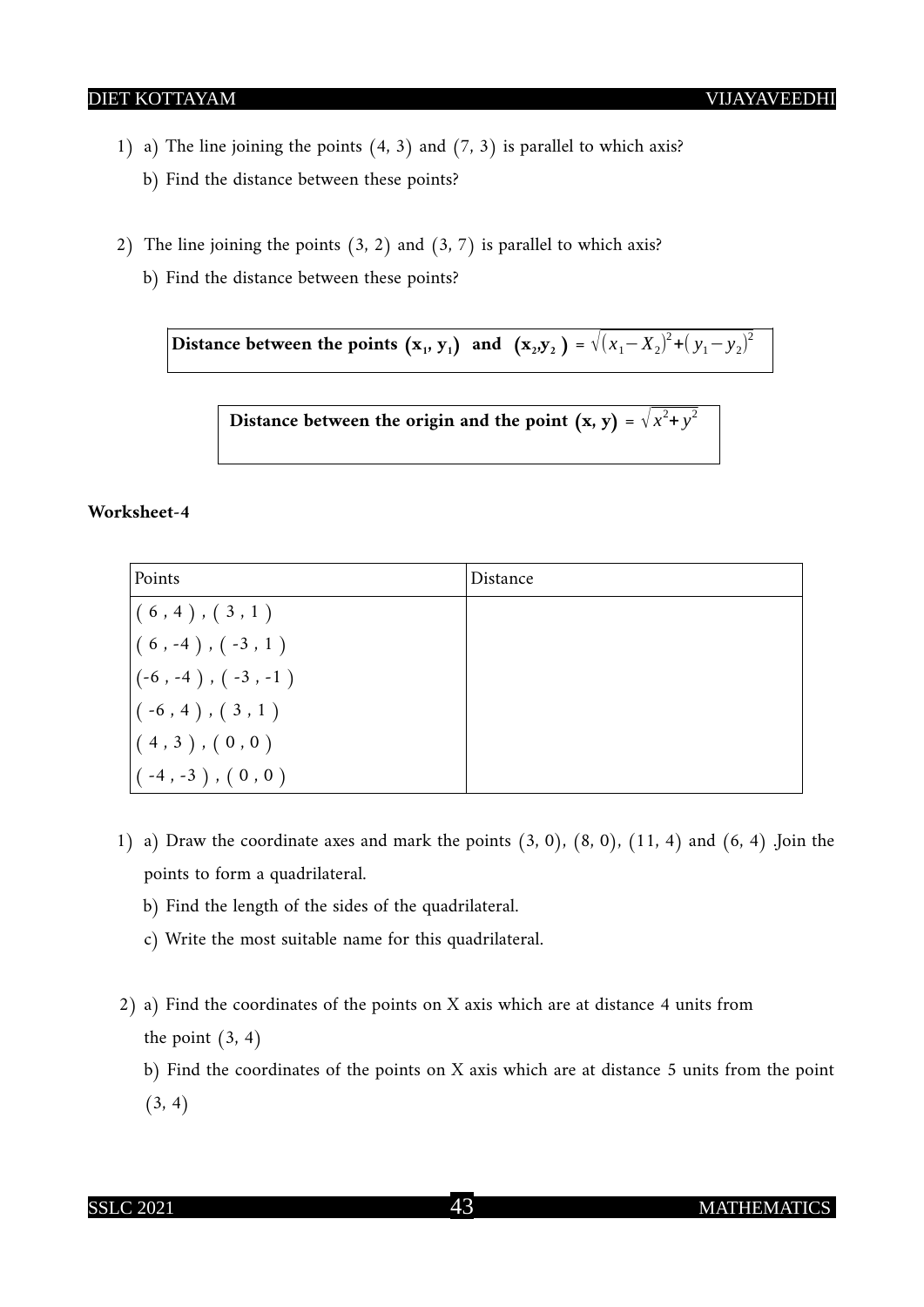3) The coordinate of the opposite vertices of a rectangle are  $(7, 8)$  and  $(1, 3)$ .

a) Without drawing coordinate axes mark the given pairs of points with left-right, topbottom position correct.

- b) Find the coordinates of the other vertices.
- c) Find the length of diagonals of this rectangle.
- 4) A  $(4, 4)$ , B  $(3, 5)$ , C  $(-1, -1)$  are the three vertices of a triangle.
	- a) Find the length of the sides AB, BC and AC.
	- b) Prove that these points are the vertices of a right angled triangle
- 5) A( $2,3$ ), B( $5,4$ ), C( $6,7$ ) are the three vertices of a triangle.
	- a) Find the length of the sides AB, BC and AC.
	- b) Prove that ABC is an isosceles triangle.
- 6) If origin is the centre of the circle and (3, 4) is a point on the circle, find the radius of the circle?
- 7) A (4, 5) and B ( 1,-4 ) are two points on the circle with center 'P' which lies on X-axis .Let "k" be the x coordinate of the point P,
	- a) Find the Y- coordinate of the point P.
	- b) Find the length of PA and PB.
	- c) Find the value of 'k'
	- d) Find the radius of the circle?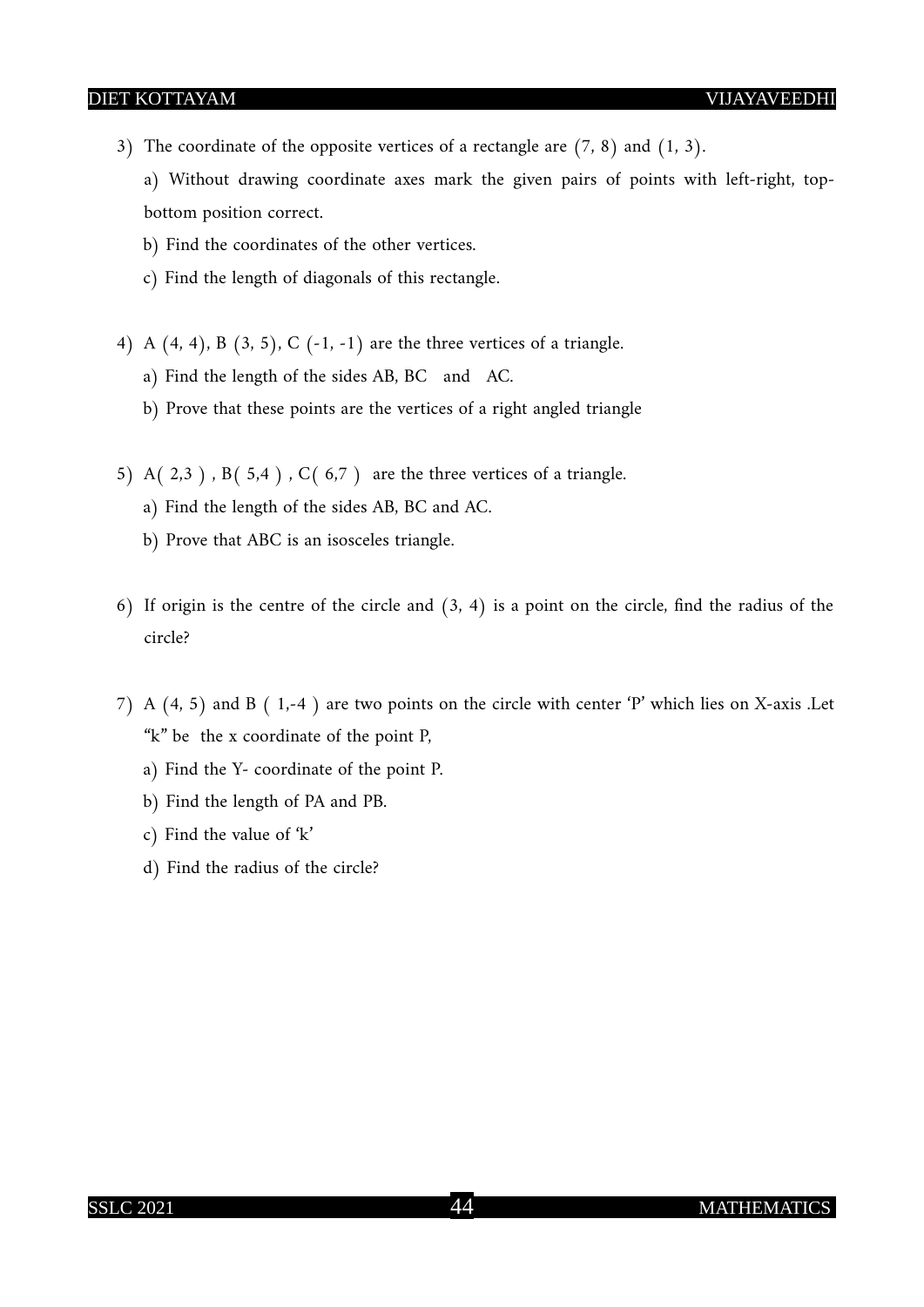**7**

#### **TANGENTS**

#### **Concepts**

**\*Tangent**

**\*Tangent through a point on the circle.**





- 1) In the figure 'C' is the centre of the circle and PA is a tangent.  $\langle P=30^\circ, P=30^\circ \rangle$  radius of the circle is 3 cm.
	- a) Find the remaining angles of *∆*PAC
	- b) What is the length of the tangent?
	- c) Find the perimeter and area of the triangle



- 2) In the figure AB is the tangent of the circle with centre 'O'.
	- a) < A=......................
	- b) < AOB =................
	- c) Draw the figure with given measurements.



#### SSLC 2021 45 MATHEMATICS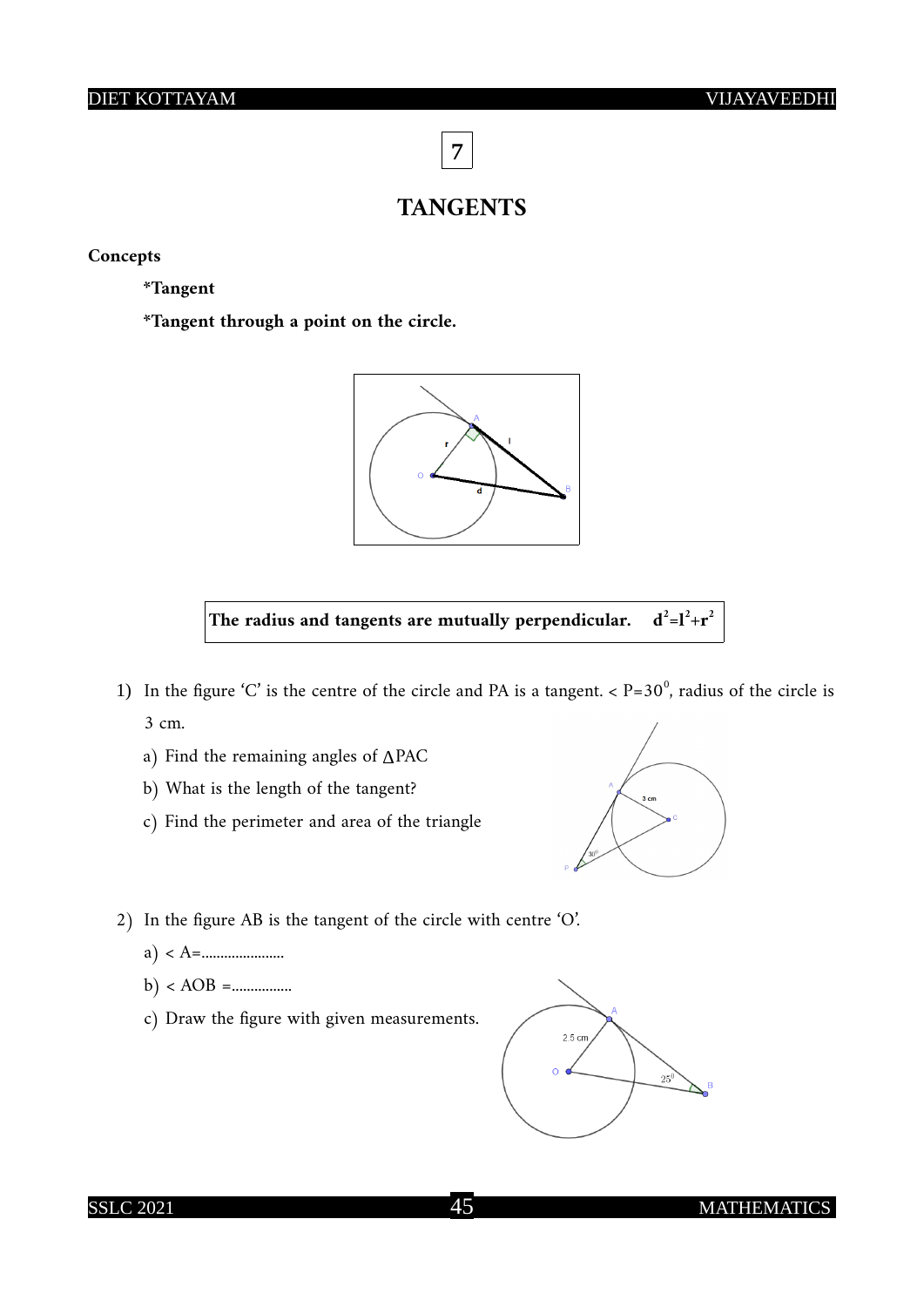- 3) In figure 'O' is the centre of the circle and A is a point on the circle.
	- a) Find  $< A$
	- b) Draw a tangent through the point 'A'.



- 4) AB is the common tangent of two circles with centres P and Q.
	- a) < A=............
	- b) Which is the angle equal to < AMP
	- c) Prove that  $\frac{QM}{PM}$  = *BM AM*



- 5) In the figure 'O' is the centre of the large circle. 'C' is the centre of the small circle. OP is a tangent of smaller circle,  $\langle BOQ = 50^\circ$ 
	- a)  $\langle$ OAQ = ------
	- b)  $\langle$ OCP = -------
	- c) < $APO =$  --------
	- d) < $POQ =$  -------

#### **Concepts**

 **Chord and Tangents**

**In a circle, the angle which a chord makes with the tangent at one end on any side is equal to the angle which it makes on the part of the circle on the other side.**

1) In the figure if <A=35<sup>0</sup> then find all the angles of *∆ AOP* and *∆*BOP.

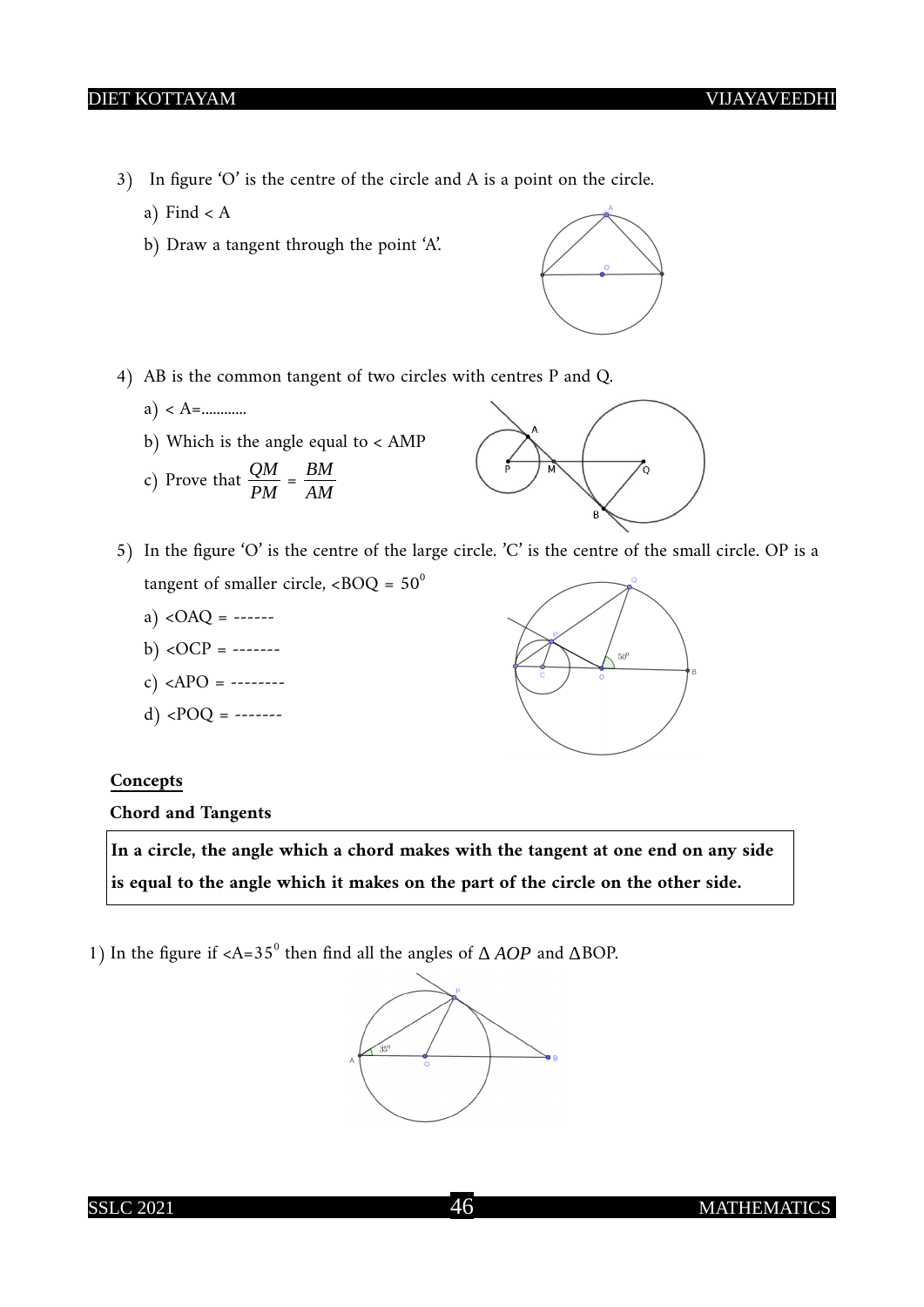2) PQ is a tangent of the circle with centre 'O'. < A=25<sup>°</sup>, Find all angles of  $\triangle PQB$ 



3) In the figure if  $\langle A=40^\circ, \langle B=60^\circ \text{ then find } \langle P, \langle Q \text{ and } \langle R \rangle \rangle$ 



4) In the figure <P=70<sup>°</sup>, <Q=40<sup>°</sup>. Find all angles of ∆ABC.



- 5) PA and PB are two tangents of a circle with centre 'O'. Radius of the circle is 5cm, PO=13 cm
	- a) Find the length of PA.
	- b) Find the length of PB.
	- c) Find the area of the quadrilateral PAOB.

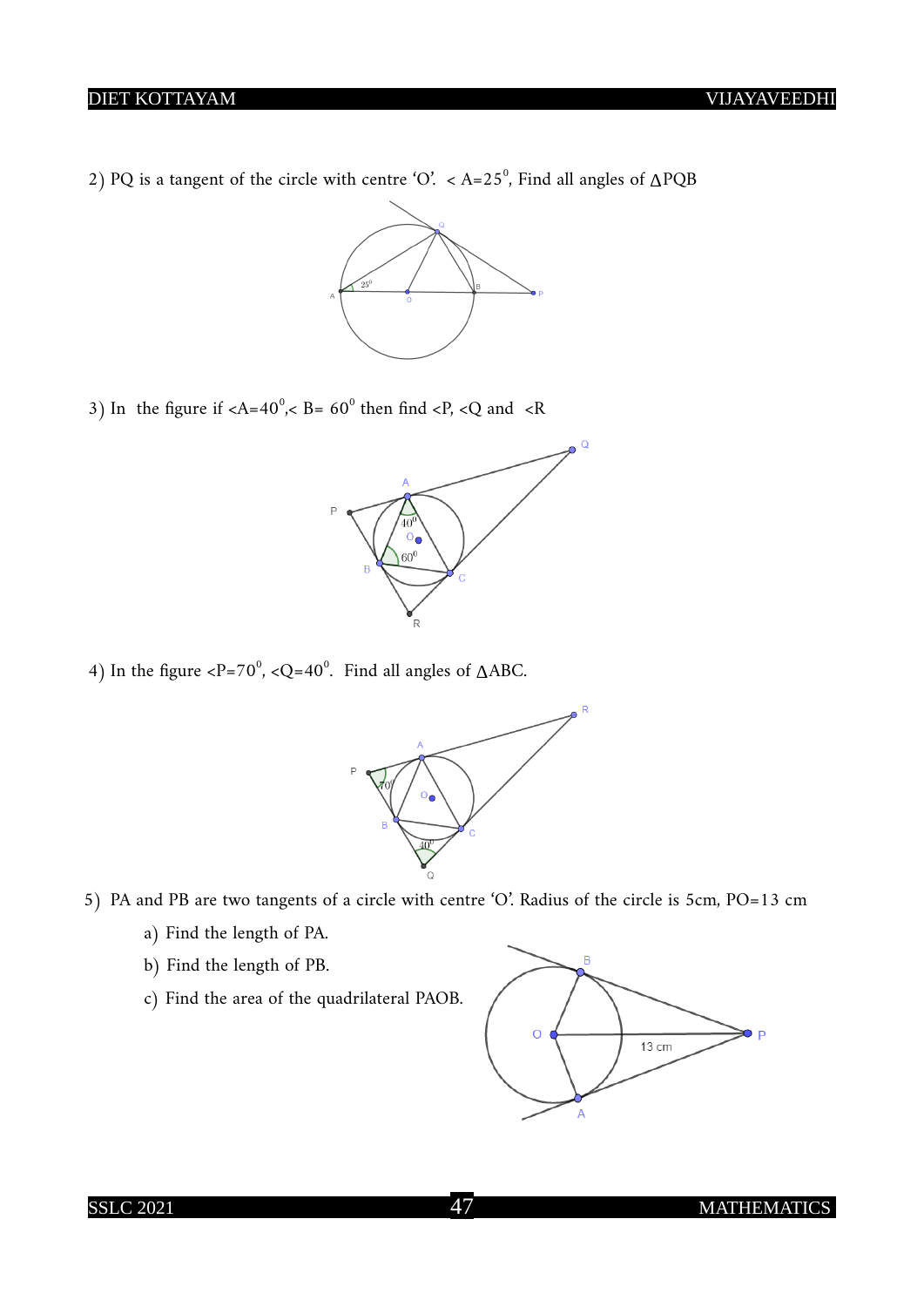6) PA and PB are two tangents of a circle with centre 'O', <C=55<sup>0</sup> .Find all angles of *∆*PAB



7) The triangle in the figure is obtained by drawing the three tangents of the circle. AB=10cm, BC= 9cm and AC=7 cm. Find the length of the tangents from the vertices of the triangle.



8) The circle with centre 'O' touches the sides of the triangle at the points P, Q, and R. Prove that AP+BQ+CR=PB+QC+RA

**OR** STREET STREET AND THE STREET STREET STREET AND THE STREET STREET STREET AND THE STREET STREET STREET STREET AND THE STREET STREET AND THE STREET AND THE STREET AND THE STREET AND THE STREET AND THE STREET AND THE STRE

Prove that the perimeter of the triangle is 2(AP+BQ+CR)



9) In the figure AP=4cm, BQ=5.5cm , CR= 2.5cm. Find all the sides of *∆*ABC

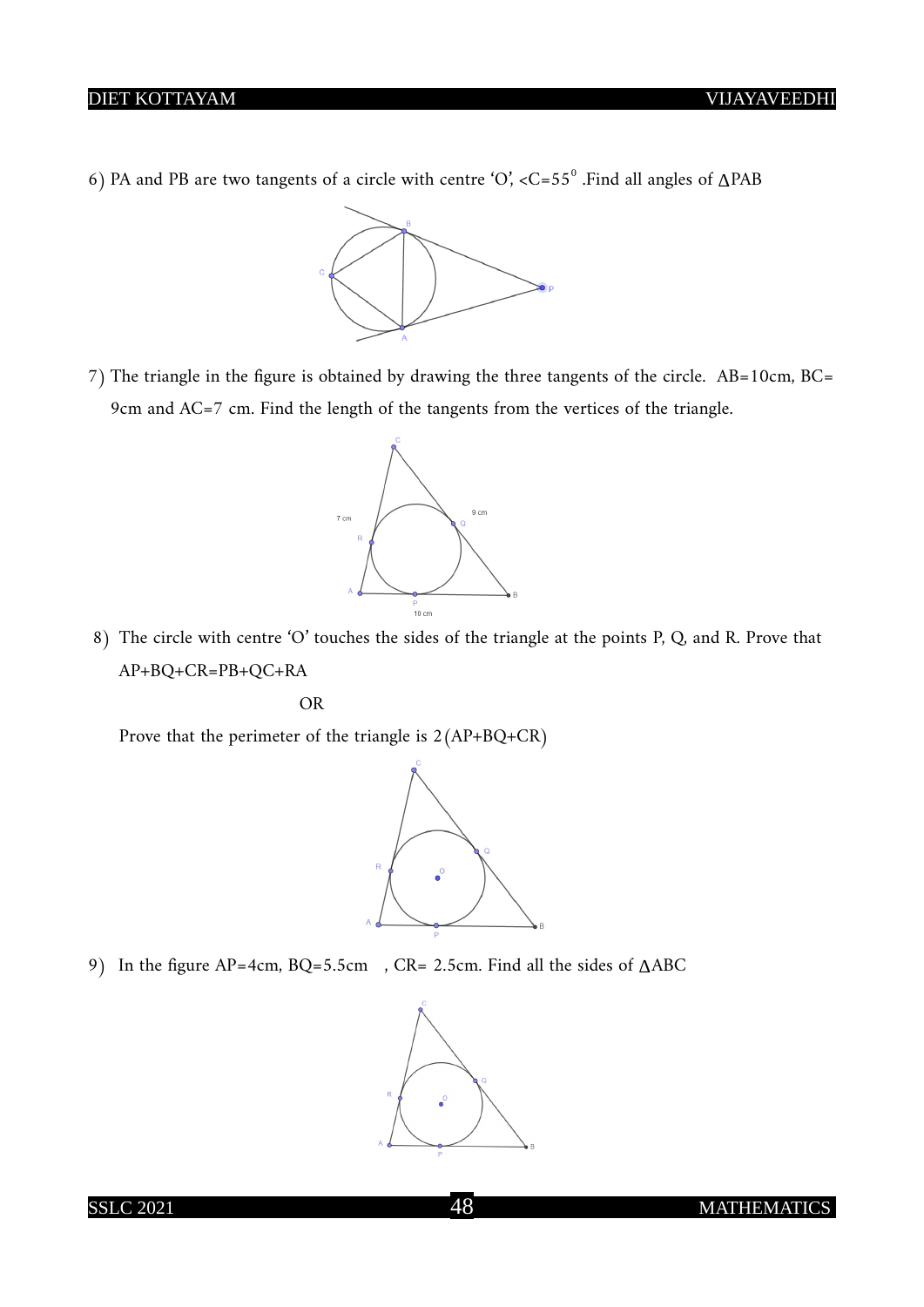10)PQ, RS, TU are the tangents of the circum circle. Write any 4 equal angles.



11) If *∆*ABC is an equilateral triangle find <BAQ ?



- 12) In the figure, AB is a tangent and  $\langle BPQ=30^\circ PQ=4cm$ 
	- a) Find <PRQ?
	- b) Find <POQ ?
	- c) What is the radius of the circle ?



13) Draw a circle of radius 3 cm. Mark a point 7 cm away from the centre of the circle. Draw tangents from this point to the circle, and measure the lengths of the tangents.

14) There are two circles which touch each other at one point. There is a common tangent passes through this point .Prove that this tangent bisect another common tangent of these circles

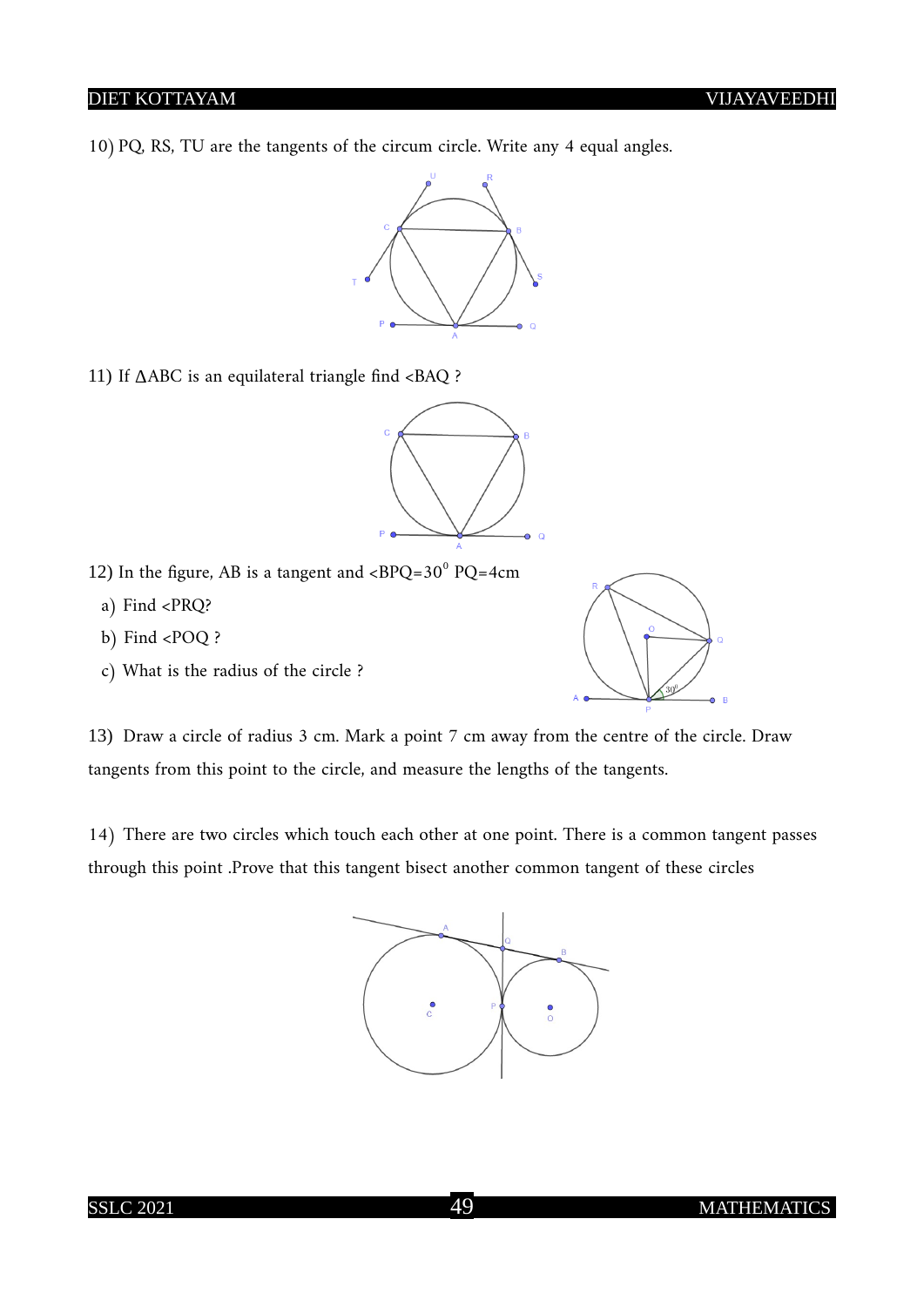



**Focus point: Cone**





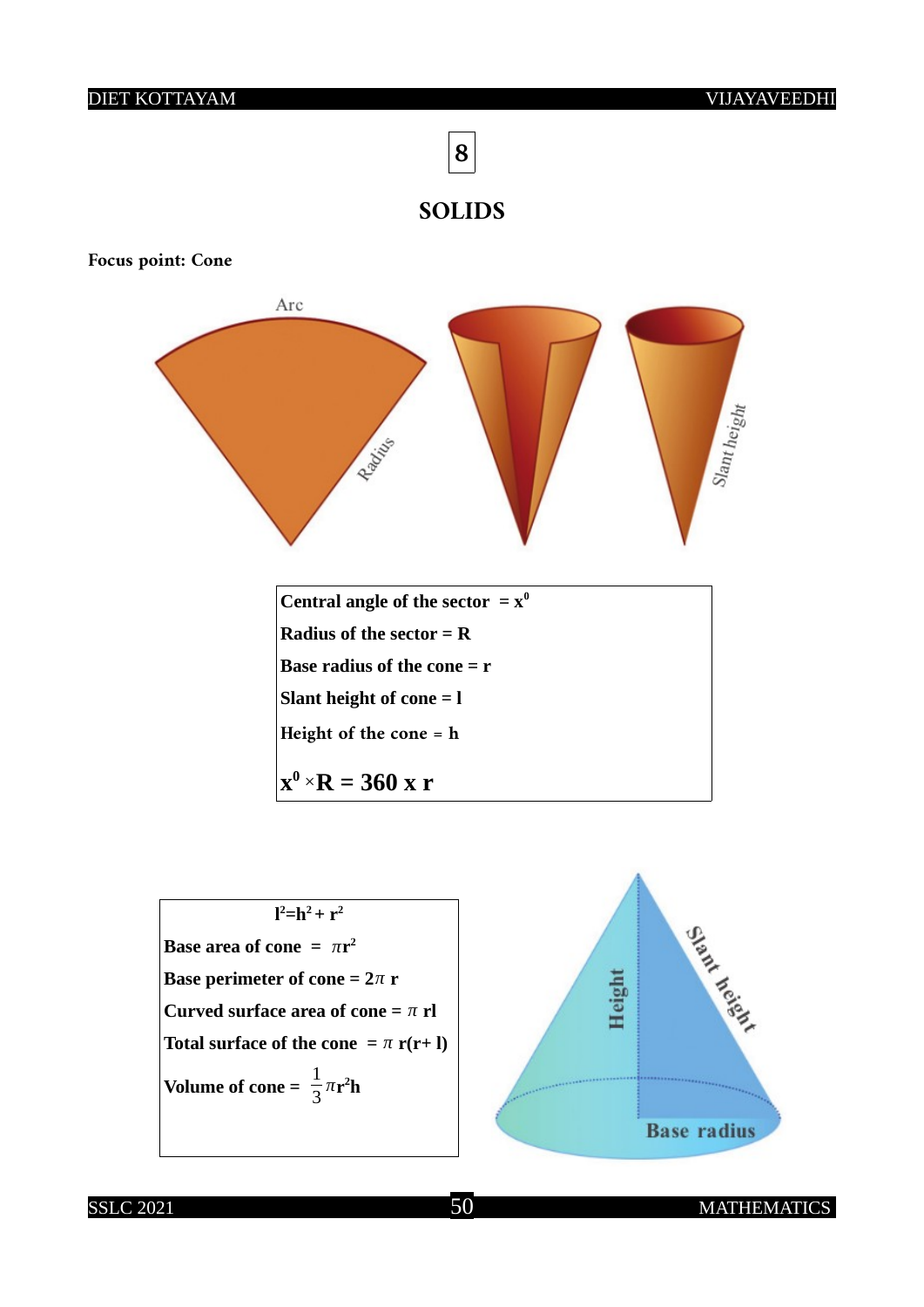- 1) A cone is made by rolling up a sector of central angle  $90^{\circ}$  and radius 12 cm.
	- a) Find the slant height of the cone
	- b) Find the radius of the cone?
- 2) The slant height of a cone is 20 cm and the radius is 10cm .Find the central angle and radius of the sector used to make this cone.
- 3) The radius of the cone is 5cm and slant height is 13 cm. Find the height of the cone?
- 4) The base perimeter of a cone is  $12\pi$  cm and its height is 8 cm. Find the slant height of the cone?
- 5) The base area of a cone is  $81\pi$  square cm. Slant height is 12 cm. Find the curved surface area of the cone?
- 6) A sector of central angle  $288^{\circ}$  is cut out from a circle of radius 25 cm and is rolled up into a cone.
	- a) What is the slant height of the cone?
	- b) What is the radius of the cone?
	- c) What is the height of the cone?
	- d) Find the total surface area of the cone?
- 7) A paper is in the shape of a circle with radius 18cm. It is cut into 9 equal sectors.
	- a) What is the central angle of each sector?
	- b) What is the slant height of a cone made by rolling up one of these sectors?
	- c) Find the curved surface area of such a cone?
- 8) The radius of a cone is 8 cm and slant height is 10 cm
	- a) Find the curved surface area of the cone?
	- b) Find the total surface area of the cone?
	- c) Find the volume of the cone?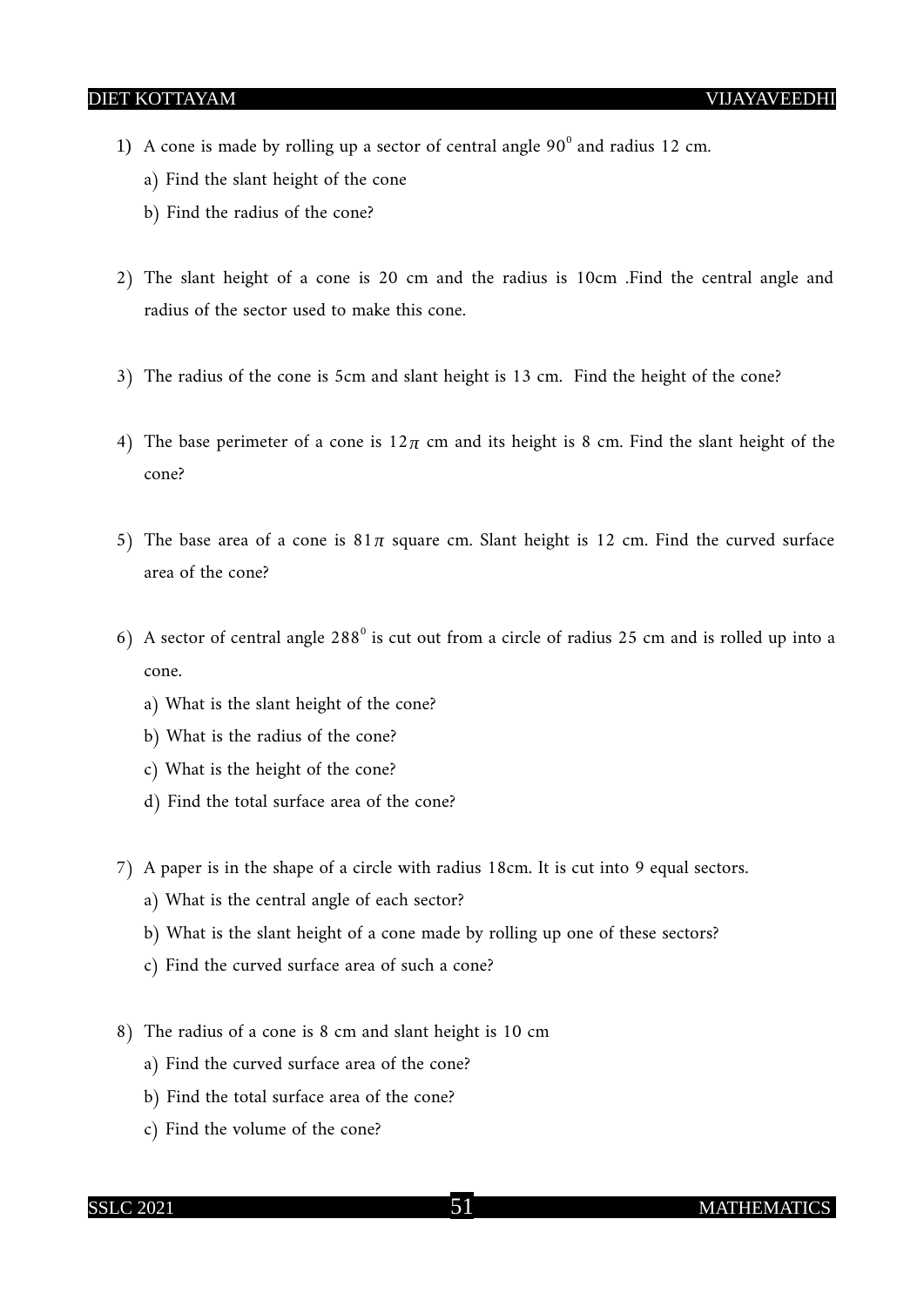- 9) The base radii of two cones are in the ratio 3:5 and their heights are in the ratio 2:3. Find the ratio of their volumes?
- 10) A cylinder of height 8 cm and radius 4 cm is melted and recast in to cones of radius 2 cm and height 4 cm. How many cones can be made from this cylinder?
- 11) The radius of the cone is 7 cm and the slant height is 25 cm. Find the volume of the cone.
- 12) The central angle of a sector is  $90^{\circ}$  and the radius is 6 cm. Using this sector a cone is made.
	- a) What is the slant height of the cone?
	- b) What is the radius of the cone?
	- c) What is the curved surface area of the cone?
	- d) What is the height of the cone?
	- e) What is the total surface area of the cone?
	- f) Find the volume of the cone?
- 13) We have to make a cone of base radius 9 cm and height 12 cm using a sector.
	- a) Find the radius of the sector
	- b) Find the central angle of the sector
	- c) Find the area of the sector
- 14) A metal sheet is in the shape of a circle of radius 12 cm. It is divided into 6 equal sectors. One of these sectors rolled up to form a cone.
	- a) Find the slant height of the cone
	- b) Find the radius of the circle.
- 15) The base radius of a cone is 15 cm and the height is 20 cm
	- a) Find the total surface area of the cone?
	- b) Find the volume of the cone
- 16) A cone is made by rolling up a sector of central angle  $120^{\circ}$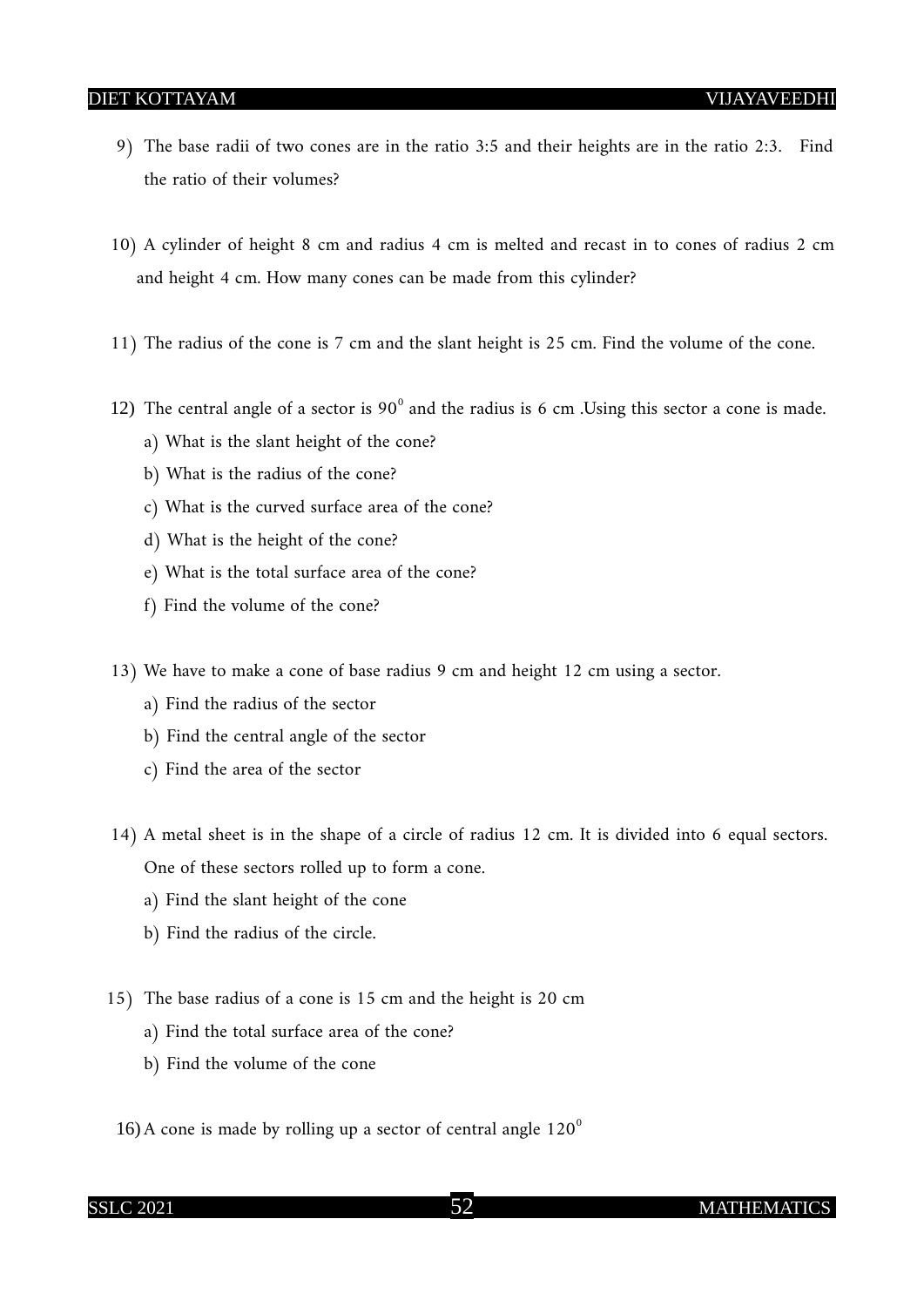- a) What is the ratio of radius and slant height of the cone?
- b) If the curved surface area of the cone is 108  $\pi$  find the radius and slant height?
- 17) A cone is made by rolling up a sector of central angle  $144^{\circ}$ . What is the ratio between the radius and slant height of the cone?
- 18) The height of a solid cone is 12 cm and its radius is 9 cm.
	- a) Find the volume of the cone

b) The above solid cone is melt and recast into cones of base radius 3 cm and height 4 cm. find how many such cones can be made.

- 19) The base radius of a cone is 30 cm and height is 40 cm.
	- a) Find the base perimeter of the cone
	- b) Find the curved surface area of the cone
- 20) A cylindrical vessel and conical vessel is having same radius and height. The volume of cylindrical vessel is  $27\pi$  litres. Radius of the conical vessel is 9 cm.
	- a) Find the volume of the conical vessel
	- b) What is the height both vessels?
- 21) The base perimeter of a cone is 16  $\pi$  cm and the slant height is 17 cm
	- a) Find the height of the cone?
	- b) Find the volume of the cone?
	- c) Find the curved surface area of the cone?
- 22) Base radius and height of a wooden cone are 30 cm and 40 cm.
	- a) Find the slant height of the cone
	- b) Calculate the cost required to paint the surface of 10 such cones at the rate of 50 rupees per square meter?
- 23) The base radius of two cones are in the ratio 2:5 and their heights are in the ratio 3:4 .Find the ratio of their volumes?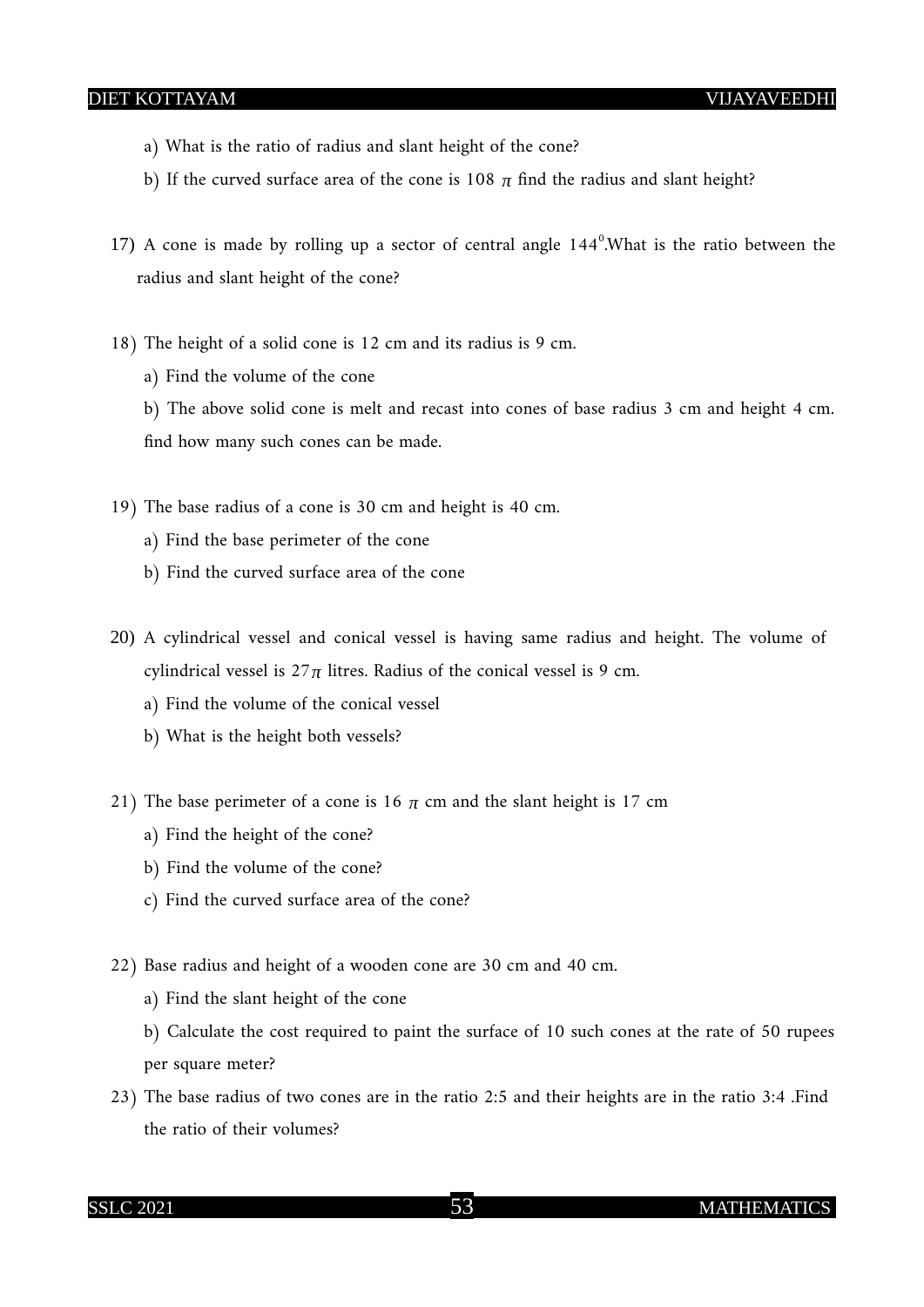- 24) The base radius of two cones are in the ratio 3:4 and their volumes are equal. Find the ratio of their heights?
- 25) Geethu and Neena makes cones using sectors of radius 10 cm. Geethu used the sector with angle 216 $^{\rm 0}$  and Neena used the sector with angle 288 $^{\rm 0}$ .
	- a) Find the volumes of their cones.
	- b) What is the ratio of their volumes?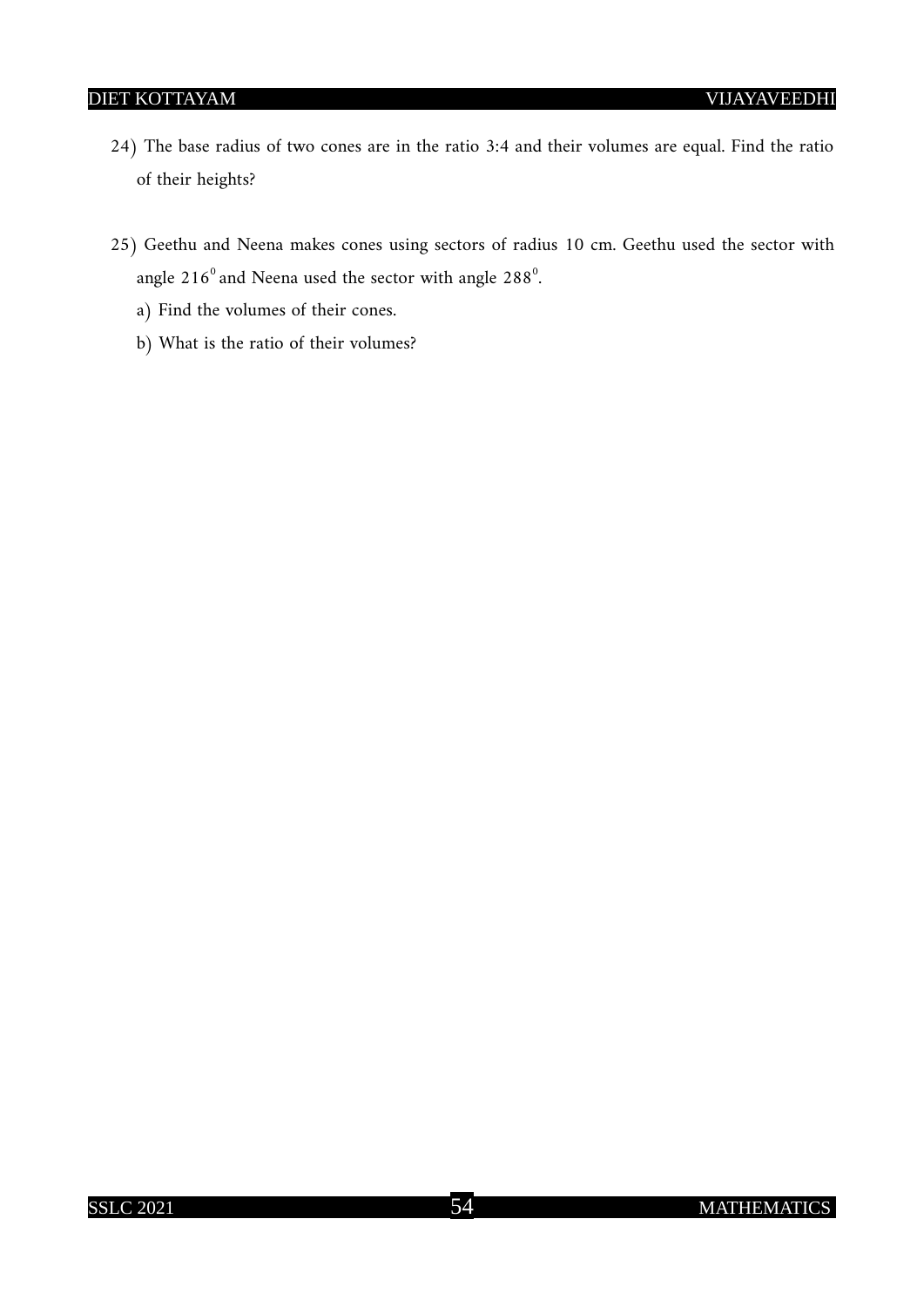**9**

## **GEOMETRY AND ALGEBRA**

#### **Concept : Midpoint**

The midpoint of the line joining  $(x_1,y_1)$  and  $(x_2,y_2)$  is  $\left(\frac{x_1+x_2}{2}\right)$ ,  $\frac{y_1 + y_2}{a_1}$  $\frac{+y_2}{2}$ 

**If**  $(X_1, Y_1) = (X_2, Y_2)$  then  $X_1 = X_2$  and  $Y_1 = Y_2$ 

#### **Worksheet – 1**

Complete the following table using the relation between the coordinates of two end points of a line and its mid-point.

| SI.No.                  | Coordinates of first | Coordinates of second | Coordinates of Mid-point                |
|-------------------------|----------------------|-----------------------|-----------------------------------------|
|                         | point                | point                 |                                         |
| $\mathbf{1}$            | (4, 6)               | (8,2)                 | $(\frac{4+8}{2},\frac{6+2}{2})$ = (6,4) |
| $\overline{c}$          | (3,9)                | (5,11)                |                                         |
| $\overline{\mathbf{3}}$ | (0,5)                | $(8,-2)$              |                                         |
| $\overline{\mathbf{4}}$ | $(-4,-3)$            | (6,3)                 |                                         |
| 5                       | (11,7)               | (4,2)                 |                                         |
| 6                       | (3,7)                |                       | (5,8)                                   |
| $\overline{7}$          | $(-8, 8)$            |                       | $(7,-6)$                                |
| $\bf 8$                 |                      | (0,6)                 | (5,1)                                   |
| 9                       |                      | (9,4)                 | (12,5)                                  |
| $10\,$                  | $(7,-12)$            | $(6,-5)$              |                                         |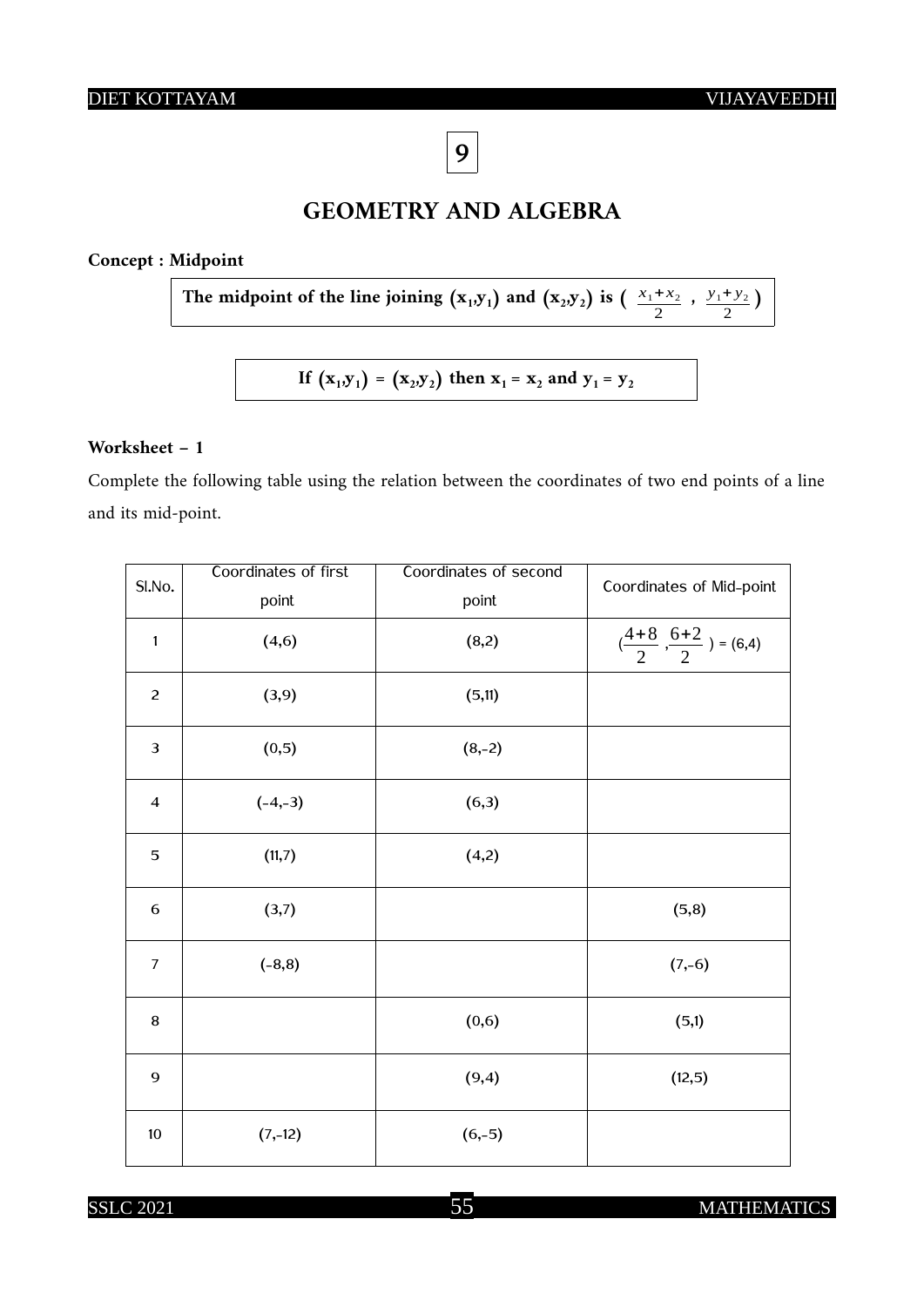#### **Worksheet – 2**

Three vertices of parallelogram ABCD are given. Find the fourth vertex.



| SL.NO.         | Coordinates<br>of A | Coordinates<br>of B | Coordinates<br>of C | Coordinates of D         |
|----------------|---------------------|---------------------|---------------------|--------------------------|
| 1              | (3,4)               | (5,7)               | (8,2)               | $(3+8-5,4+2-7) = (6,-1)$ |
| 2              | (6,2)               | (5,4)               | $(1,-4)$            |                          |
| $\mathbf{3}$   |                     | (7,9)               | $(3,-6)$            | (5,7)                    |
| $\overline{4}$ |                     | $(-4,5)$            | $(5,-2)$            | (1,6)                    |
| 5              |                     | (5,3)               | (7,0)               | $(-2,5)$                 |
| 6              | (9,6)               |                     | (6,2)               | $(-5,7)$                 |
| $\overline{7}$ | $(-4, 8)$           |                     | $(-2,-3)$           | (6,8)                    |
| 8              | (7,4)               |                     | (0,5)               | (9,6)                    |
| 9              | (1,3)               | $(7,-2)$            |                     | $(5,-4)$                 |
| 10             | (5,5)               | (6,3)               |                     | $(-9,4)$                 |

#### **Worksheet – 3**

- 1) In the figure, O is the centre of the circle.
	- a) Find the coordinates of B.
	- b) Find the radius of the circle.



- a) Find the coordinates of the centre.
- b) Find the radius of the circle.
- c) Is (5,8) a point on the circle?

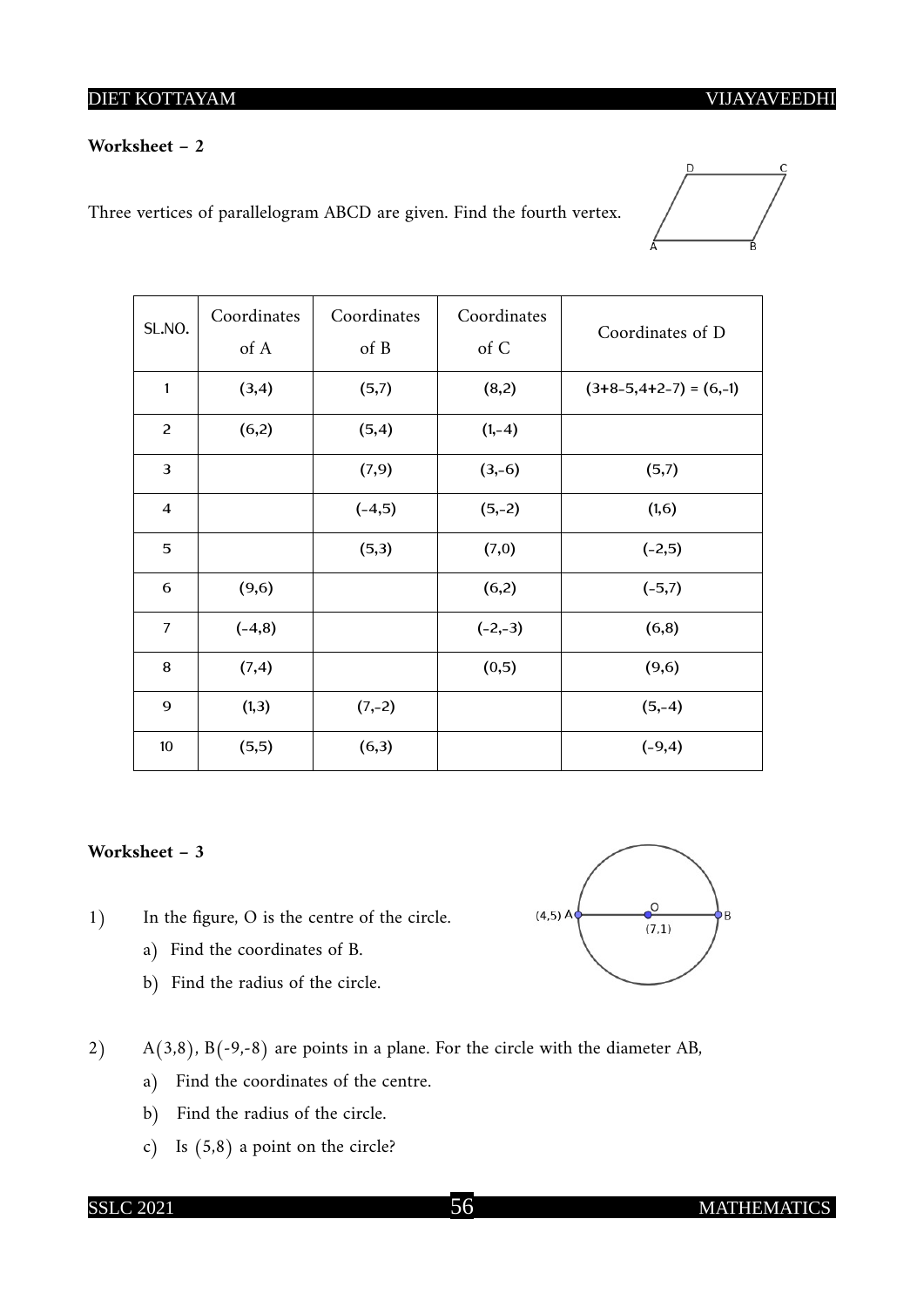- 3) ABCD is a parallelogram.
	- a) What is the speciality of the diagonals of a parallelogram?
	- b) Find the mid-point of AC.
	- c) Find the mid-point of BD.
	- d) Find the values of p and q.
- 4) □PQRS is formed by joining the mid-points of the sides of □ABCD.
	- a) Find the coordinates of the vertices B,C and D.
	- b) Find the coordinates of R.
	- c) Find the length of the sides of  $\square$ PQRS.
	- d) What is the suitable name of  $\square$ PQRS.



#### **Concept : Slope**



#### **Worksheet – 4**

 $(x_1,y_1)$ ,  $(x_2,y_2)$  are 2 points on a line. Complete the following table.

| Sl No.         | Point $(x_1,y_1)$ | Point $(x_2,y_2)$ | Slope                            |
|----------------|-------------------|-------------------|----------------------------------|
| $\mathbf 1$    | (5,2)             | (4,7)             | $\frac{7-2}{4-5}$ =-5            |
| $\overline{2}$ | (6,1)             | (8,5)             |                                  |
| 3              | (3,6)             | (5,9)             |                                  |
| $\overline{4}$ | $(7,-1)$          | $(-3,-5)$         |                                  |
| 5              | (3,8)             |                   | $rac{2}{3}$                      |
| 6              | $(-1,6)$          |                   | $\overline{1}$<br>$\overline{2}$ |
| 7              | (4,7)             |                   | 1                                |
| 8              |                   | (1,3)             | 2                                |

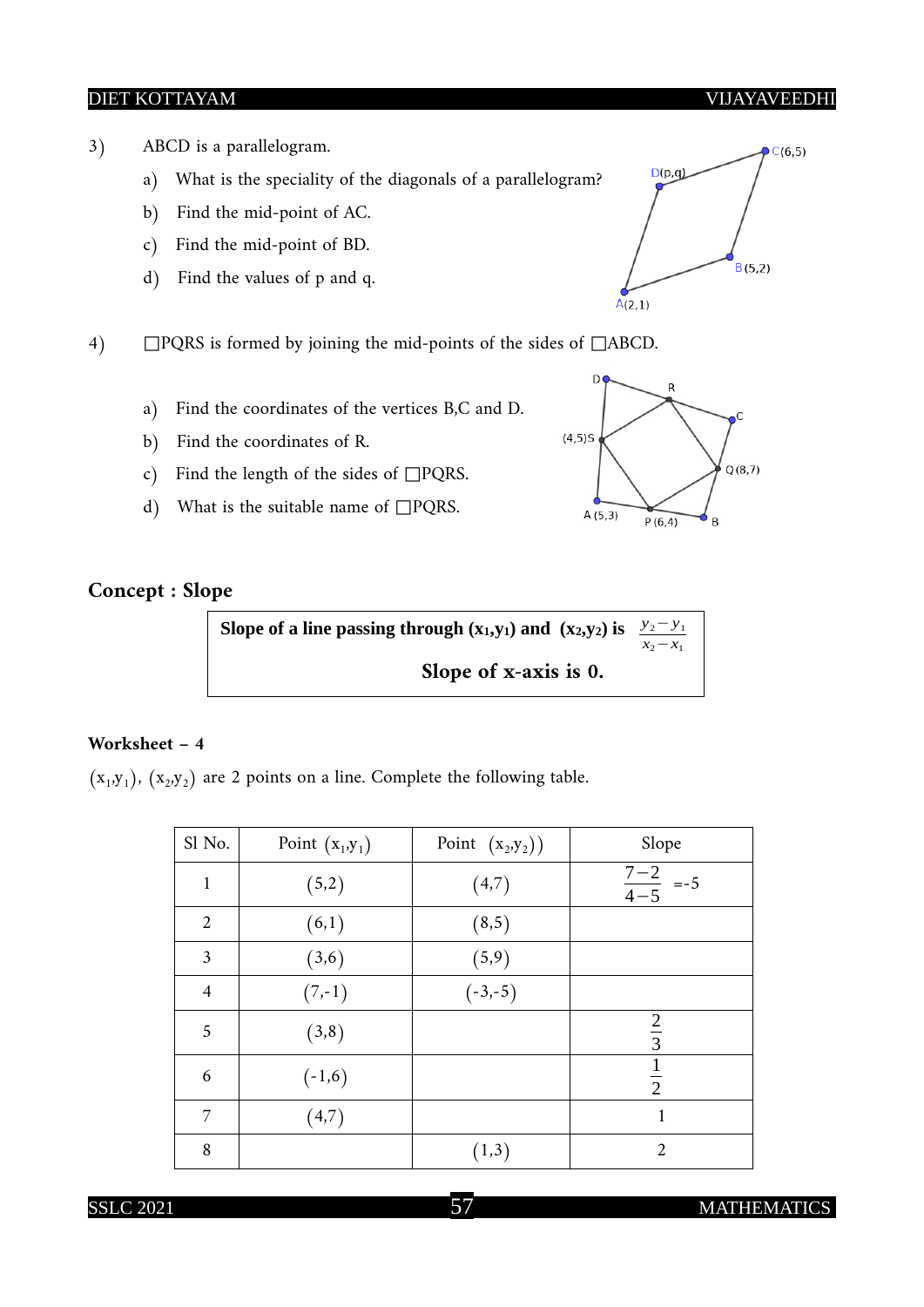#### **Worksheet – 5**

Check whether the following points are on the same line.

- a)  $(3, 7)$ ,  $(5, 10)$ ,  $(9, 16)$ b)  $(-1, 5), (4, 2), (-7, 5)$ c)  $(2, 6), (1, 8), (-2,-4)$
- d)  $(3, 5), (9, 9), (-3, 1)$
- e) (1, 4), (5, 12), (13, 28)

#### **Worksheet – 6**

Two points on a line are given. Find other 2 points on the same line.

- a)  $(2, 7)$ ,  $(3, 10)$
- b)  $(-3, 4)$ ,  $(4, 6)$
- c)  $(5, 2)$ ,  $(1, 3)$
- d)  $( 0, 2 )$ ,  $( 9, 1 )$
- e)  $(1, 8)$ ,  $(3, 12)$

#### **Worksheet – 7**

- $A(3,4)$ ,  $B(7,6)$  are two points on a line.
	- a) Find the slope of AB.
	- b) What is the slope of the line PQ which is parallel to the line AB?
	- c) (5,1) is a point on the line PQ. Find another point on this line.
- If  $A(5,4)$ ,  $B(10,6)$  and  $C(-5,k)$  are three points on the same line, what is the value of k?
- $P(2,3), Q(7,5), R(9,8), S(4,6)$  are the vertices of a quadrilateral.
	- a) Find the slopes of the sides PQ and RS.
	- b) Find the slopes of the sides PS and QR.
	- c) Examine the slopes and find what type of a quadrilateral is PQRS.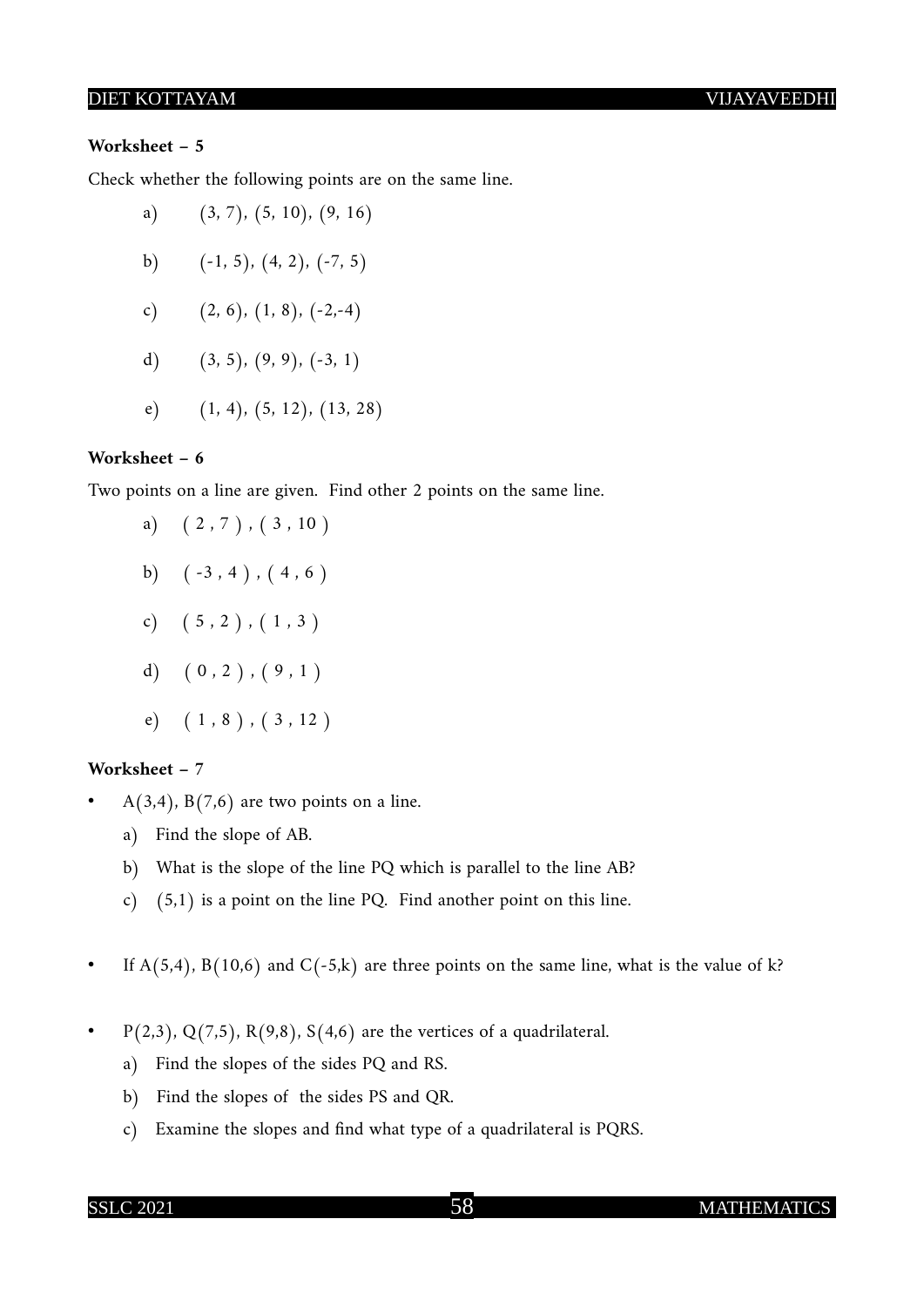- $A(2,0)$  is a point on the circle with origin as its centre.
	- a) What is the radius of the circle?
	- b) What is the slope of OP?
	- c) Find the coordinates of P.

#### **Concepts not in the focus area**





- Equation of a line in which the slope and a point on it.
- Equation of a line with 2 of its points are given.
- Equation of a circle with its center and radius.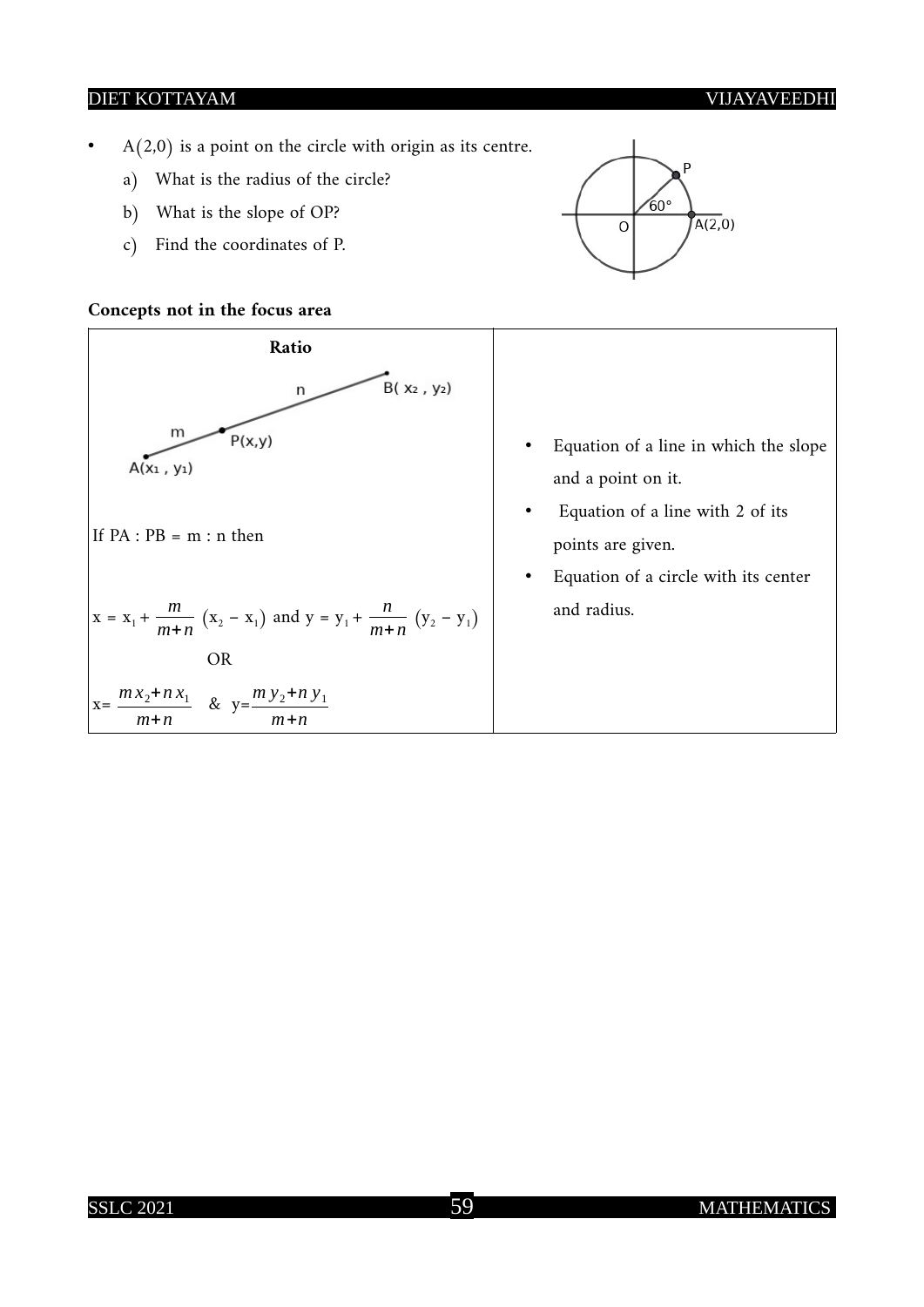## **10**

#### **POLYNOMIAL**

#### **Focus Point**

- If  $p(x) = q(x) \times r(x)$  then  $q(x)$  and  $r(x)$  are the factors of  $p(x)$
- $(x-a)$  is a factor of  $p(x)-p(a)$
- 1) a)  $P(x) = x^2 5x + 6$ , Is  $(x 2)$  a factor of P(x)?
	- b) Why?
- 2) Check whether the first of each pair of polynomials given below is a factor of the second
	- a)  $x+1$ ;  $x^3-1$ b)  $x-5$ ;  $x^2 + 7x + 10$ c)  $x^2-1$ ;  $x^4-1$ d)  $x-2$ ;  $x^3-6x^2+10x-5$

3) 
$$
P(x) = x^2 - 7x + 11
$$

- a) Find the value of  $P(2)$
- b) Which number subtracted from  $P(x)$  to get the polynomial with  $(x 2)$  as factor?
- 4) Find the remainder when  $2x^3 5x^2 + 7x + 1$  is divided by x-1 and x-2
- 5) Write the polynomial  $P(x) = x^2 + x 6$  as a product of two first degree polynomials
- 6) Find a second degree polynomial P(x) such that  $P(1) = 0, P(-2) = 0$
- 7) a) Consider  $P(x) = x^2 7x + 5$ . Find the remainder when P(x) is divided by  $((x 2)$ 
	- b) Consider  $Q(x) = x^2 5x + 7$ . Find the remainder when  $Q(x)$  is divided by  $(x 2)$ ?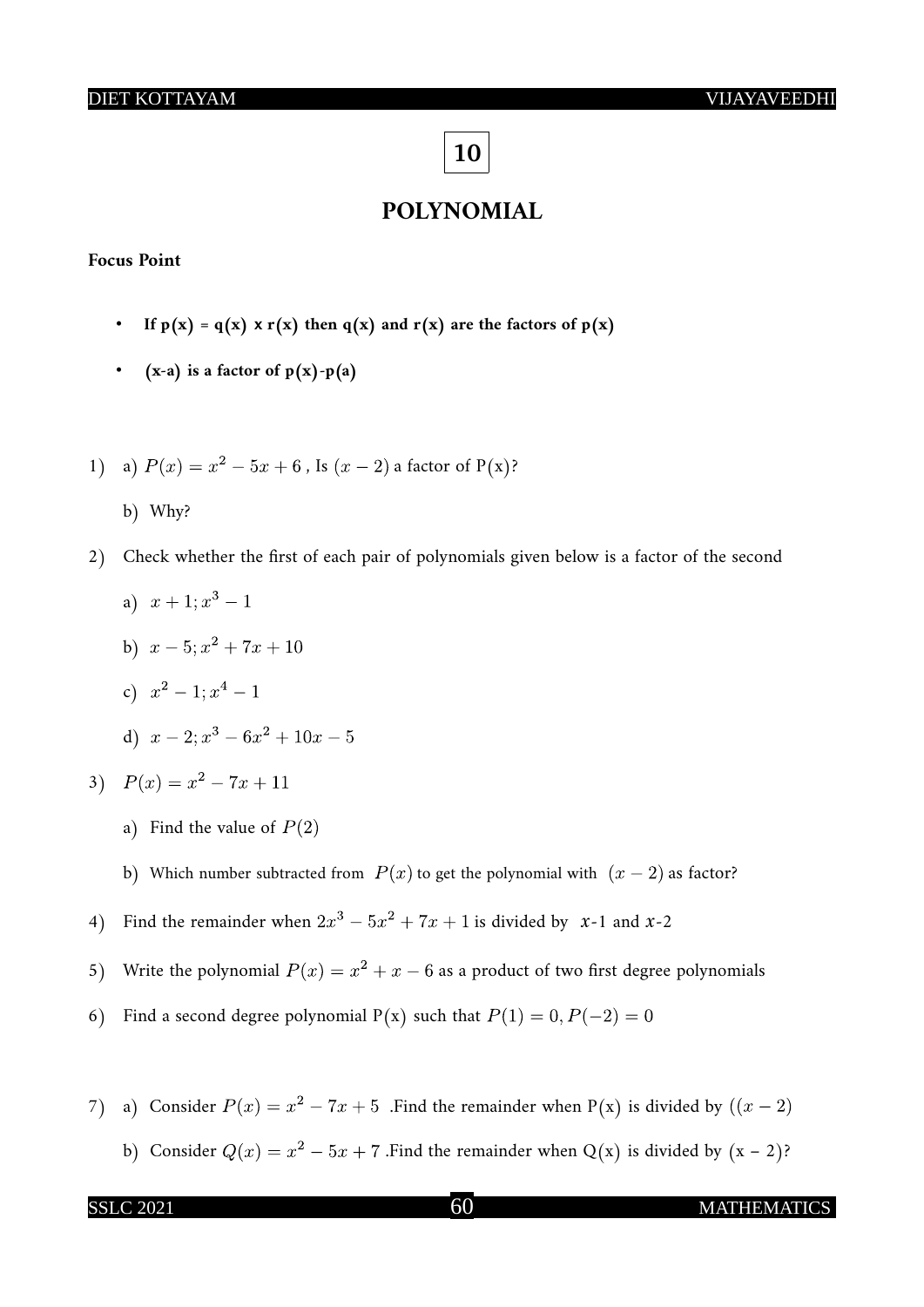- c) Find the remainder when  $P(x) + Q(x)$  is divided by  $(x 2)$
- 8) Write the polynomial  $P(x) = 2x^2 7x 15$  as a product of two first degree polynomials.
- 9) What number should be added to the polynomial  $P(x) = x^2 + x 1$ , so that  $(x 2)$  is a factor  $P(x)$
- 10) Write the polynomial  $P(x) = 6x^2 5x + 1$  as a product of two first degree polynomials
- 11) Find the value of k ,if (x-3) is a factor of the polynomial  $x^3 2x^2 kx + 6$ .

12) If 
$$
P(x) = x^3 + 3x^2 + 7x - 15
$$

- a) Find  $P(1)$ ,  $P(2)$
- b) Write the polynomial  $P(x) P(1)$
- c) Write the polynomial  $P(x) P(2)$

13) Find the remainder when  $9x^3 + 18x^2 - 4x - 10$  is divided by

- a)  $(3x + 2)$  and
- b)  $(3x-2)$
- 14) Check whether  $2x+3$  is a factor of  $2x^3 + 3x^2 + 4x + 7$
- 15) In the polynomial  $P(x) = x^2 + ax + b$ 
	- a) If  $P(3 + \sqrt{2}) = 0$ ,  $P(3 \sqrt{2}) = 0$ , then find a and b?
	- b) Also find  $P(x)$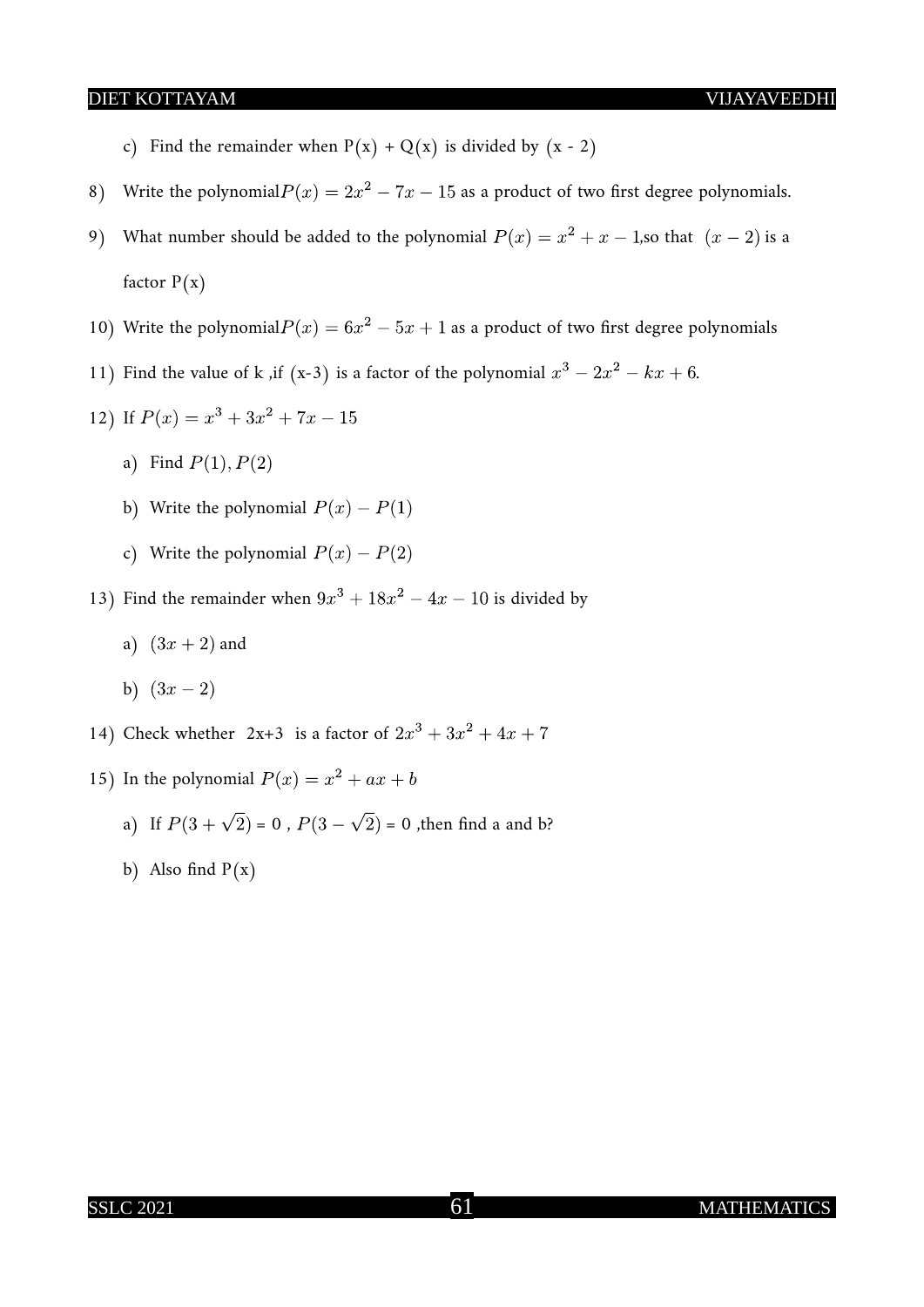**11**

## **STATISTICS**

|                                                                        | Sum of the Given Data<br>$Mean =$<br>Total number of Data                                                                 |  |  |  |
|------------------------------------------------------------------------|---------------------------------------------------------------------------------------------------------------------------|--|--|--|
|                                                                        | Median = Middle value of the given list of data, when arranged in ascending or                                            |  |  |  |
| descending order                                                       |                                                                                                                           |  |  |  |
| • a) If 'n' is odd, median is $\left(\frac{n+1}{2}\right)^{tn}$ value. |                                                                                                                           |  |  |  |
|                                                                        | b) If 'n' is even, median is the average of $\left(\frac{n}{2}\right)^{th}$ and $\left(\frac{n}{2}+1\right)^{th}$ values. |  |  |  |

- 1) Below are the scores scored by a cricketer in 6 matches
	- 10, 15, 20, 22, 18, 5
	- a) What is the mean of the scores
	- b) If he scores 130 in the seventh match, what will be the mean?
	- c) Does the mean evaluate his performance accurately?
	- d) What will be the median of these scores
- 2) The scores of 7 students in a class are given below. Calculate the median and mean of the scores. 38, 43, 24, 42, 33, 46, 29
- 3) Calculate the mean and median of a given quantity
	- a) 10, 12, 18, 14, 13, 11,15, 16, 11, 16, 15, 11, 14, 15, 17, 16, 14
	- b) 35, 39, 32.5, 37, 40.5, 36, 33.5, 35.5, 31, 33, 32, 35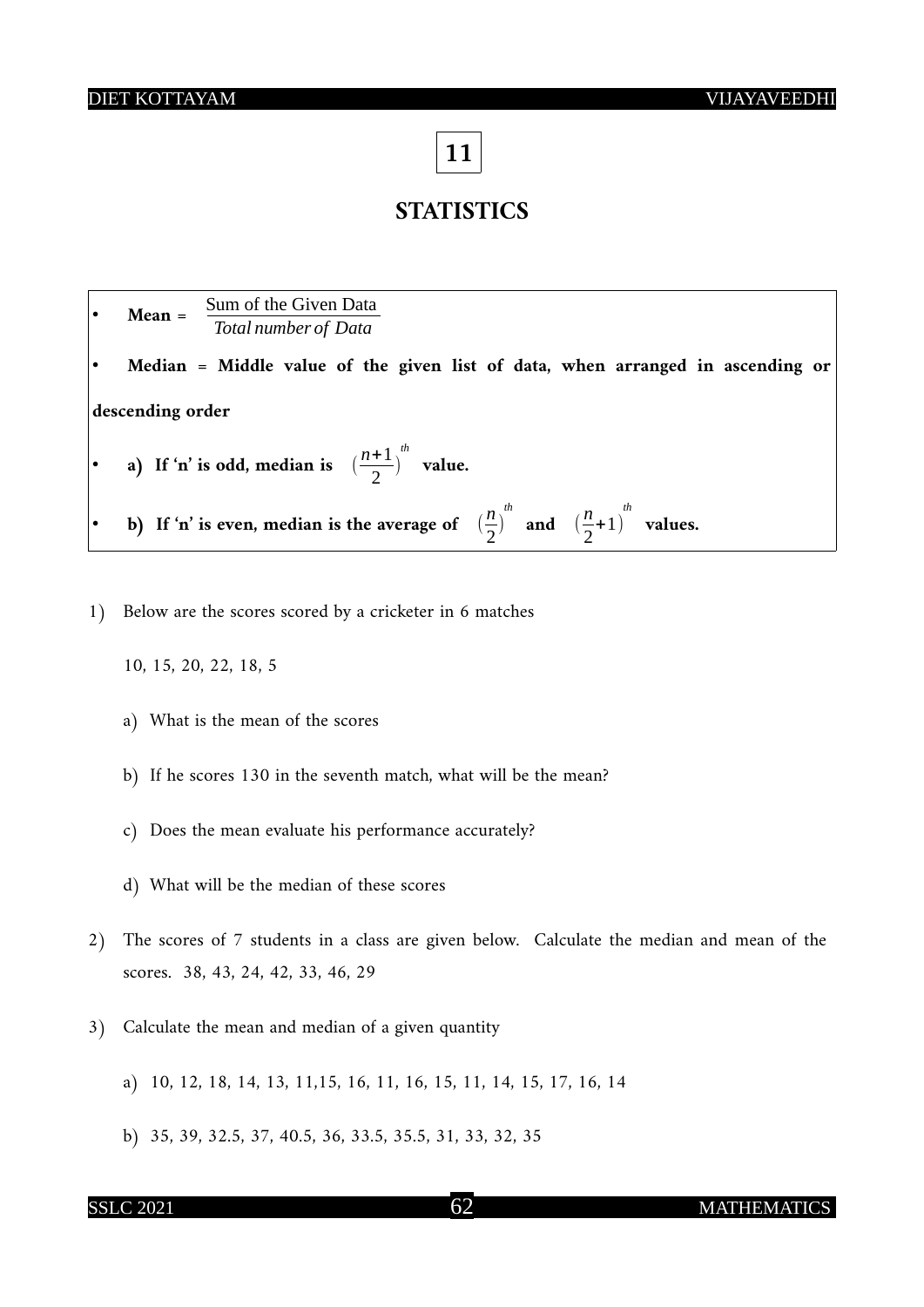- c) 2.350, 2.450, 3.250, 2.525. 3.125, 3.750, 2.850, 2.90
- 4) Calculate x if the mean of the dimensions 4, x and 10 is 8. What is the change in the mean if 4 is added to each dimension?
- 5) The mean of the first 100 odd numbers is 100. Do you agree with this comment?
- 6) There are 50 students in a class. 24 of them are the boys. The mean marks of boys in an examination is 18 and that of the girls is 24.Then what is the mean marks of total students in that class.
- 7) The average daily income of 100 workers in a factory is 115. The mean wages of men workers is 125 and that of women workers is 100. Find the number of men workers in that factory?
- 8) Find sum and number of terms of the numbers between 150 and 250 in the arithmetic sequence 24,27,30…………..Also find the mean of those numbers.
- 9) The average weight of 30 children in a class is 35 Kg. When 2 children came from another class, the mean weight was 35.5Kg.If one of these children weighs 49 kg, what is the weight of the second child?
- 10) Calculate the medium of the measurements given below

#### 11) Find median

| Monthly  | 10000 | 9000 | 7000 | 12000 | 11000 | 13000 | 8000 |
|----------|-------|------|------|-------|-------|-------|------|
| income   |       |      |      |       |       |       |      |
| No. of   | 13    | 11   | 3    | 4     | 7     |       | C    |
| families |       |      |      |       |       |       |      |